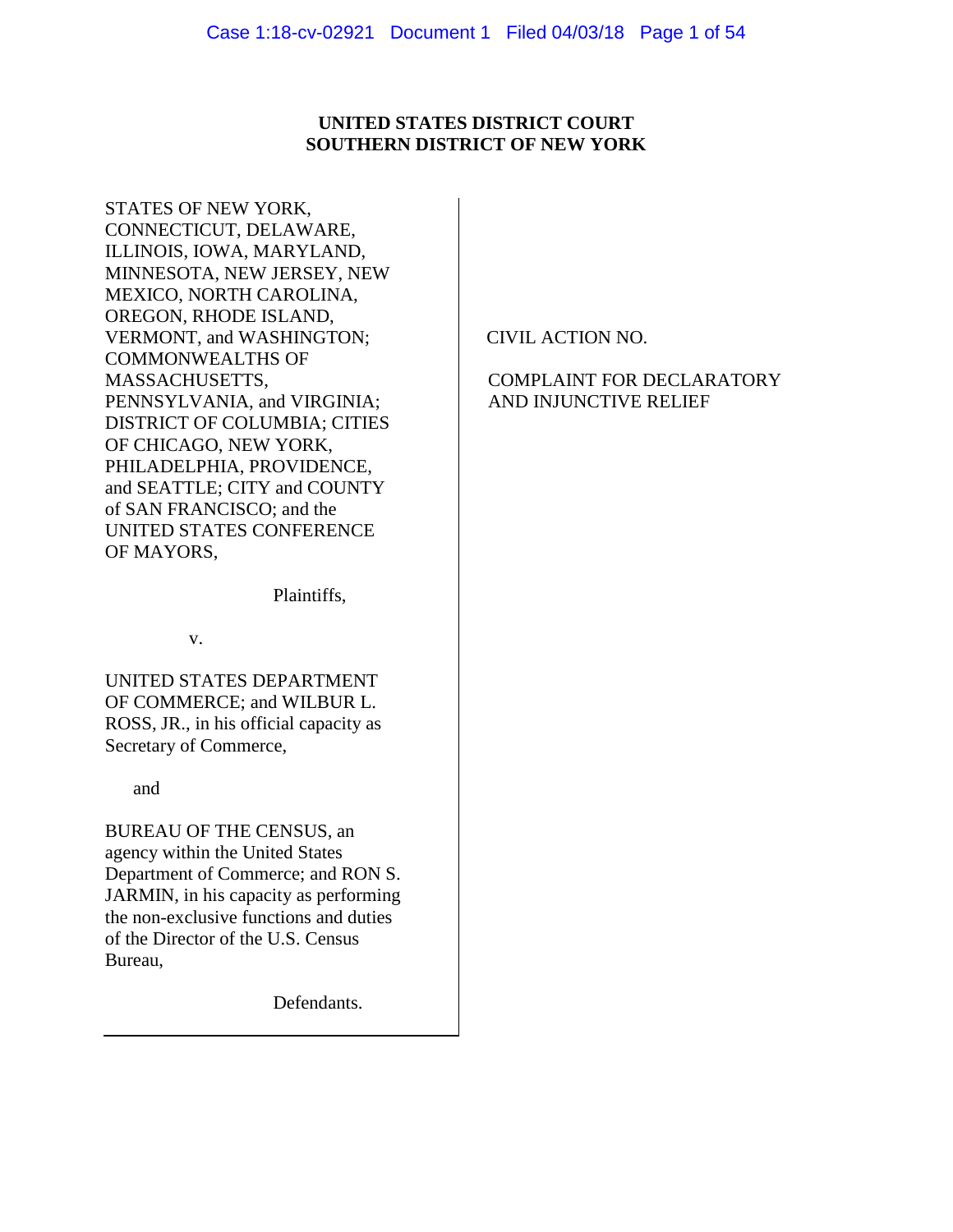## **INTRODUCTION**

1. This case is brought to enforce the federal government's constitutional obligation to conduct an "actual Enumeration" of the national population every ten years, by determining the "whole number of persons" in the United States. U.S. Const. art. I, § 2, cl. 3; *id.* amend. XIV, § 2. Plaintiffs challenge Defendants' unconstitutional and arbitrary decision to add a citizenship demand to the 2020 Census questionnaire, which will fatally undermine the accuracy of the population count and cause tremendous harms to Plaintiffs and their residents.

2. The "decennial enumeration of the population is one of the most critical constitutional functions our federal government performs."<sup>[1](#page-1-0)</sup> The decennial census directly determines the apportionment of Representatives to Congress among the states, the allocation of electors to the Electoral College, and the distribution of hundreds of billions of dollars in federal funds to states, local governments, and other grantees.

3. On March 26, 2018, Defendants announced their decision to use the 2020 Census to demand information on the citizenship status of every resident in the country, despite acknowledging that "[t]he Department of Commerce is not able to determine definitively how inclusion of a citizenship question on the decennial census will impact responsiveness."<sup>[2](#page-1-1)</sup> As required by the Census Act, on March 29, 2018, Defendants transmitted the Secretary of Commerce's final determination of the "questions that will be asked on the 2020 Census" to Congress.<sup>[3](#page-1-2)</sup>

<span id="page-1-0"></span><sup>&</sup>lt;sup>1</sup> Departments of Commerce, Justice, and State, the Judiciary, and Related Agencies Appropriations Act of 1998, Pub. L. No. 105-119, § 209(a)(5), 111 Stat. 2440, 2481 (1997).

<span id="page-1-1"></span><sup>2</sup> Memorandum from Sec'y of Commerce Wilbur Ross to Under Sec'y of Commerce for Econ. Affairs Karen Dunn Kelley, *Reinstatement of a Citizenship Question on the 2020 Decennial Census Questionnaire* 7 (Mar. 26, 2018), https://www.commerce.gov/sites/commerce.gov/files/2018-03-26\_2.pdf (hereafter "Ross Memo").

<span id="page-1-2"></span><sup>3</sup> U.S. Census Bureau, *Questions Planned for the 2020 Census and American Community Survey* 1 (Mar. 2018); *see also* 13 U.S.C. § 141(f)(2) (hereafter "Final Questions Report").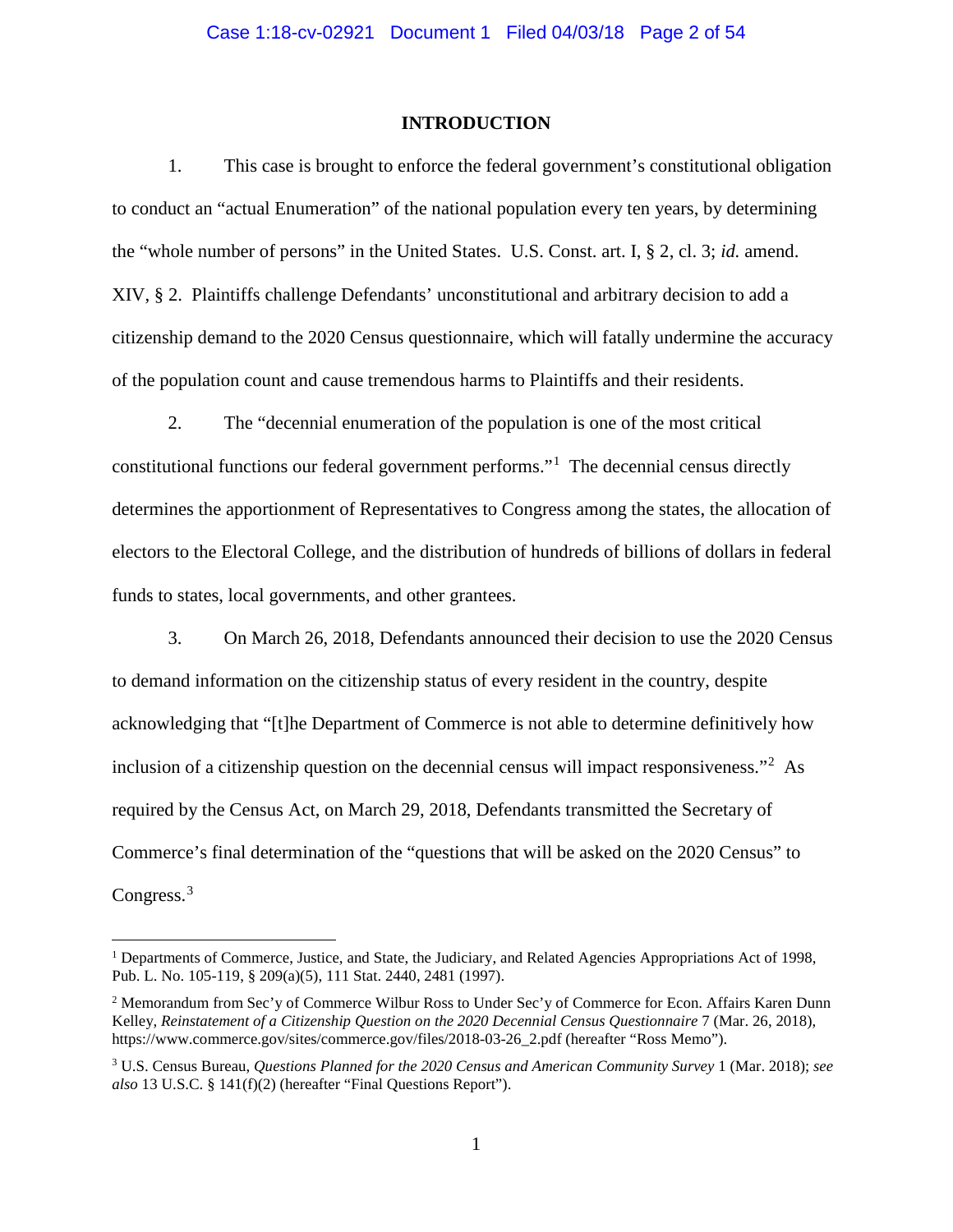## Case 1:18-cv-02921 Document 1 Filed 04/03/18 Page 3 of 54

4. The U.S. Bureau of the Census ("Census Bureau") has not sought citizenship information on the decennial census form that goes to every household in the country since 1950. In departing from nearly seven decades of settled practice, Defendants also departed from their long-standing and well-established processes for revising the decennial census questionnaire. Decisions to change questions on the decennial census typically take several years to test, evaluate, and implement; but Defendants' decision here was compressed into a hasty and unprecedented period of less than four months.

5. As Defendants' own research shows, this decision will "inevitably jeopardize the overall accuracy of the population count" by significantly deterring participation in immigrant communities, because of concerns about how the federal government will use citizenship information. *Fed'n for Am. Immigration Reform v. Klutznick*, 486 F. Supp. 564, 568 (D.D.C. 1980) (three-judge court). These concerns have been amplified by the anti-immigrant policies, actions, and rhetoric targeting immigrant communities from President Trump and this Administration.

6. The resulting undercount will not only fatally undermine the accuracy of the 2020 Census, but will jeopardize critical federal funding needed by states and localities to provide services and support for millions of residents. Further, it will deprive historically marginalized immigrant communities of critical public and private resources over the next ten years. Defendants' decision is inconsistent with their constitutional and statutory obligations; is unsupported by the stated justification; departs from decades of settled practice without reasoned explanation; and fails to consider the availability of alternative data that effectively serve the federal government's needs.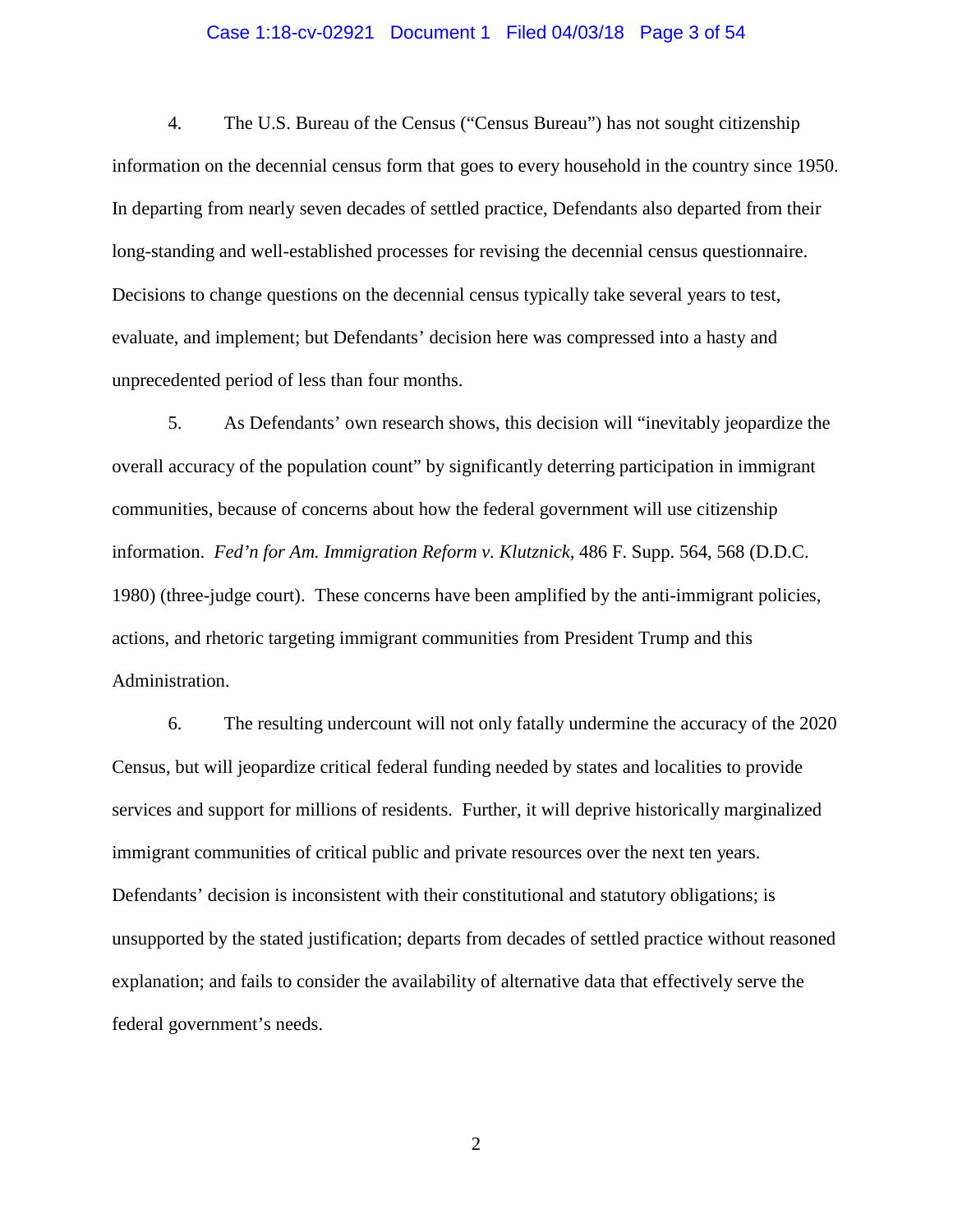## Case 1:18-cv-02921 Document 1 Filed 04/03/18 Page 4 of 54

7. Plaintiffs the States of New York, Connecticut, Delaware, Illinois, Iowa, Maryland, Minnesota, New Jersey, New Mexico, North Carolina, Oregon, Rhode Island, Vermont, and Washington; the Commonwealths of Massachusetts, Pennsylvania, and Virginia; the District of Columbia; the Cities of Chicago, New York, Philadelphia, Providence, and Seattle; the City and County of San Francisco; and the United States Conference of Mayors ("USCM"), therefore bring this action to enjoin Defendants' decision because it violates the constitutional mandate to conduct an "actual Enumeration," U.S. Const. art. I, § 2, cl. 3; exceeds and is contrary to Defendants' statutory jurisdiction, authority, and limitations in violation of the Administrative Procedure Act ("APA"), 5 U.S.C. § 706(2)(C); and is arbitrary, capricious, and an abuse of discretion under the APA, 5 U.S.C. § 706(2)(A).

## **JURISDICTION AND VENUE**

8. The Court has subject-matter jurisdiction pursuant to 28 U.S.C. §§ 1331 and 2201(a). Jurisdiction is also proper under the judicial review provisions of the APA, 5 U.S.C. § 702.

9. Declaratory and injunctive relief is sought as authorized in 28 U.S.C. §§ 2201 and 2202.

10. Venue is proper in this district pursuant to 28 U.S.C. §§ 1391(b)(2) and (e)(1).

Defendants are United States agencies or officers sued in their official capacities. Plaintiffs State of New York and City of New York are residents of this judicial district, and the other Plaintiffs consent to adjudication of these issues in this district.

11. Plaintiffs bring this action to redress harms to their proprietary and sovereign interests and Plaintiff States and the District of Columbia as to their interests as *parens patriae*.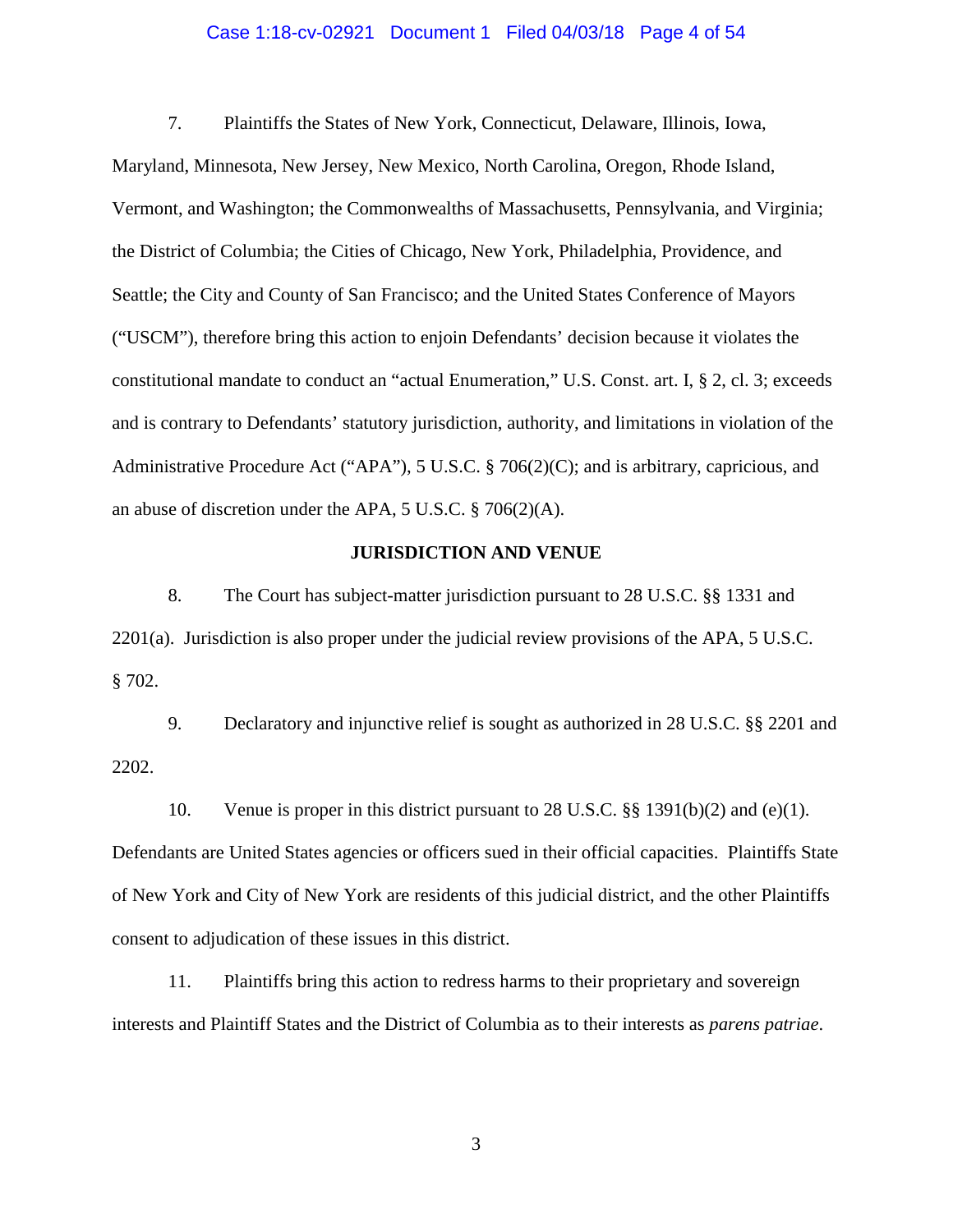#### **PARTIES**

12. Plaintiff the State of New York, represented by and through its Attorney General, Eric T. Schneiderman, is a sovereign state in the United States of America. The Attorney General is New York State's chief law enforcement officer, and is authorized to pursue this action pursuant to N.Y. Executive Law § 63.

13. Plaintiff the State of Connecticut, represented by and through its Attorney General, is a sovereign state in the United States of America.

14. Plaintiff the State of Delaware, represented by and through its Attorney General, is a sovereign state in the United States of America.

15. Plaintiff the State of Illinois, represented by and through its Attorney General, is a sovereign state in the United States of America.

16. Plaintiff the State of Iowa, represented by and through its Attorney General, is a sovereign state in the United States of America.

17. Plaintiff the State of Maryland, represented by and through its Attorney General, is a sovereign state in the United States of America.

18. Plaintiff the State Minnesota, represented by and through its Attorney General, is a sovereign state in the United States of America.

19. Plaintiff the State New Jersey, represented by and through its Attorney General, is a sovereign state in the United States of America.

20. Plaintiff the State of New Mexico, represented by and through its Attorney General, is a sovereign state in the United States of America.

21. Plaintiff the State of North Carolina, represented by and through its Attorney General, is a sovereign state in the United States of America.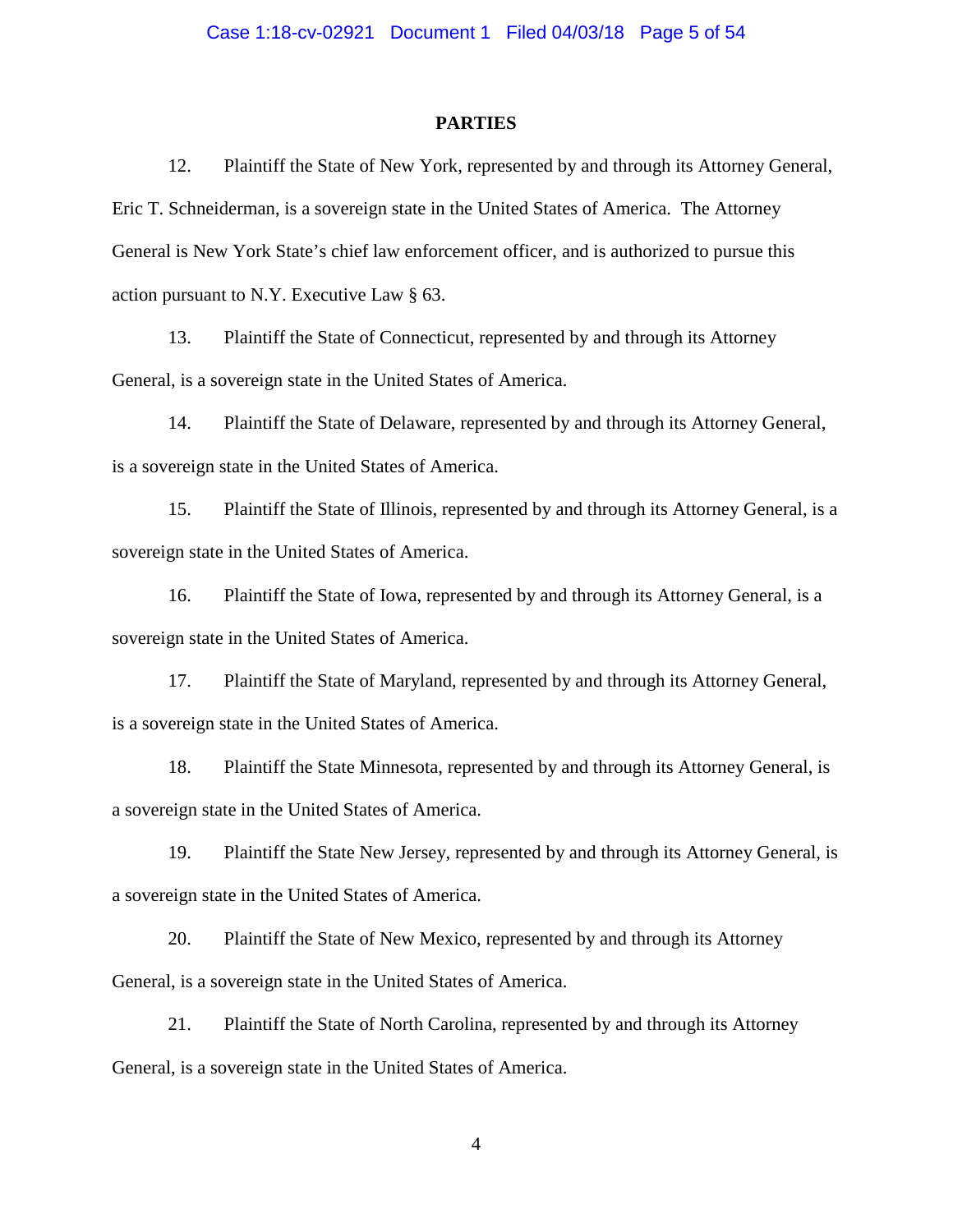## Case 1:18-cv-02921 Document 1 Filed 04/03/18 Page 6 of 54

22. Plaintiff the State of Oregon, represented by and through its Attorney General, is a sovereign state in the United States of America.

23. Plaintiff the State of Rhode Island, represented by and through its Attorney General, is a sovereign state in the United States of America.

24. Plaintiff the State of Vermont, represented by and through its Attorney General, is a sovereign state in the United States of America.

25. Plaintiff the State of Washington, represented by and through its Attorney General, Robert W. Ferguson, is a sovereign state in the United States of America. The Washington State Attorney General is the chief legal advisor to the State. The Attorney General's powers and duties include acting in federal court on matters of public concern.

26. Plaintiff the Commonwealth of Massachusetts, represented by and through its Attorney General, is a sovereign state in the United States of America.

27. Plaintiff the Commonwealth of Pennsylvania, represented by and through its Attorney General, is a sovereign state in the United States of America.

28. Plaintiff the Commonwealth of Virginia, represented by and through its Attorney General, is a sovereign state in the United States of America.

29. Plaintiff the District of Columbia is a municipal corporation organized under the Constitution of the United States. It is empowered to sue and be sued, and is the local government for the territory constituting the permanent seat of the federal government. The District is represented by and through its chief legal officer, the Attorney General for the District of Columbia.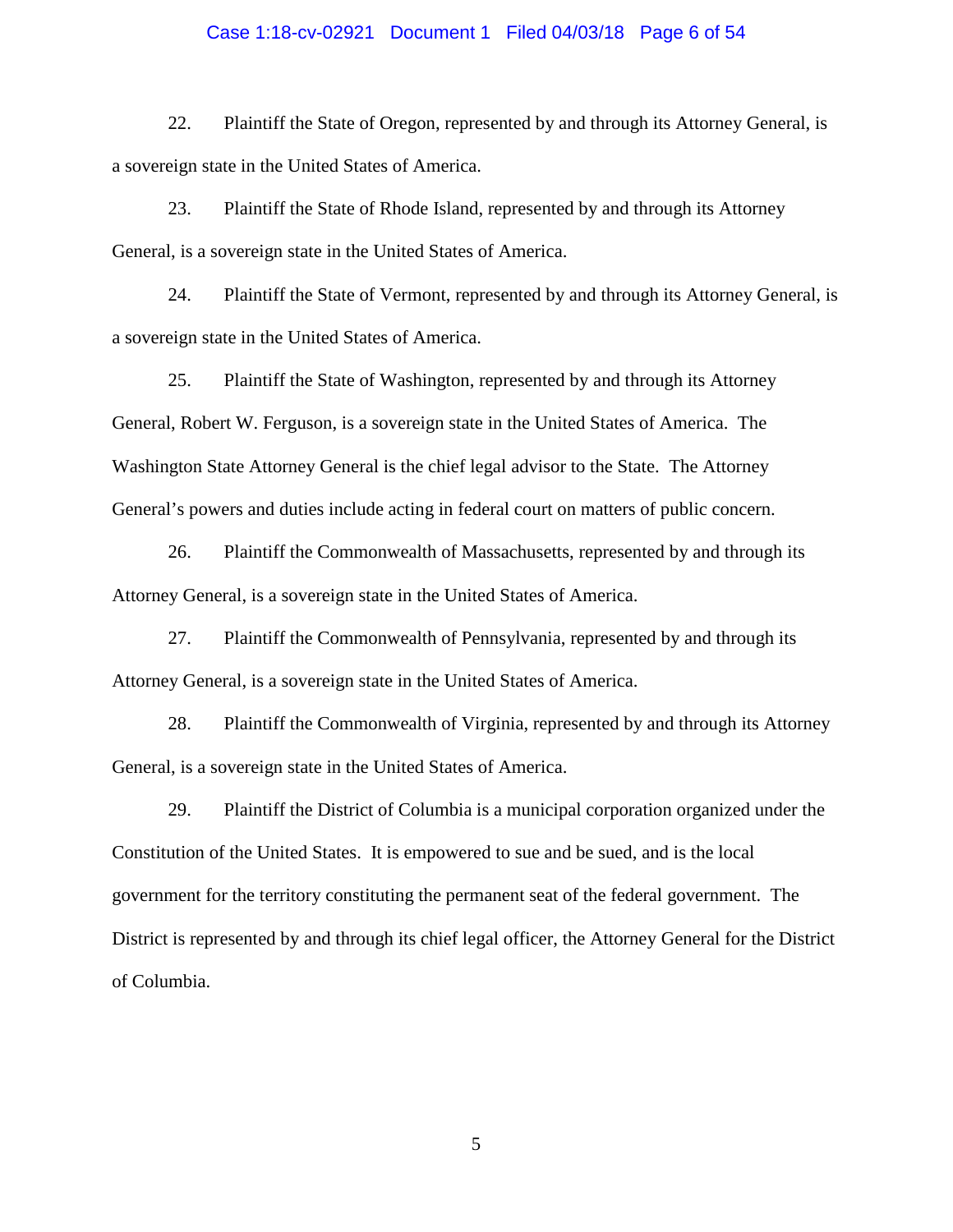## Case 1:18-cv-02921 Document 1 Filed 04/03/18 Page 7 of 54

30. Plaintiff City of Chicago is a municipal corporation and home rule unit organized and existing under the constitution and laws of the State of Illinois. Chicago is the third largest city in the United States by population.

31. Plaintiff New York City is a municipal corporation organized pursuant to the laws of the State of New York. The City is a political subdivision of the State and derives its powers through the State Constitution, State laws, and the New York City Charter. New York City is the largest city in the United States by population.

32. Plaintiff City of Philadelphia is a municipal corporation organized pursuant to the laws of the Commonwealth of Pennsylvania. The City is a political subdivision of the Commonwealth with powers derived from the Pennsylvania Constitution, Commonwealth law, and the City's Home Rule Charter. Philadelphia is the fifth largest city in the United States by population.

33. Plaintiff City of Providence is a municipal corporation organized pursuant to the laws of the State of Rhode Island.

34. Plaintiff the City and County of San Francisco, represented by and through its City Attorney, is a municipal corporation organized and existing under and by virtue of the laws of the State of California, and is a charter city and county.

35. Plaintiff the City of Seattle is a first-class charter city, incorporated under the laws of the State of Washington, empowered to sue and be sued, and represented by and through its elected City Attorney, Peter S. Holmes. Seattle is the largest city in the State of Washington by population.

36. Plaintiff United States Conference of Mayors is the official nonpartisan organization of cities with populations of 30,000 or more. There are nearly 1,400 such cities in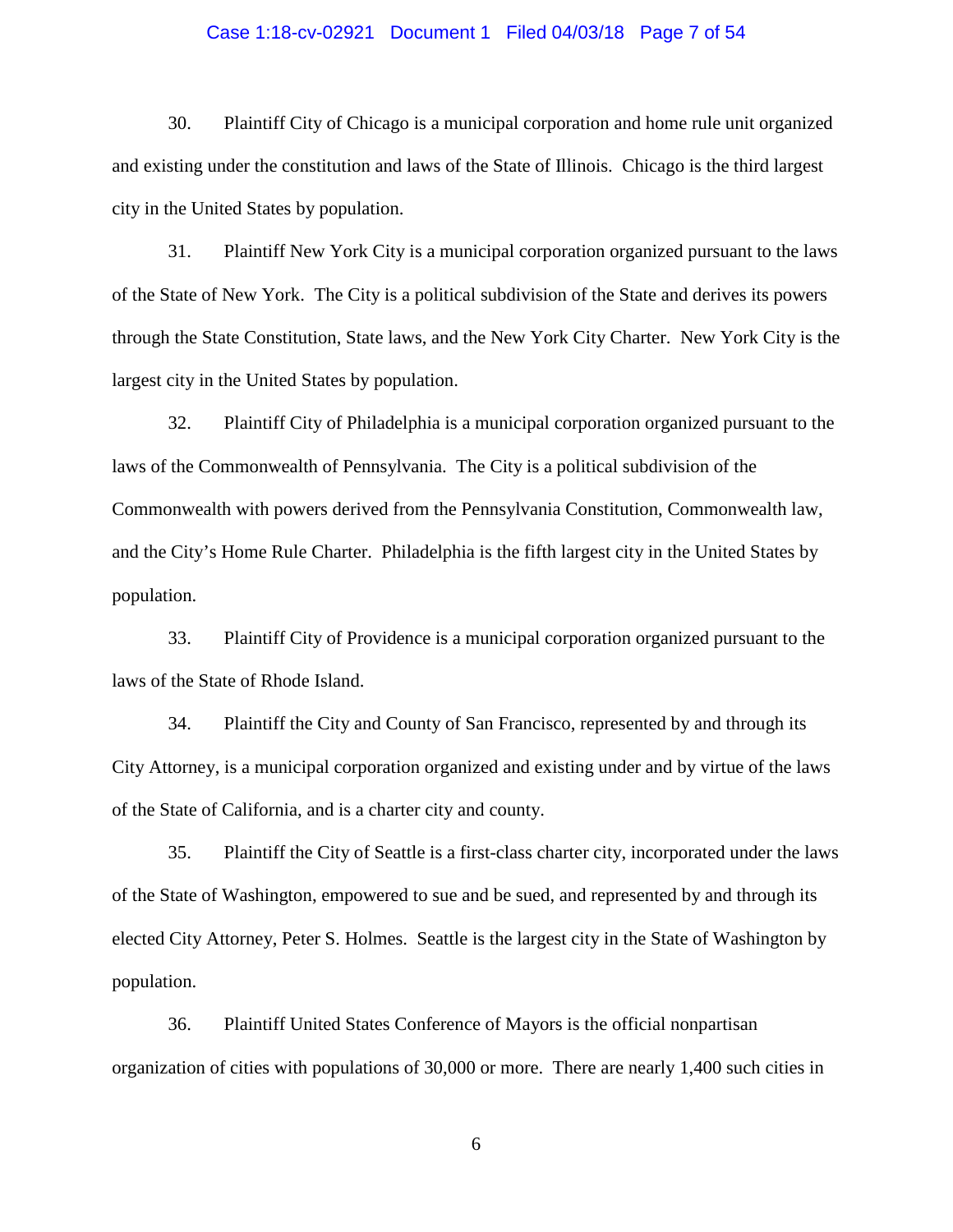## Case 1:18-cv-02921 Document 1 Filed 04/03/18 Page 8 of 54

the country today, and each member city is represented in the Conference by its chief elected official, the mayor.

37. Plaintiffs are aggrieved by Defendants' actions and have standing to bring this action because the decision to add a person-by-person demand for citizenship information to the 2020 Census has already damaged Plaintiffs' sovereign, quasi-sovereign, and proprietary interests and will continue to cause injury unless and until the decision is enjoined.

38. Defendant United States Department of Commerce is a cabinet agency within the executive branch of the United States Government, and is an agency within the meaning of 5 U.S.C. § 552(f). The Commerce Department is responsible for planning, designing, and implementing the 2020 Census. 13 U.S.C. § 4.

39. Defendant Wilbur L. Ross, Jr. is the Secretary of Commerce. He is responsible for conducting decennial censuses of the population, and oversees the Bureau of the Census ("Census Bureau"). He is sued in his official capacity.

40. Defendant Census Bureau is an agency within, and under the jurisdiction of, the Department of Commerce. 13 U.S.C. § 2. The Census Bureau is the agency responsible for planning and administering the decennial census.

41. Defendant Ron S. Jarmin is currently performing the non-exclusive functions and duties of the Director of the Census Bureau. He is sued in his official capacity.

#### **ALLEGATIONS**

## **I. Defendants have a constitutional obligation to conduct an accurate enumeration of the population.**

42. The Constitution provides that Representatives "shall be apportioned among the several States . . . according to their respective Numbers," U.S. Const. art. I, cl. 2, § 3; which requires "counting the whole number of persons in each State," *id.* amend. XIV, § 2. To ensure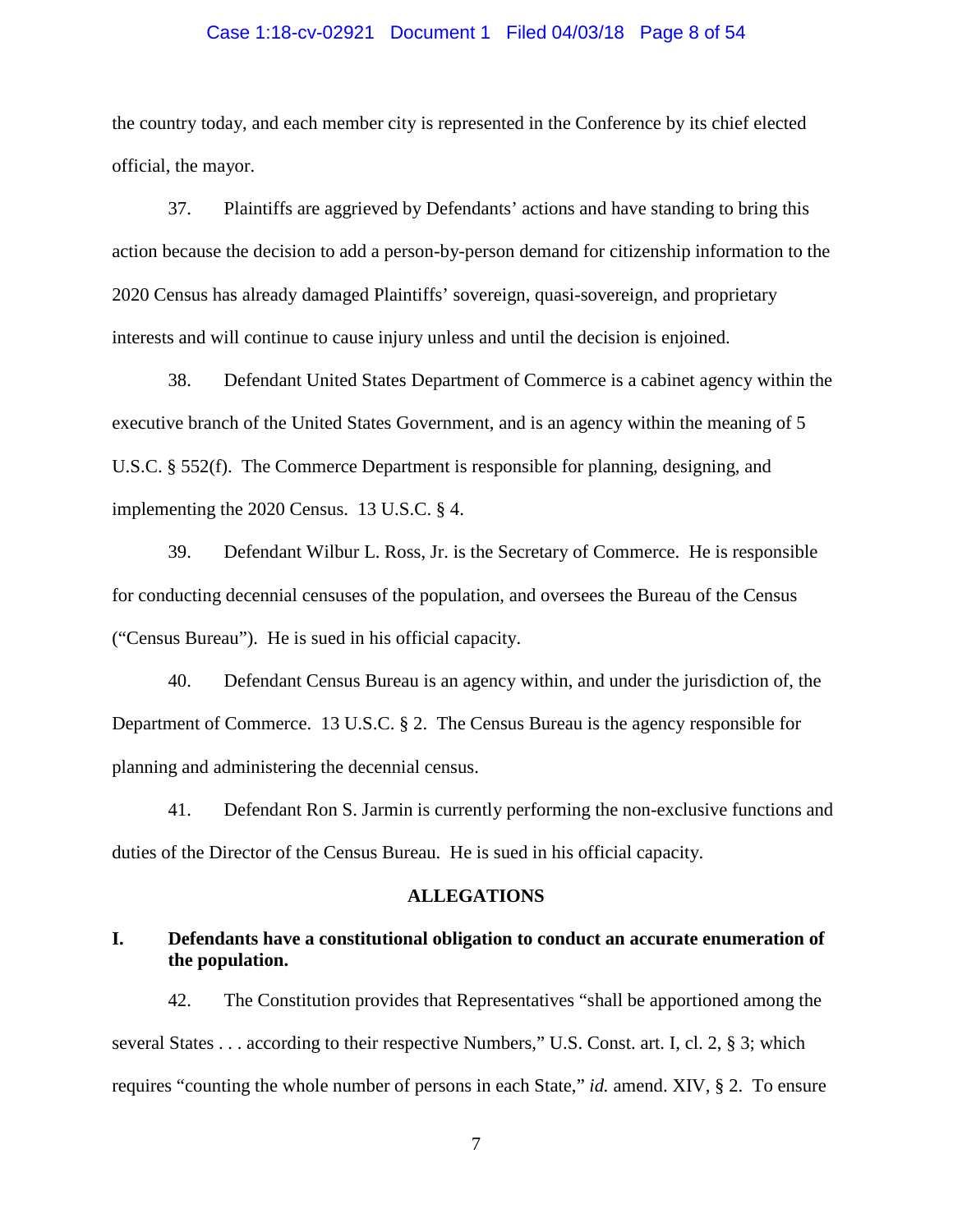## Case 1:18-cv-02921 Document 1 Filed 04/03/18 Page 9 of 54

fair representation among the states, the Constitution requires that this count be an "actual Enumeration" conducted every ten years.

43. Congress has assigned the responsibility of making this enumeration to the Secretary of Commerce, and the Secretary may delegate authority for establishing procedures to conduct the census to the Census Bureau. 13 U.S.C. §§ 2, 4, 141. The central constitutional purpose of the Census Bureau in taking the decennial census is to conduct an accurate enumeration of the population.

44. In addition, the population data tabulated as a result of the census are used for other governmental purposes, including to permit compliance with the Fourteenth Amendment's one-person one-vote requirement when drawing district lines for state and local government elected bodies; and to allocate federal funds authorized by hundreds of critical Congressional programs.

45. To enable a person-by-person count, the Census Bureau sends a questionnaire to every household in the United States. The questionnaires are directed to every resident in the United States and, under 13 U.S.C. § 221, residents are legally required to respond. The Census Bureau then counts responses from every household to determine the population count in the various states.

46. Some demographic groups have proven more difficult to count than others. Minority and immigrant populations have historically been some of the hardest groups to count accurately in the decennial census, due to issues such as language barriers and distrust of government. For example, the 2010 Census failed to count more than 1.5 million minorities.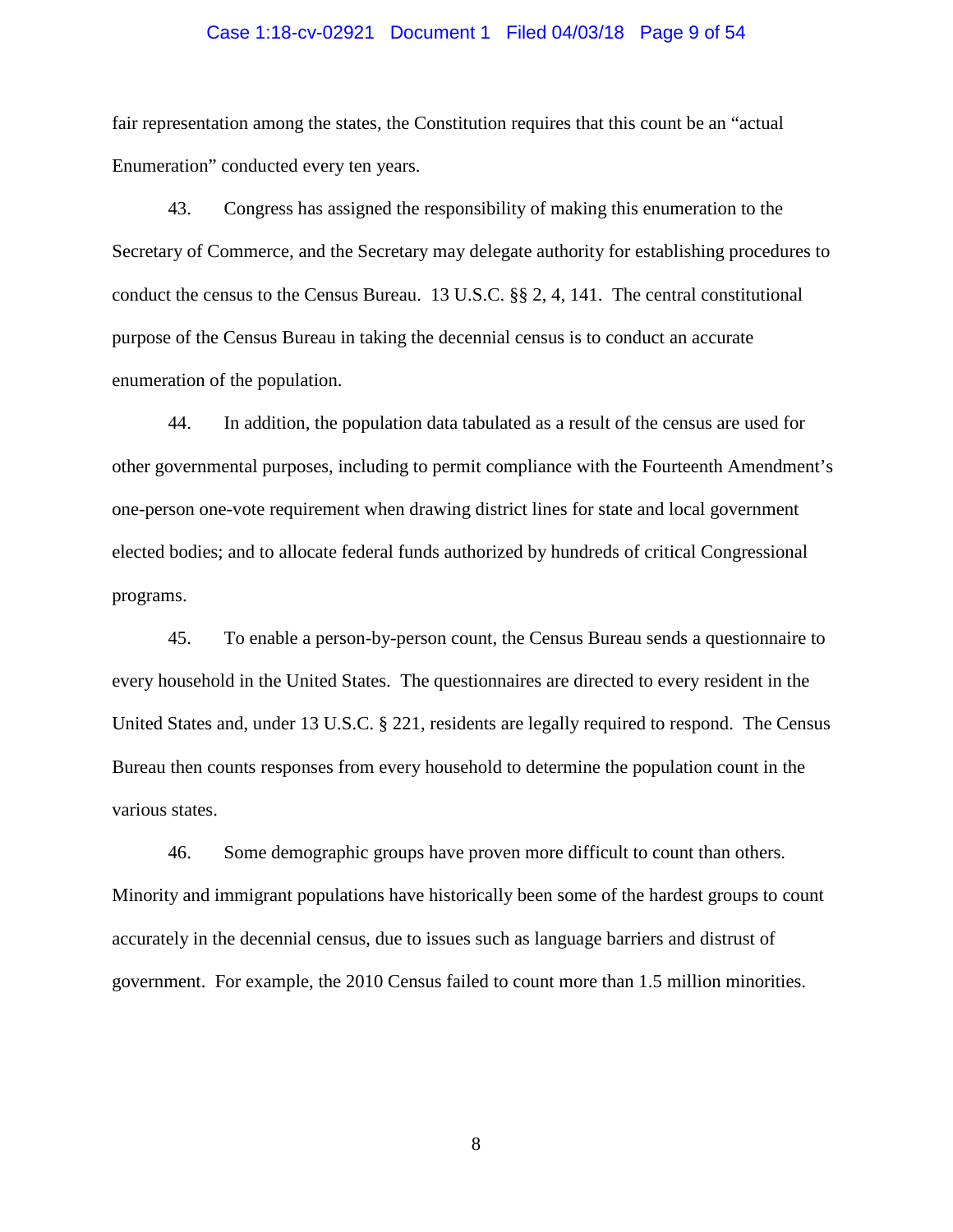#### Case 1:18-cv-02921 Document 1 Filed 04/03/18 Page 10 of 54

Indeed, Census Bureau analyses show the fast-growing Hispanic population was undercounted by 1.54% in 2010, by 0.71% in 2000, and by 4.99% in 1990.[4](#page-9-0)

47. Recognizing that these barriers undermine its constitutional mandate to pursue an accurate enumeration of the population, the Census Bureau has previously taken affirmative steps to reach these hard-to-count populations. One such measure includes hiring census workers to serve as "enumerators," to conduct in-person follow-up with any person who fails to respond.<sup>[5](#page-9-1)</sup> In addition, during the 2000 and 2010 censuses, the Census Bureau designed and implemented a public advertising campaign to reach hard-to-count immigrant communities. The Census Bureau used paid media in over a dozen different languages to improve responsiveness in immigrant communities. For the 2010 Census, the Census Bureau adopted a plan to partner with local businesses, faith-based groups, community organizations, elected officials, and ethnic organizations to reach these communities and improve the accuracy of the count.

48. The Census Bureau's constitutional obligation to pursue an accurate enumeration requires that the Census Bureau avoid unnecessarily deterring participation in the decennial census. U.S. Const. art. 1, § 2, cl. 3. To that end, the Census Bureau must minimize the burden questions may place on respondents. According to the Census Bureau's own standards, it must also test its survey questions to ensure that they do not increase non-responsiveness by touching on sensitivities or anxieties respondents have about privacy and governmental overreach.

<span id="page-9-0"></span> <sup>4</sup> See Memorandum from Patrick J. Cantwell to David C. Whitford, *2010 Census Coverage Measurement Estimation Report: Summary of Estimates of Coverage for Persons in the United States* 2 (May 22, 2012), https://www.census.gov/coverage\_measurement/pdfs/g01.pdf.

<span id="page-9-1"></span><sup>5</sup> U.S. Census Bureau, *2010 Census Non-Response Followup Enumerator Manual* 1–6 (2009), https://www.census.gov/history/pdf/2010nrfu.pdf; U.S. Census Bureau, *Non-Response Followup Enumerator Manual* 1–2 (1999), https://www.census.gov/history/pdf/2000nrfu.pdf; U.S. Census Bureau, *Census Instructions-History*, https://www.census.gov/history/www/through\_the\_decades/census\_instructions/.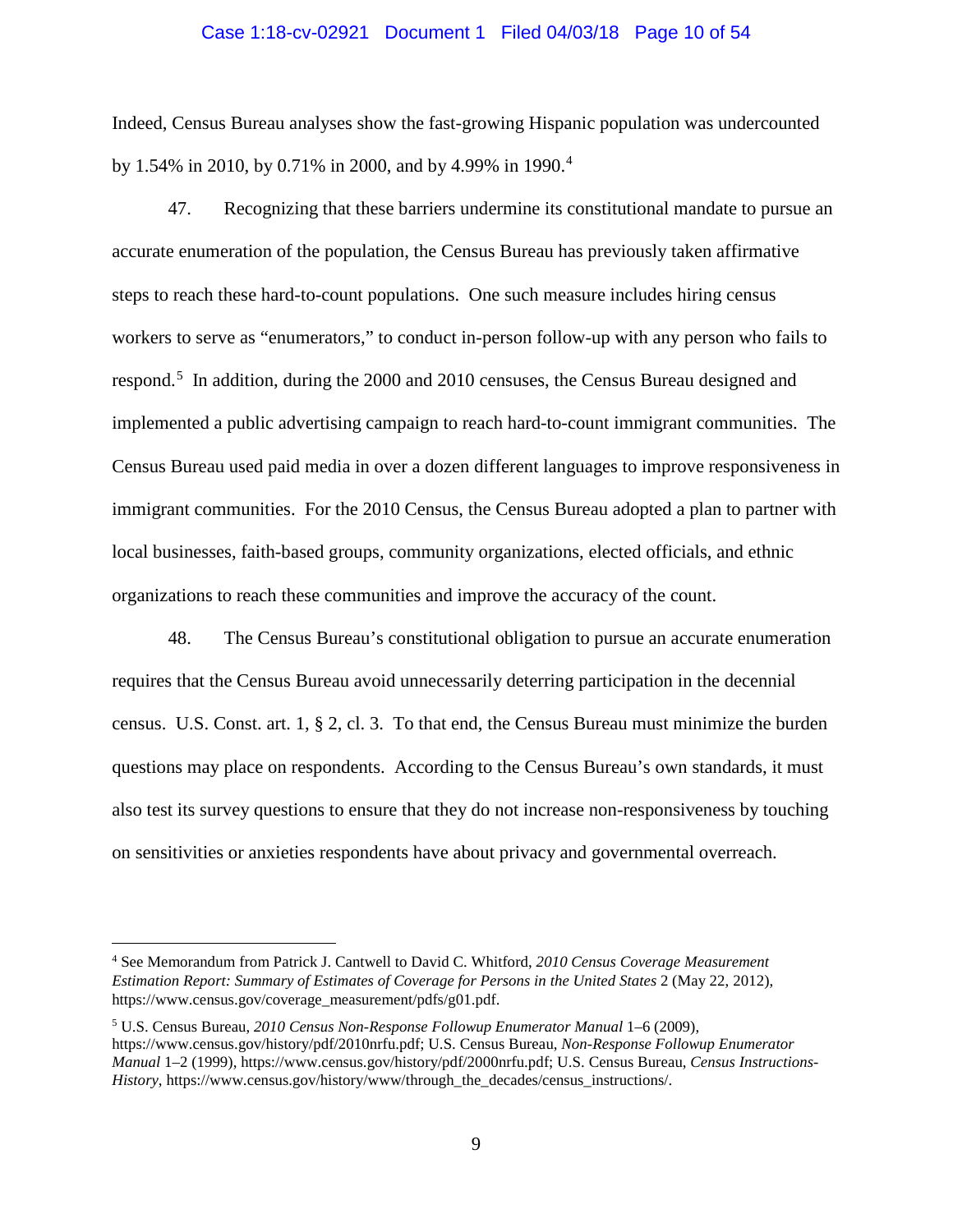# **II. Defendants' decision to include a citizenship demand on the 2020 Census will deter participation.**

49. Federal law requires the Secretary of Commerce to advise Congress by no later than March 31, 2018, of the Secretary's determination of the questions to be included on the 2020 Census. 13 U.S.C. § 141(f)(2). Consistent with this obligation, the Defendants transmitted a report to Congress on March 29, 2018, advising Congress of the questions to be included on the 2020 Census. This report included the Secretary's determination that the decennial census will include, for the first time since 1950, a demand for information regarding the citizenship status of every person in the country.

50. In the March 26, 2018, memo announcing the Defendants' decision to demand citizenship status for every resident in the country, Secretary Ross stated that "the Department [of Commerce]'s review found that limited empirical evidence exists about whether adding a citizenship question would decrease response rates materially."[6](#page-10-0) However, almost forty years of Census Bureau statements and data reflect the opposite to be true.

# **A. Defendants have acknowledged for decades that a citizenship demand would deter census participation and undermine the decennial population count.**

51. Since at least 1980, the Census Bureau has expressed the public position that inquiries regarding citizenship are particularly sensitive in immigrant communities, and that demanding citizenship or immigration status on the decennial census would drive down response rates and seriously impair the accuracy of the decennial population count.

52. In 1980, in response to a lawsuit seeking to compel the Census Bureau to demand all Americans disclose their immigration status, the Bureau argued in litigation that "any effort to ascertain citizenship will inevitably jeopardize the overall accuracy of the population count."

<span id="page-10-0"></span> <sup>6</sup> Ross Memo at 5.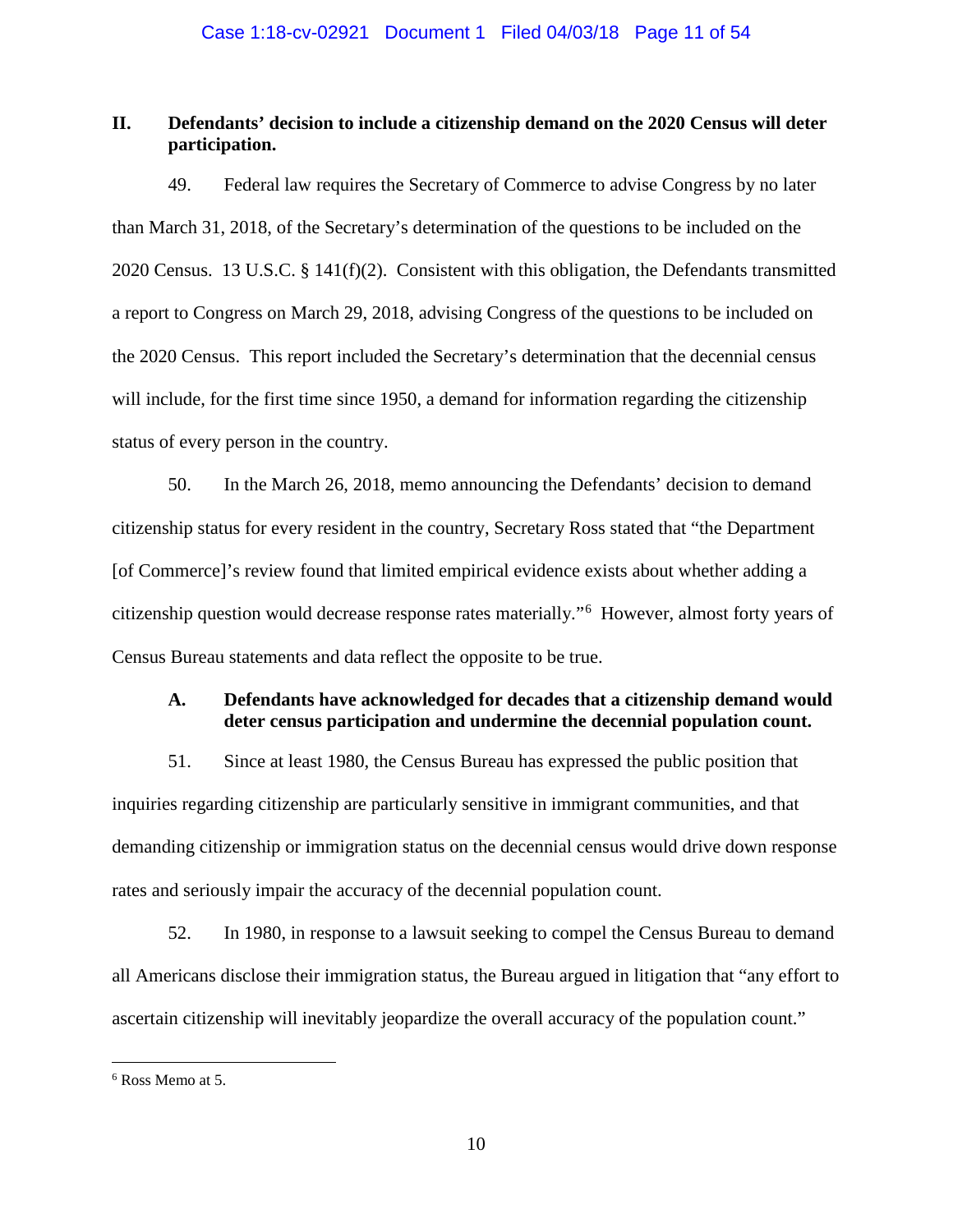#### Case 1:18-cv-02921 Document 1 Filed 04/03/18 Page 12 of 54

*Fed'n for Am. Immigration Reform*, 486 F. Supp. at 568. The Bureau explained that "[o]btaining the cooperation of a suspicious and fearful population would be impossible if the group being counted perceived any possibility of the information being used against them. Questions as to citizenship are particularly sensitive in minority communities and would inevitably trigger hostility, resentment and refusal to cooperate." *Id.*

53. The Census Bureau repeated these concerns in 1988 and 1989, in congressional testimony opposing proposed legislation that would have directed the Census Bureau to exclude from its count any immigrant who was not a lawful permanent resident.

54. The Bureau testified that inquiring into immigration status "could seriously jeopardize the accuracy of the census," because "[p]eople who are undocumented immigrants may either avoid the census altogether or deliberately misreport themselves as legal residents," and legal residents "may misunderstand or mistrust the census and fail or refuse to respond."<sup>[7](#page-11-0)</sup> The Bureau concluded that a citizenship demand would suffer from "the same problems."[8](#page-11-1)

55. The Census Bureau also declined to include a person-by-person demand regarding citizenship status on the 2000 Census. The former Director of the Census Bureau who oversaw the 2000 Census later testified that a citizenship demand "will lead to a less complete and less accurate census," explaining that the "question will be treated with suspicion" and "[a] significant number of noncitizens will not respond," because "it is foolish to expect that census-

<span id="page-11-1"></span><span id="page-11-0"></span> <sup>7</sup> *See Census Equity Act: Hearings Before the Subcomm. on Census & Population of the H. Comm. on Post Office & Civ. Serv.*, 101st Cong. 43–45 (1989) (statement of C. Louis Kincannon, Deputy Director, Census Bureau); *Exclude Undocumented Residents from Census Counts Used for Apportionment: Hearing Before the Subcomm. on Census & Population of the H. Comm. on Post Office & Civil Serv.*, 100th Cong. 50–51 (1988) (testimony of John Keane, Director, Census Bureau).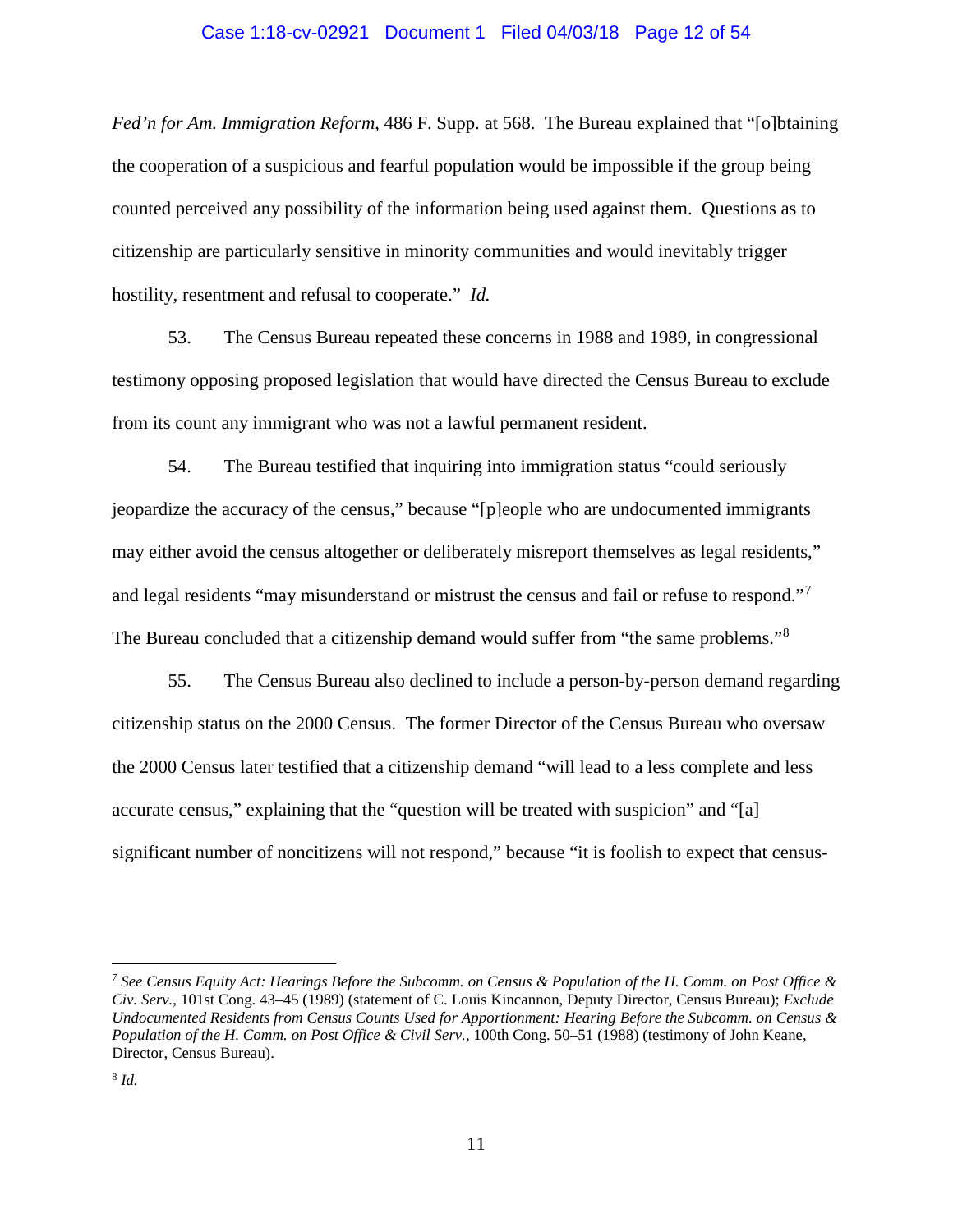### Case 1:18-cv-02921 Document 1 Filed 04/03/18 Page 13 of 54

taking is immune from anxieties that surround such issues as undocumented aliens, immigration enforcement, and so forth."<sup>[9](#page-12-0)</sup>

56. In 2009, all eight former Census Bureau directors dating back to 1979, and appointed by presidents of both political parties, objected to an ultimately failed congressional proposal to add demands for information regarding citizenship and immigration status to the 2010 Census. They argued that the Census Bureau would not have enough time to determine "[t]he effect on data quality" and "the consequences for participation among all immigrants, regardless of their legal status," including the concern that enumerators might encounter "problems during door-to-door visits to unresponsive households, when a legalized 'head of household' would avoid enumerators because one or more other household members are present unlawfully."<sup>[10](#page-12-1)</sup>

57. In 2010, the Census Bureau again declined to include a person-by-person citizenship demand on the census questionnaire. Then-Director of the Census Bureau, Robert Groves, explained that "we don't ask citizenship or documentation status, all of the things that may make people uncomfortable are gone from [the census] form."<sup>[11](#page-12-2)</sup>

58. Subsequently, in 2016, four former Directors of the Census Bureau, also appointed by presidents of both political parties, argued in a brief filed with the U.S. Supreme Court that "a [person-by-person] citizenship inquiry would invariably lead to a lower response

<span id="page-12-0"></span> <sup>9</sup> *Counting the Vote: Should Only U.S. Citizens Be Included in Apportioning Our Elected Representatives?: Hearing Before the Subcomm. on Federalism & the Census of the H. Comm. on Gov't Reform*, 109th Cong. 73 (2005) (statement of Kenneth Prewitt).

<span id="page-12-1"></span><sup>&</sup>lt;sup>10</sup> Statement of Former Census Directors on Adding a New Question to the 2010 Census (Oct. 16, 2009), http://reformimmigrationforamerica.org/wp-content/uploads/2009/10/thecensusproject.org\_letters\_cp-formerdirs-16oct2009.pdf.

<span id="page-12-2"></span><sup>11</sup> *Video of Robert Groves*, C-SPAN (Mar. 26, 2010), https://www.c-span.org/video/?292743-6/2010-uscensus&start=1902.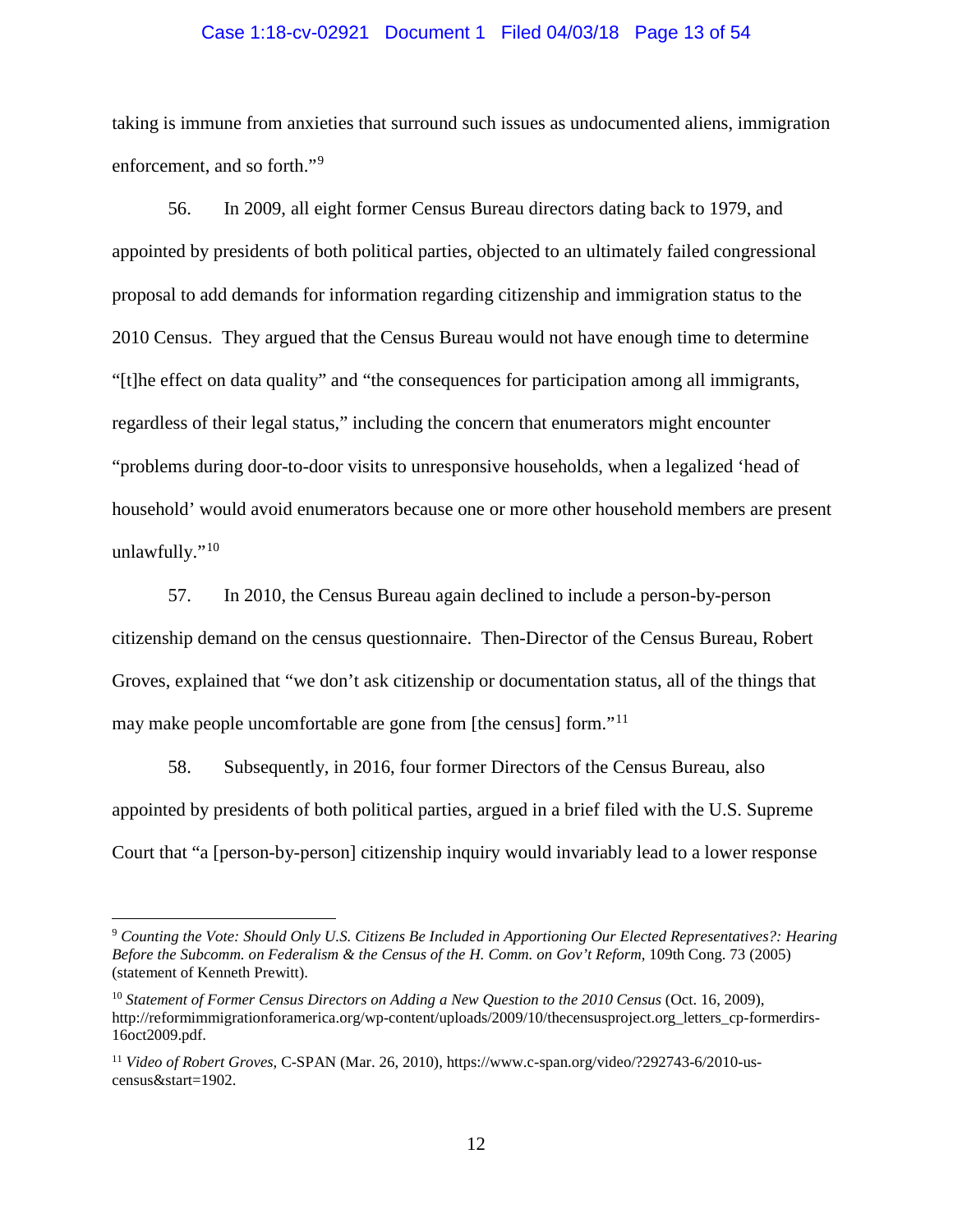#### Case 1:18-cv-02921 Document 1 Filed 04/03/18 Page 14 of 54

rate to the Census in general," and would "seriously frustrate the Census Bureau's ability to conduct the only count the Constitution expressly requires: determining the whole number of persons in each state in order to apportion House seats among the states." Brief of Former Directors of the U.S. Census Bureau as Amici Curiae Supporting Appellees at 25, *Evenwel v. Abbott*, 136 S. Ct. 1120 (2016) (No. 14-940).

59. The former Directors also noted that "[r]ecent experience demonstrates lowered participation in the Census and increased suspicion of government collection of information in general," and that "[p]articular anxiety exists among non-citizens." *Id*. at 5. In this context, the former Directors concluded, "[t]here would be little incentive for non-citizens to offer to the government their actual status," and the "result would be a reduced rate of response overall and an increase in inaccurate responses." *Id.*

## **B. The Trump Administration's anti-immigrant policies, actions, and rhetoric will amplify the negative impacts on census participation rates of Defendants' demand for citizenship status.**

60. These well-documented risks of adding a person-by-person citizenship demand to the decennial census are heightened in the current political climate because of President Trump's anti-immigrant rhetoric and this Administration's pattern of policies and actions that target immigrant communities. These actions and policies include the rescission of the Deferred Action for Childhood Arrivals program; the ban on travel from several majority-Muslim countries; the suspension on refugee admissions to the United States; the termination of special protections from removal for migrants from nations experiencing war and natural disasters; increased roundups of undocumented migrants; efforts to suspend or terminate federal funding to localities that elect to limit their participation in federal immigration enforcement efforts; and efforts to build a physical wall along the Mexico-U.S. border, among other actions.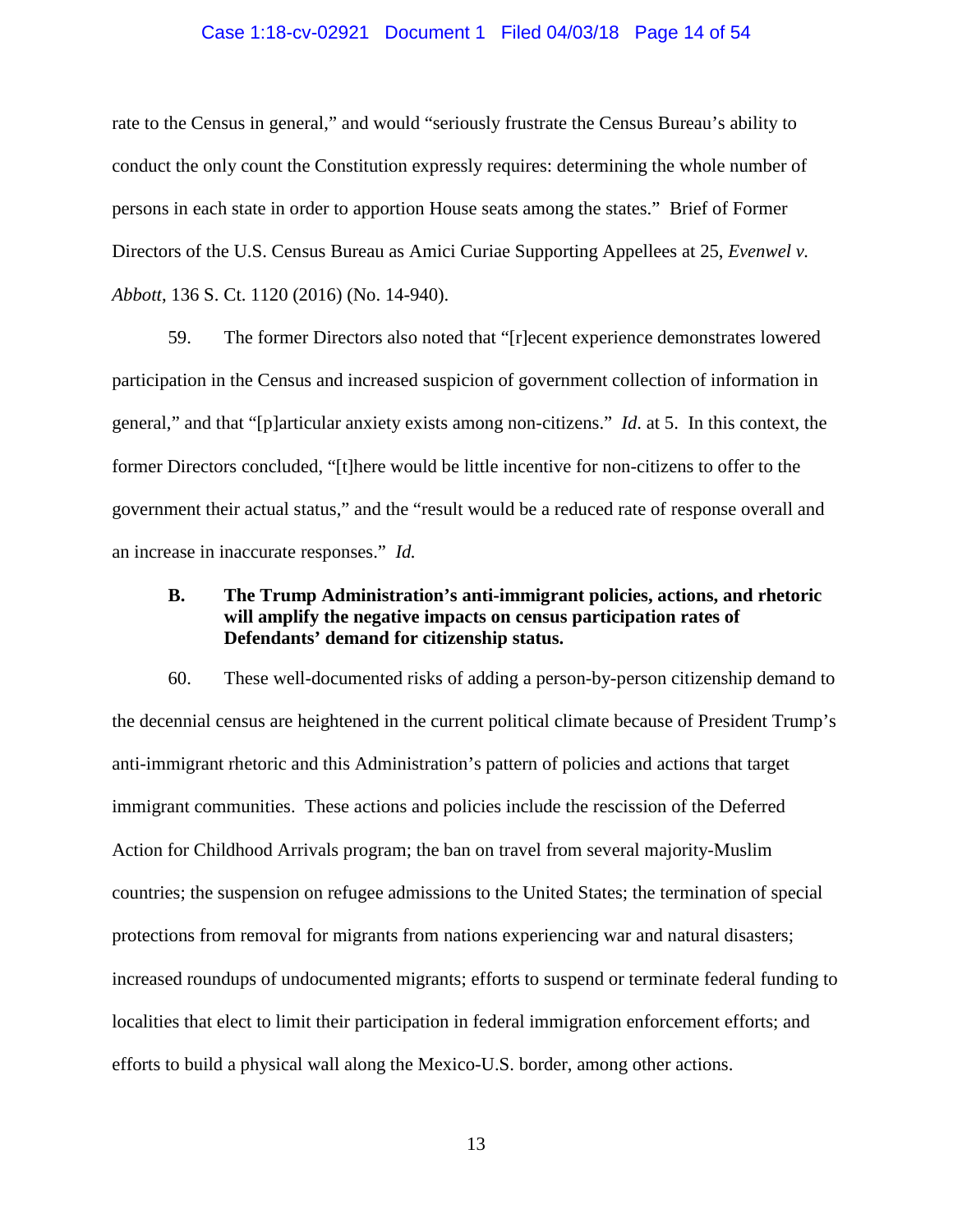## Case 1:18-cv-02921 Document 1 Filed 04/03/18 Page 15 of 54

61. The Trump Administration has also made a number of threatening statements about deporting undocumented immigrants. On June 13, 2017, the Acting Director of U.S. Immigration and Customs Enforcement, Thomas Homan, testified before Congress that "every immigrant in the country without papers . . . should be uncomfortable. You should look over your shoulder. And you need to be worried."<sup>[12](#page-14-0)</sup>

62. This anti-immigrant climate has led to significant public distrust and fear of providing information to the federal government. During recent pretests in preparation for the 2020 Census, Census Bureau researchers found that immigrant respondents are already increasingly concerned about confidentiality and data sharing in light of the current antiimmigrant rhetoric.

63. Census Bureau officials have noted that in routine pretests conducted from February 2017 to September 2017, "fears, particularly among immigrant respondents, have increased markedly this year."[13](#page-14-1) The Census Bureau's researchers recounted repeated instances of respondents spontaneously raising concerns about data confidentiality and the government's negative attitudes toward immigrants. The researchers also noted that some respondents, acting on these same concerns, intentionally provided incomplete or inaccurate information, or sought to break off interviews.

64. The Census Bureau has recognized that these anxieties are already likely to present a barrier to participation in the 2020 Census, and that "[t]hese findings are particularly

<span id="page-14-0"></span> 12 *Immigration and Customs Enforcement and Customs and Border Patrol Fiscal Year 2018 Budget Request: Hearing Before the Subcomm. on Homeland Sec. of the H. Comm. on Appropriations*, 115th Cong. (2017) (statement of Thomas D. Homan, Acting Director, Immigration and Customs Enforcement).

<span id="page-14-1"></span><sup>13</sup> Memorandum from the U.S. Census Bureau, Ctr. for Survey Measurement to Assoc. Directorate for Research and Methodology, *Respondent Confidentiality Concerns* 1 (Sept. 20, 2017), https://www2.census.gov/cac/nac/meetings/2017-11/Memo-Regarding-Respondent-Confidentiality-Concerns.pdf.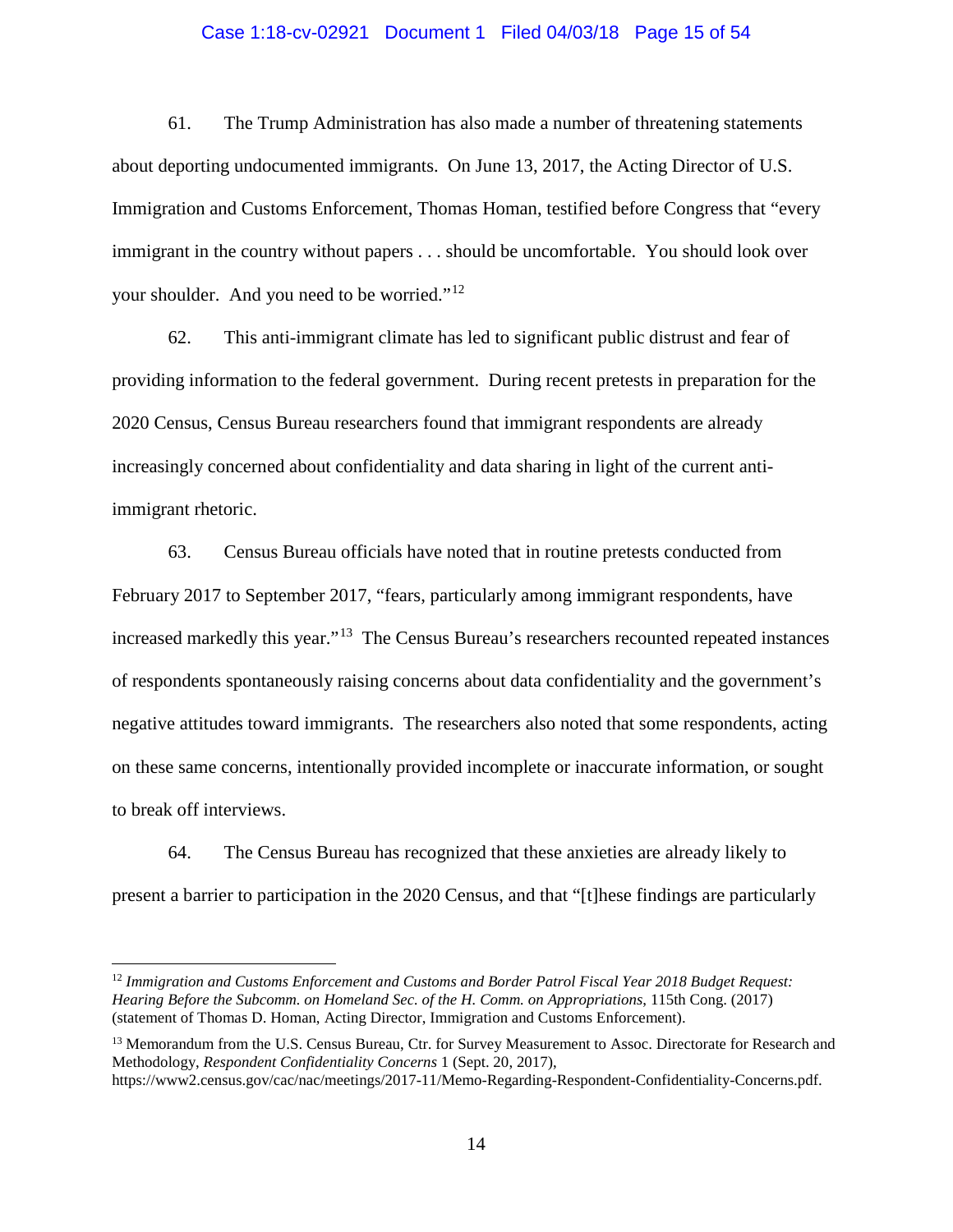## Case 1:18-cv-02921 Document 1 Filed 04/03/18 Page 16 of 54

troubling given that they impact hard-to-count populations disproportionately, and have implications for data quality and nonresponse."<sup>[14](#page-15-0)</sup>

65. The Defendants' decision to add a citizenship demand to the 2020 Census questionnaire will add to this unprecedented level of anxiety in immigrant communities. It will lead to nonresponse and lower participation by many immigrants who are citizens and legal residents and live in mixed immigration status households, as well as by undocumented immigrants, all of whom may seek to protect their own privacy or the privacy of their household. This exacerbated deterrent effect began on March 26, 2018, when immigrant communities learned that Secretary Ross directed the Census Bureau to add a citizenship demand to the 2020 Census.

66. Further, the Census Bureau will have to expend significant additional resources due to the lowered participation of immigrant communities, including hiring more census enumerators for in-person follow-up. However, enumerators are unlikely to succeed in meaningfully addressing nonresponses to the census where individuals decline to participate due to fear or mistrust of the federal government.

67. While Defendants recognize the detrimental impact that the addition of a citizenship demand will cause to the accuracy of the 2020 Census, they nevertheless decided to demand citizenship status from every individual resident in the country through the 2020 Census questionnaire.

<span id="page-15-0"></span> <sup>14</sup> *Id.* at 7.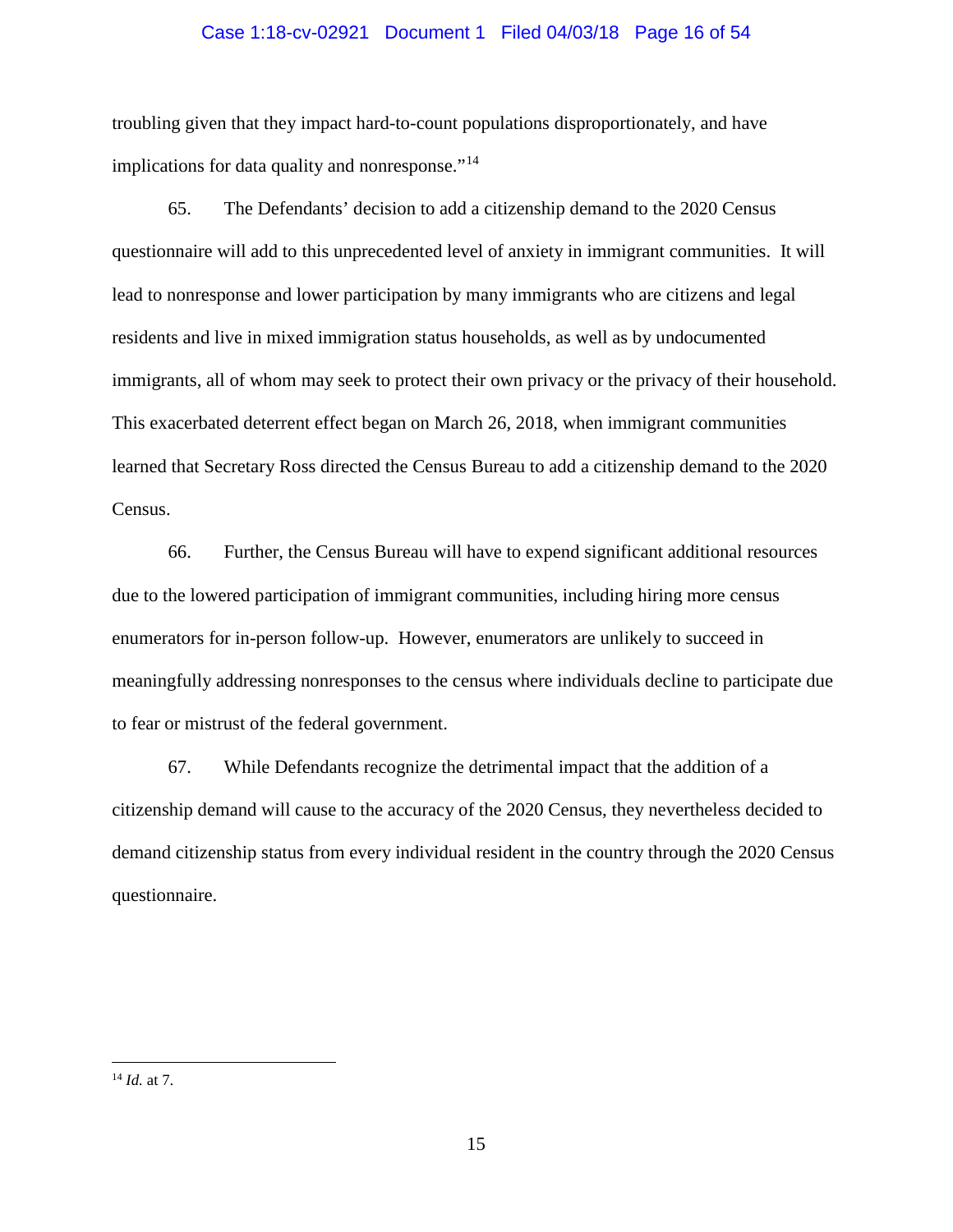# **C. Defendants ignored their own standards for ensuring the accuracy of the decennial census.**

68. In adding a citizenship demand to the 2020 Census, Defendants departed from statistical standards that promote the accuracy of information collected and disseminated by the Defendants.

69. For each decennial census, the Census Bureau meticulously develops and tests the content, specific language, order, and layout of the questionnaire to improve the accuracy of the enumeration. In addition to fulfilling the Census Bureau's constitutional duty, this development process involves multiple steps that ensure the accuracy, reliability, and objectivity of the final data, as consistent with prior Census Bureau practice and as required by the Information Quality Act ("IQA"). Consolidated Appropriations Act, 2001, Pub. L. No. 106-554, § 515, 114 Stat. 2763 (Dec. 21, 2000).

70. Government-wide statistical standards adopted under the IQA require the Commerce Department and the Census Bureau to carefully design the census questionnaire to "minimize respondent burden while maximizing data quality" and to "achieve the highest rates of response."[15](#page-16-0) The standards also require testing each component of the questionnaire to ensure that it operates as intended.

71. The questionnaire development process and the evaluation of changes to individual inquiries take several years to complete.

72. Indeed, the Census Bureau has spent almost ten years developing and testing the content, specific language, and layout of just one proposed change to the question regarding race and ethnicity on the 2020 questionnaire. From 2008 through 2012, the Census Bureau conducted

<span id="page-16-0"></span> <sup>15</sup> Office of Mgmt. & Budget, *Statistical Policy Directive No. 2: Standards and Guidelines for Statistical Surveys* Sections 1.3, 1.4, 2.3.1 (2006).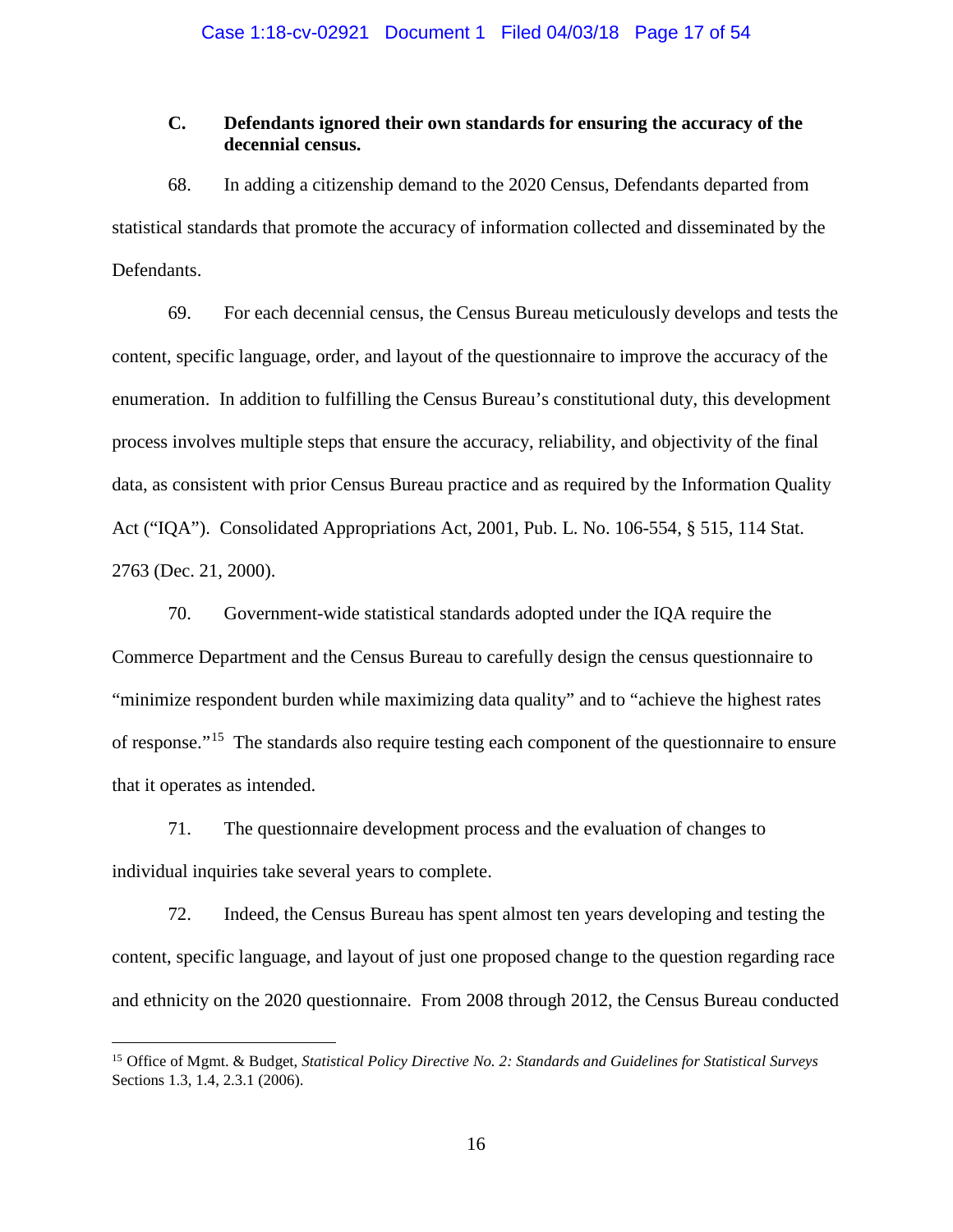#### Case 1:18-cv-02921 Document 1 Filed 04/03/18 Page 18 of 54

comprehensive research into the possibility of combining race and ethnicity into one question on the 2020 Census. The research focused on whether this proposed change would improve respondent understanding of the question, and improve the accuracy of race and ethnicity data collected.

73. The Census Bureau then spent several years designing and conducting tests on the proposed change to explore different alternatives for the language, layout, and instructions regarding a revised question. The testing was designed to assess the accuracy and reliability of alternative forms of asking the proposed question. In 2016, the Census Bureau conducted outreach to federal agencies and to the public to obtain feedback on the proposed change.

74. The Bureau concluded its process at the end of 2017, after nine years of evaluation and testing, because it "needed to make a decision on the design of the race and ethnicity questions by December 31, 2017 in order to prepare for the 2020 Census systems, and deliver the final 2020 Census question wording to Congress by March 31, 2018."[16](#page-17-0) 

75. In contrast, Defendants added a demand for citizenship information to the 2020 questionnaire after less than four months of consideration, conducted almost entirely after the Bureau's internal deadline of December 31, 2017, for adding questions to the 2020 Census. Defendants did not conduct any research into the potential performance of the citizenship demand, and did not test the impact of adding a citizenship demand on data accuracy. Nevertheless, Secretary Ross directed the Census Bureau to add a citizenship demand to the 2020 Census questionnaire, overruling Census Bureau officials and the Bureau's own expert advisory committee.

<span id="page-17-0"></span> <sup>16</sup> Memorandum, U.S. Census Bureau, *2020 Census Program Memorandum Series: 2018.02, Using Two Separate Questions for Race and Ethnicity in 2018 End-to-End Census Test and 2020 Census* (Jan. 26, 2018), https://www2.census.gov/programs-surveys/decennial/2020/program-management/memo-series/2020-memo-2018\_02.pdf.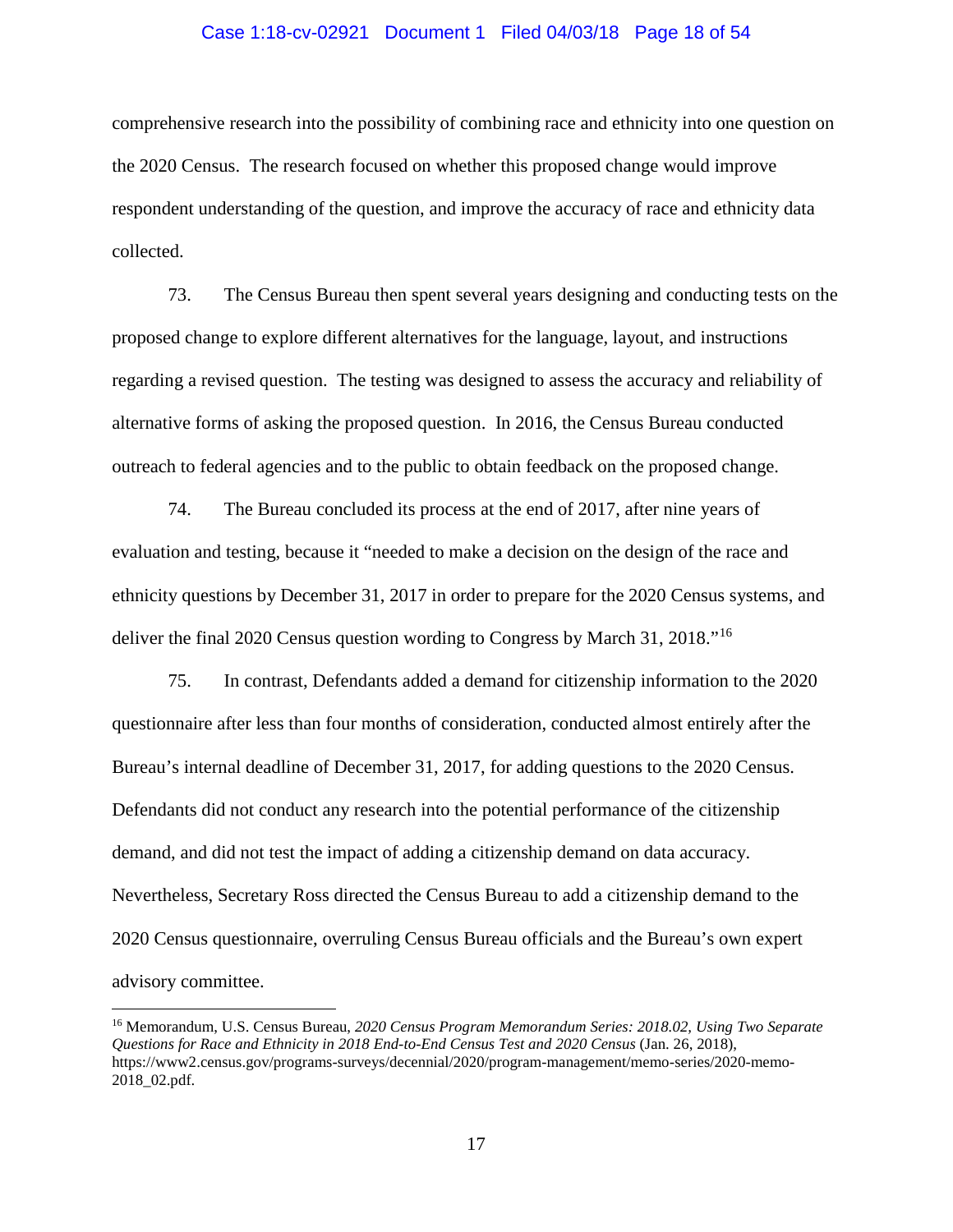## **(1) The Defendants failed to adequately test the inclusion of a citizenship demand on the 2020 Census.**

76. The Defendants added a citizenship demand to the 2020 Census without following required standards for testing the content, specific language, and layout of new inquiries. Specifically, Defendants ignored IQA standards that require testing of each inquiry to "ensure that all components of a survey function as intended," and require incorporation of testing results into the final design of the questionnaire.<sup>[17](#page-18-0)</sup> These testing standards promote the accuracy of the decennial census, which is the Defendants' primary constitutional obligation.

77. Major testing of proposed changes to the 2020 Census questionnaire began with the 2014 Census Test. At that time, the Census Bureau assessed wording changes to the race and Hispanic origin question, as well as new potential response categories for married and unmarried relationships. The 2014 test did not assess the content, wording, or layout of a demand for citizenship information.

78. For the 2020 Census, the 2015 National Content Test was the opportunity for the U.S. Census Bureau to "compare different versions of questions prior to making final decisions."<sup>[18](#page-18-1)</sup>

79. The Census Bureau designed and conducted the National Content Test in 2015. While the Census Bureau tested the changes to questions related to race and ethnicity, the Bureau did not design tests of language, layout, or instructions for a potential citizenship demand. The Census Bureau announced the results of this test in early March 2017, none of which related to citizenship.

<span id="page-18-0"></span> <sup>17</sup> Office of Mgmt. & Budget, *Statistical Policy Directive No. 2: Standards and Guidelines for Statistical Surveys* Section 1.4 (2006).

<span id="page-18-1"></span><sup>18</sup> U.S. Census Bureau, *Information Collection Request: 2015 National Content Test*, 80 Fed. Reg. 29,609, 29,610 (May 22, 2015).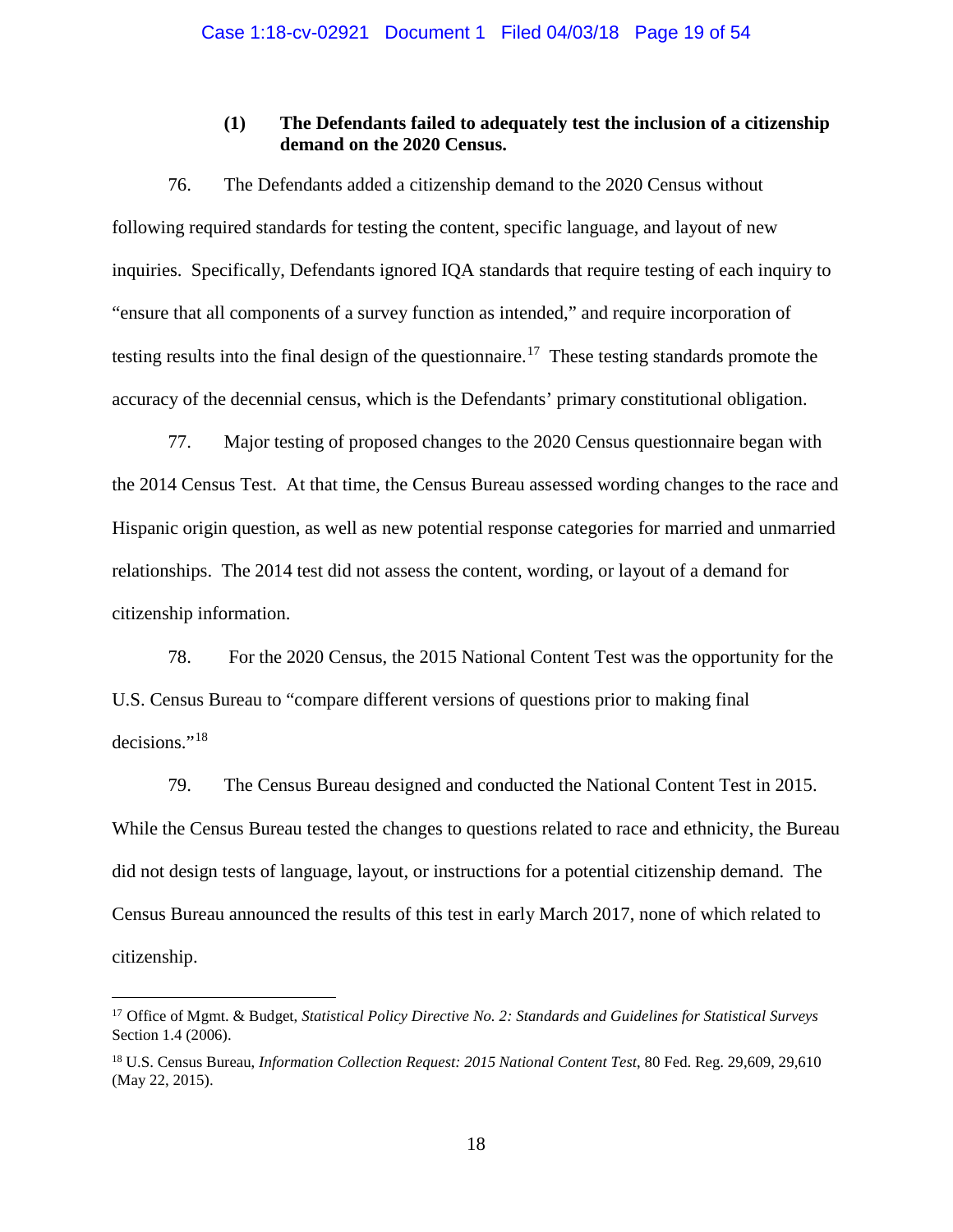## Case 1:18-cv-02921 Document 1 Filed 04/03/18 Page 20 of 54

80. The Census Bureau had other opportunities during the major tests in 2016 and April 2017 to test its questionnaire for the 2020 Census. However, the questionnaires assessed in these tests did not include a question regarding citizenship. In fact, the Census Bureau did not begin considering whether to add a demand for citizenship information to the 2020 Census until approximately eight months after it began conducting major testing in 2017.

81. The last major test before the 2020 Census, the 2018 end-to-end test, began on April 1, 2018. The end-to-end test is a dress rehearsal for the upcoming census, in which the Bureau tests and validates all major components, including operations, procedures, systems, and infrastructure. The 2018 end-to-end test does not include any request for citizenship information on the questionnaire sent to households. As a result, none of the major tests for the 2020 Census will have assessed the content, language, layout, or order of the citizenship demand on the questionnaire, or the impact that the demand for person-by-person citizenship status would have on response rates and accuracy.

82. Defendants acknowledge that they are unable "to determine definitively how inclusion of a citizenship question on the decennial census will impact responsiveness,"<sup>[19](#page-19-0)</sup> but they added a citizenship question without conducting the necessary testing to determine the impact of this decision on the 2020 Census.

83. To date, the Census Bureau has not tested the language or layout of the newly added demand for person-by-person citizenship information. Indeed, the purpose of testing is to promote accuracy by ensuring that the components of the census function as intended. Yet, the Bureau has failed to conduct any testing to assess the accuracy and reliability of "different ways

<span id="page-19-0"></span> <sup>19</sup> Ross Memo at 7.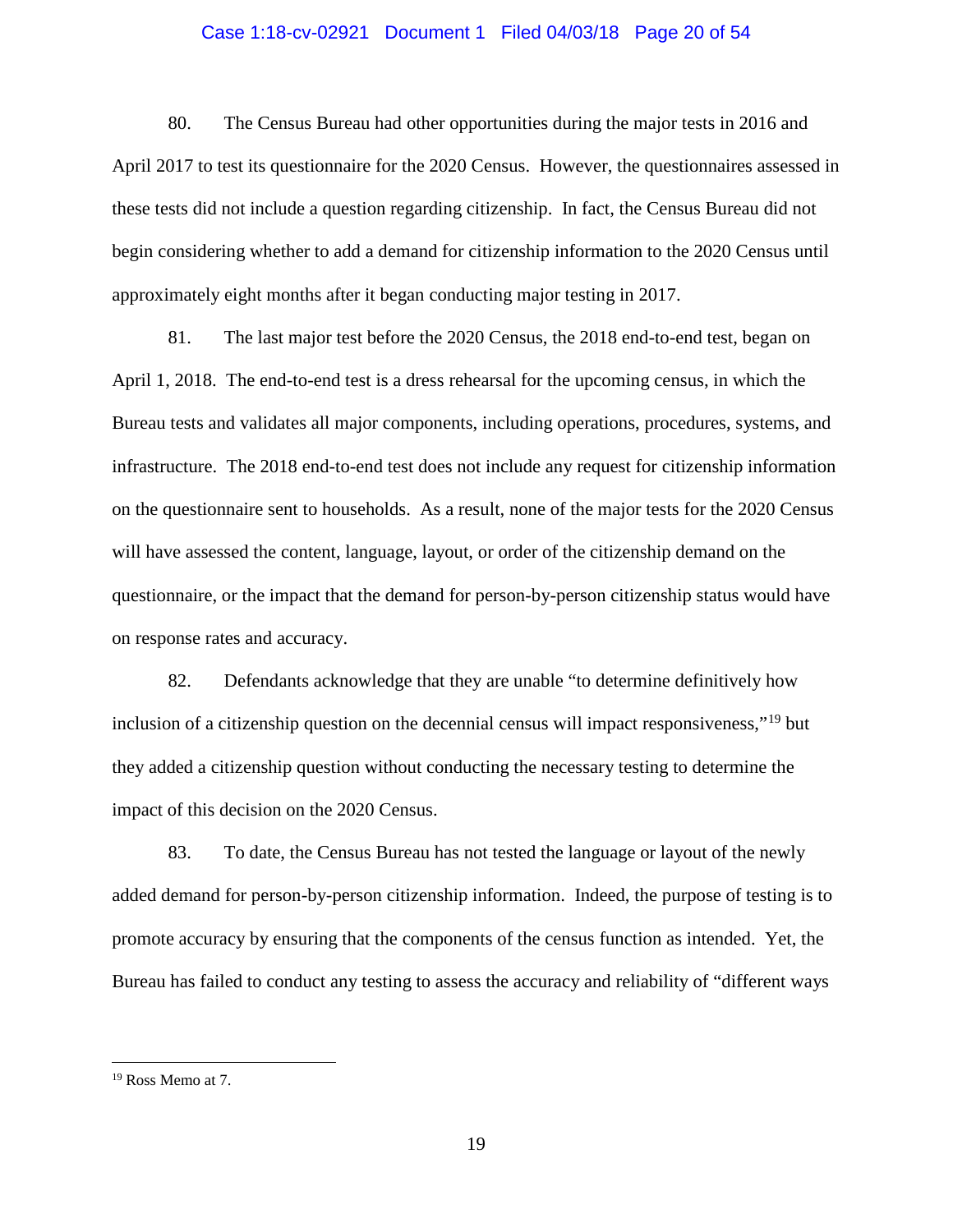### Case 1:18-cv-02921 Document 1 Filed 04/03/18 Page 21 of 54

to ask the question" before adding it to the questionnaire.<sup>[20](#page-20-0)</sup> The Census Bureau also failed to test the content and order of the citizenship demand on the proposed census questionnaire with actual respondents as required by its own standards. Such testing could have allowed the Bureau to identify potential problems, including adverse impact of the citizenship demand on response rates and accuracy.

84. The Census Bureau's failure to test its demand for citizenship information before deciding to include it on the 2020 Census questionnaire is unprecedented in the modern administration of the decennial census. For each decennial census since 1970, "the Census Bureau has conducted content tests to research and improve the design and function of different questions."<sup>[21](#page-20-1)</sup> The Census Bureau spent three to four years thoroughly testing proposed changes to topics and question wording "to ensure census questionnaires are easily understood and reflect the population accurately."<sup>[22](#page-20-2)</sup> This thorough vetting process included testing of the language of specific questions in decennial National Content Tests in 1976, 1986, 1996, 2005, and 2015, as well as testing the performance of proposed topics and specific questions in the field with actual respondents.

85. In sharp contrast to these extensive testing practices, the Bureau failed to conduct any tests to determine the performance of its new demand for citizenship status on the 2020 questionnaire. Instead the Census Bureau simply transferred the citizenship demand from the existing American Community Survey ("ACS") to the 2020 Census questionnaire.

<span id="page-20-0"></span> <sup>20</sup> U.S. Census Bureau, *How a Question Becomes a Part of the American Communities Survey* (2017) https://www.census.gov/content/dam/Census/library/visualizations/2017/comm/acs-questions.pdf.

<span id="page-20-1"></span><sup>21</sup> U.S. Census Bureau, *Content Research* (Jan. 11, 2017), https://www.census.gov/programs-surveys/decennialcensus/2020-census/research-testing/content-research.html.

<span id="page-20-2"></span> $^{22}$  *Id.*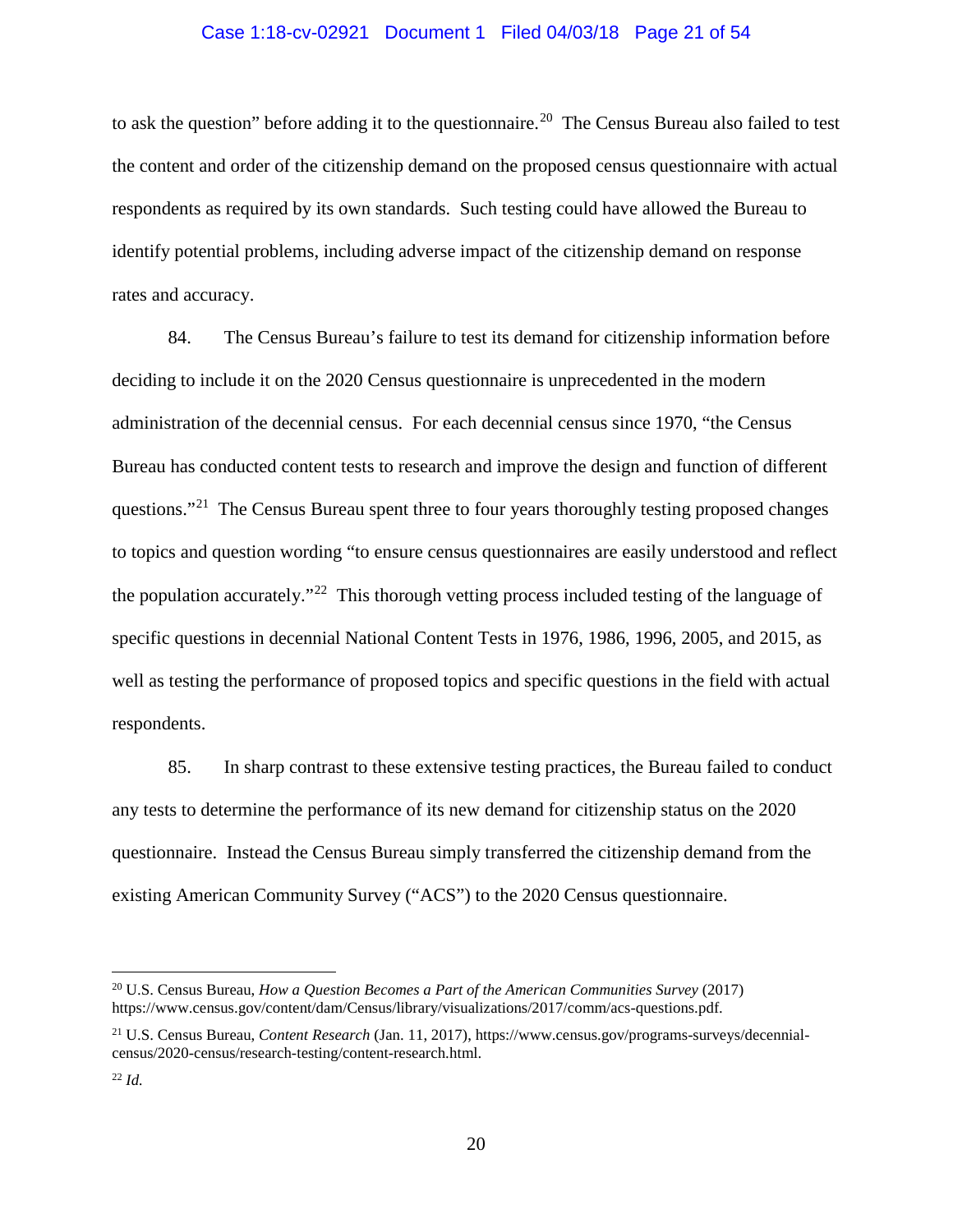## Case 1:18-cv-02921 Document 1 Filed 04/03/18 Page 22 of 54

86. While the Census Bureau currently inquires into citizenship status on the annual ACS, it cannot simply transfer the demand from the ACS to the decennial census without testing. The ACS is a sample survey sent to 3.5 million households annually, rather than a complete enumeration of every household in the United States.

87. Moreover, the testing the Census Bureau has conducted on the citizenship demand occurred to refine the question in the context of the ACS questionnaire. The citizenship demand's specific language, layout, order, and instructions remain untested in the context of the decennial census questionnaire.

88. For instance, the Census Bureau developed the language of the citizenship demand on the ACS to fulfill various purposes, including the "evaluation of immigration policies."[23](#page-21-0) As a result, the citizenship demand on the ACS requires citizens to disclose whether they were born in "United States territories," whether they were born "abroad" to U.S. parents, or if and when they were "naturalized."<sup>[24](#page-21-1)</sup> This information is entirely irrelevant to the sole stated purpose for adding the citizenship demand to the 2020 Census questionnaire: to provide the Department of Justice with data it claims to need to enforce Section 2 of the Voting Rights Act.<sup>[25](#page-21-2)</sup> The Census Bureau has not tested how these components of the citizenship demand will perform on a person-by-person questionnaire, and whether the language can be refined to minimize respondent burden.

89. Finally, the demand for information regarding the citizenship status of every individual in the United States has not been tested in the contemporary environment of high immigrant anxiety and concerns over privacy. Secretary Ross ignored these requirements when

<span id="page-21-0"></span> <sup>23</sup> Final Questions Report at 59.

<span id="page-21-1"></span><sup>24</sup> *Id.* at 7.

<span id="page-21-2"></span> $25$  Ross Memo at 1, 8.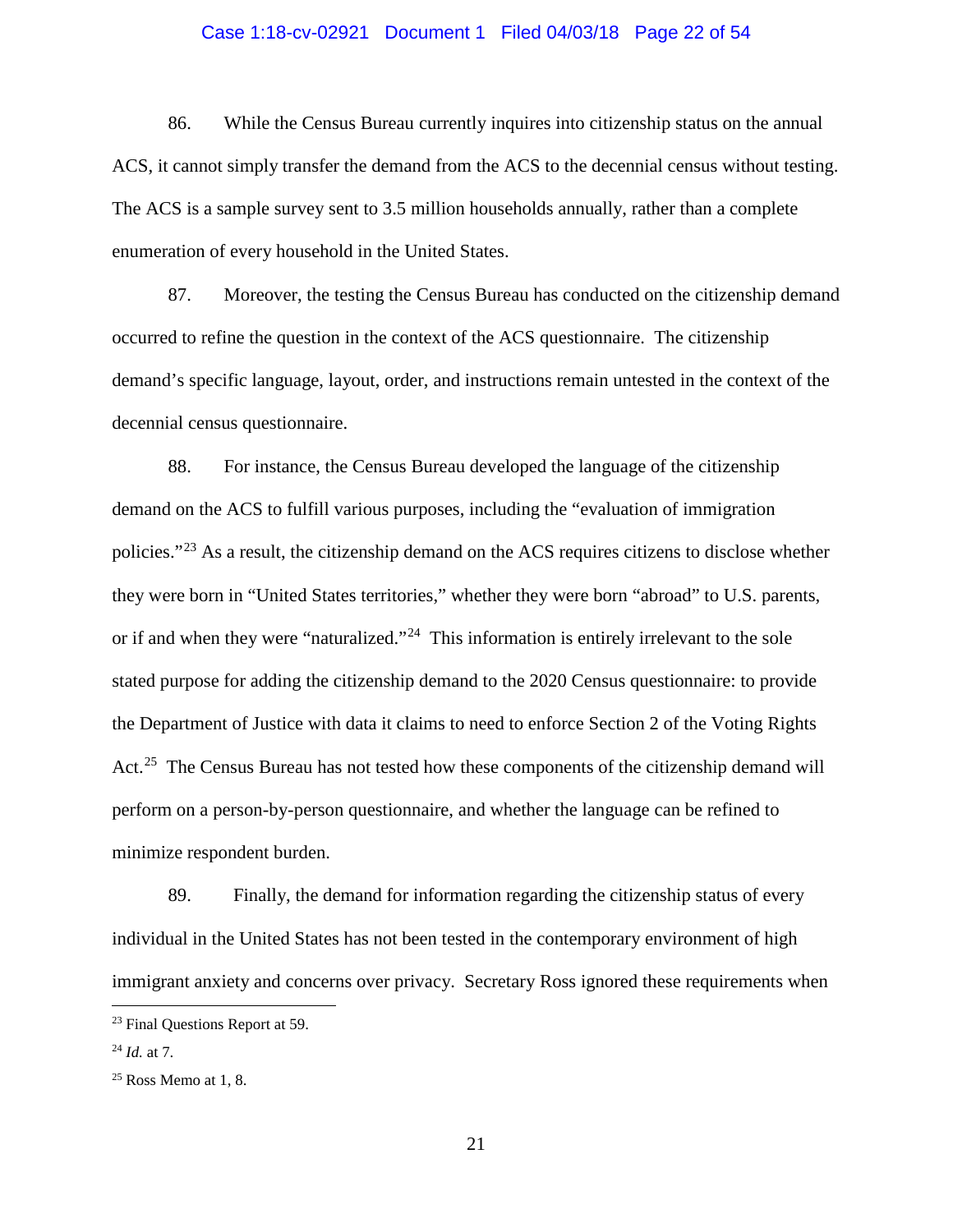### Case 1:18-cv-02921 Document 1 Filed 04/03/18 Page 23 of 54

he asserted that the demand for citizenship status had been adequately tested by virtue of its inclusion on the so-called "long-form census" that was sent to a random sample of households from 1960 to 2000, and on the ACS since 2005. As the Census Bureau's Scientific Advisory Committee publicly asserted on March 30, 2018, Secretary Ross's reliance on these prior surveys is based on "data collected in a different data collection context, in a different political climate, before anti-immigrant attitudes were as salient and consequential" as they are at present.<sup>[26](#page-22-0)</sup>

90. Indeed, during general testing from February through September 2017, the Census Bureau found that unprecedented anxiety in immigrant communities – even without the inclusion of a demand for citizenship status – could increase non-response rates and adversely affect data quality for the 2020 Census. Defendants did not incorporate these findings into the final design of the 2020 Census questionnaire. Instead, Defendants incorporated a demand for citizenship status that will exacerbate anxiety in immigrant communities and further diminish the accuracy of the 2020 Census.

# **(2) The Defendants have not considered respondent burden or potential response rates.**

91. The IQA standards require Defendants to design questionnaires "in a manner that achieves the best balance between maximizing data quality . . . while minimizing respondent burden and cost," and "achieves the highest practical rates of response."[27](#page-22-1) Further, under agency-specific IQA standards adopted by the Census Bureau, the Bureau committed to verify that questions are not "unduly sensitive" and "do not cause undue burden."[28](#page-22-2)

<span id="page-22-0"></span><sup>&</sup>lt;sup>26</sup> Michael Wines, *Census Bureau's Own Expert Panel Rebukes Decision to Add Citizenship Question* (Mar. 30, 2018).

<span id="page-22-1"></span><sup>27</sup> Office of Mgmt. & Budget, *Statistical Policy Directive No. 2*, § 2.3 at 11.

<span id="page-22-2"></span><sup>28</sup> U.S. Census Bureau, *Statistical Quality Standards* ii, 7–8 reqs. A2-3 & A2-3.3 (Jul. 2013).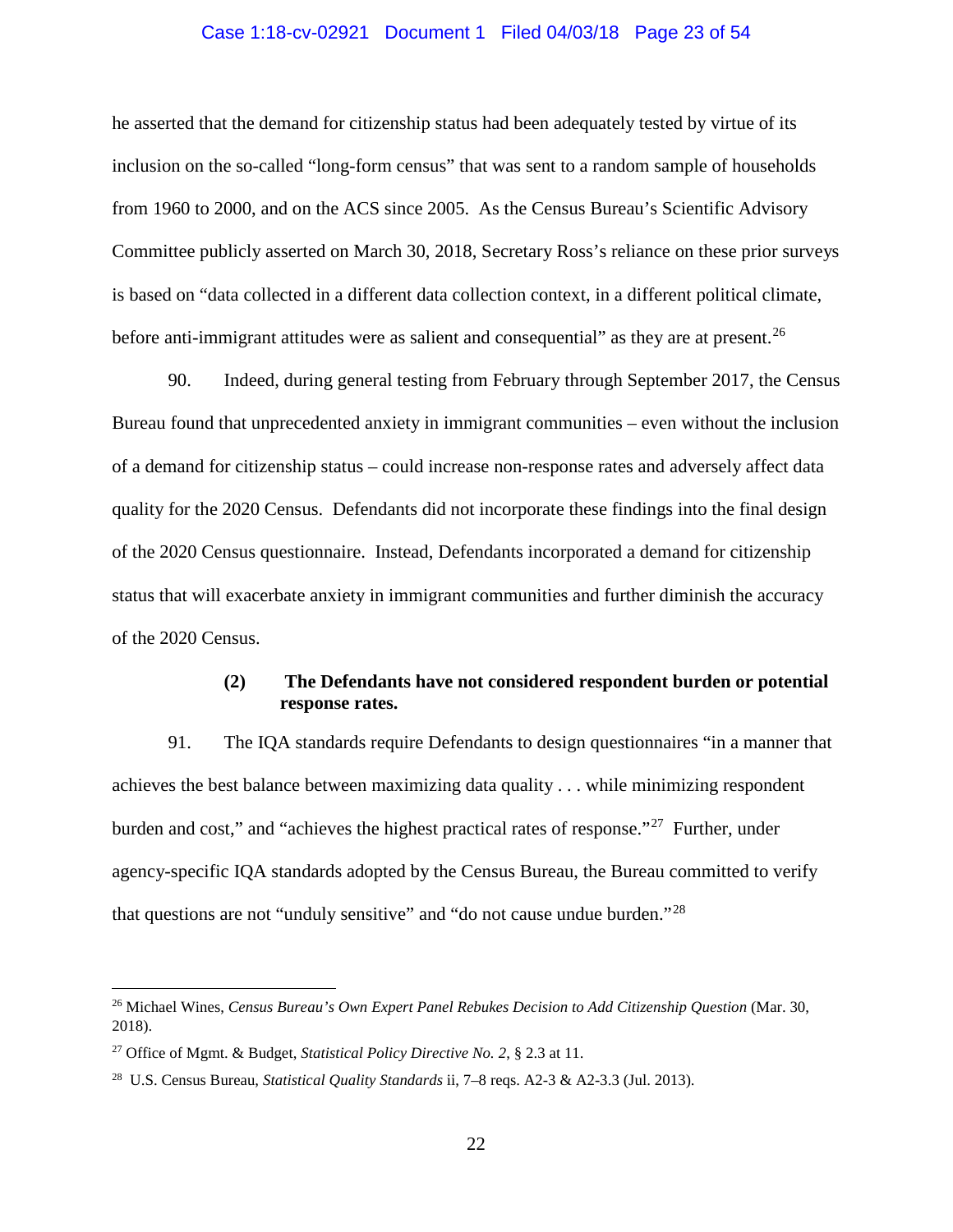## Case 1:18-cv-02921 Document 1 Filed 04/03/18 Page 24 of 54

92. The Defendants failed to follow these directives. To the contrary, despite accumulating significant evidence showing that inquiries into citizenship are especially burdensome for immigrant populations, and that a demand for citizenship status would lead to higher rates of non-response, Defendants nonetheless decided to include such a demand on the 2020 Census questionnaire that will be sent to every household.

## **(3) The Defendants failed to respond to stakeholder concerns.**

93. A number of affected stakeholders have expressed concern to the Defendants regarding the inclusion of a demand for citizenship status on the 2020 Census.

94. On January 8, 2018, the American Statistical Association ("ASA") urged the Census Bureau not to collect citizenship information because of the "very strong potential the quality of the census will be undermined."[29](#page-23-0) In addition, the ASA raised concerns that the addition of a citizenship demand this late in the preparation process "would likely increase distrust or suspicion of the government among immigrants, many of whom are already anxious about government inquiries and activities."[30](#page-23-1) Moreover, the timing of the Census Bureau's consideration "[did] not allow time for adequate testing to incorporate new questions, particularly if the testing reveals substantial problems."[31](#page-23-2)

95. The National League of Cities also flagged concerns that the addition of a citizenship demand at such a late stage in the census planning process was "reckless and disruptive," and would "spike fears about data confidentiality."<sup>[32](#page-23-3)</sup>

<span id="page-23-0"></span><sup>&</sup>lt;sup>29</sup> Letter from Lisa LaVange to Sec'y of Commerce Wilbur Ross (Jan. 8, 2018), http://www.amstat.org/asa/files/pdfs/POL-CitzenshipQuestion.pdf.

<span id="page-23-1"></span><sup>30</sup> *Id.*

<span id="page-23-2"></span><sup>31</sup> *Id.*

<span id="page-23-3"></span> $32$  Letter from Clarence Anthony to Sec'y of Commerce Wilbur Ross (Feb. 8, 2018), http://www.nlc.org/sites/default/files/users/user125/Ross%20Letter%20on%20Citizenship%20Question.pdf.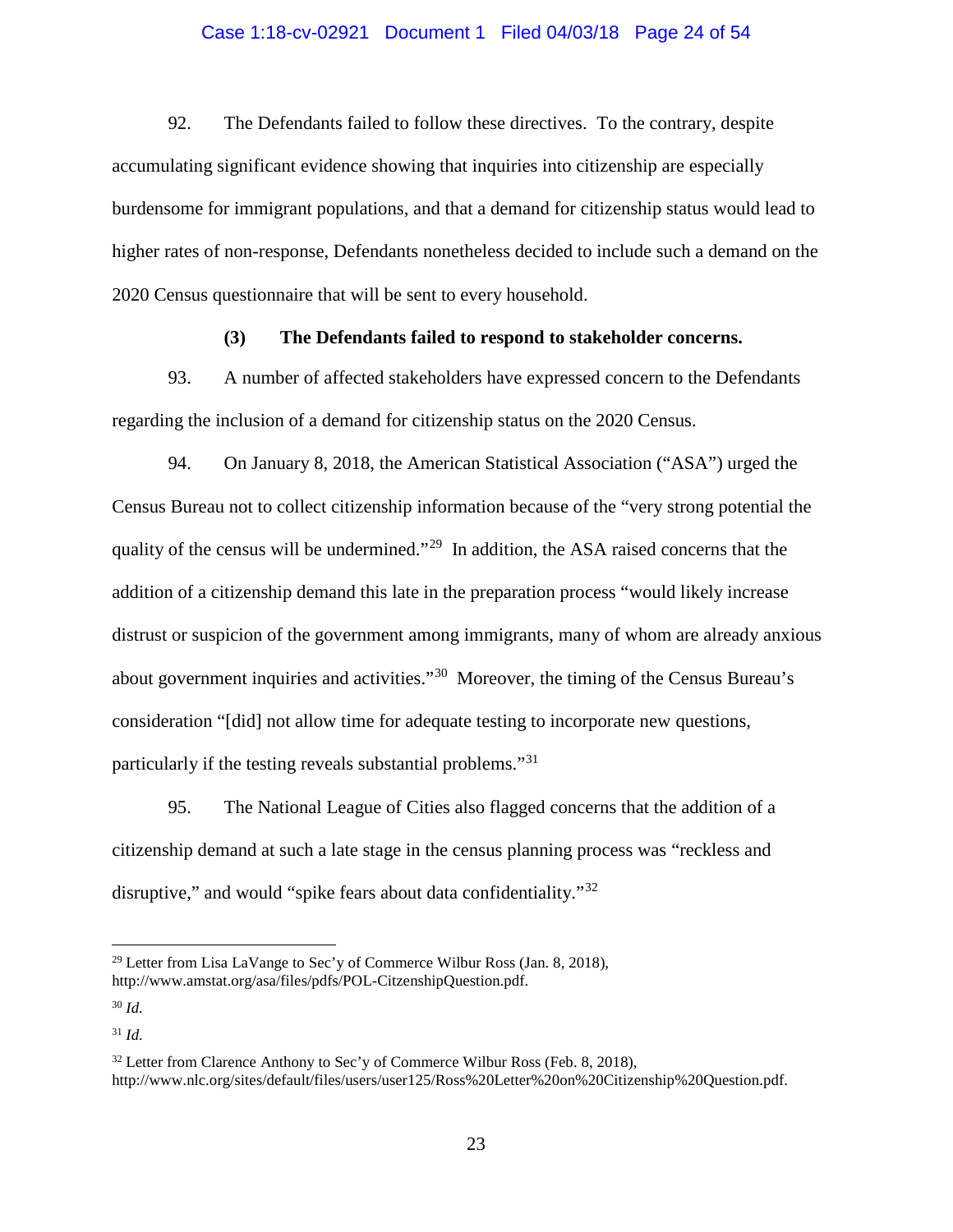### Case 1:18-cv-02921 Document 1 Filed 04/03/18 Page 25 of 54

96. Plaintiff USCM also sent Secretary Ross a letter signed by 161 Republican and Democratic mayors, expressing concerns about the addition of a citizenship demand to the 2020 Census questionnaire. The USCM noted that adding a demand for citizenship status late in the 2020 Census development process would nullify years of careful planning by the Census Bureau, and would require staffing beyond currently planned levels to address higher rates of nonresponse in light of the anticipated chilling effect.

97. On February 12, 2018, nineteen state Attorneys General and the Governor of Colorado urged Secretary Ross not to collect citizenship information on the 2020 Census. In addition to the issues highlighted above, the states explained in detail that the collection of citizenship data is "unnecessary to enforce the vote-dilution prohibition in Section 2 of the Voting Rights Act," and that "[c]ollecting citizenship data would undermine the goal of fair and effective representation for all communities, which the Voting Rights Act was enacted to protect."[33](#page-24-0)

98. Several former directors of the Census Bureau voiced similar concerns after Defendants began considering this change. The Census Bureau Director from 2013 to 2017 explained, "[t]here are great risks that including that question, particularly in the atmosphere that we're in today, will result in an undercount, not just of non-citizen populations but other populations that are concerned with what could happen to them."[34](#page-24-1) While Secretary Ross acknowledged receipt of some of these letters in his March 26, 2018, memorandum, he

<span id="page-24-0"></span><sup>&</sup>lt;sup>33</sup> Letter from Eric Schneiderman *et al.* to Sec'y of Commerce Wilbur Ross (Feb. 12, 2018), https://ag.ny.gov/sites/default/files/multi-state\_letter\_2020\_census.pdf.

<span id="page-24-1"></span><sup>34</sup> Kriston Capps, *Ex-Census Director: Citizenship Question is 'a Tremendous Risk'*, CityLab (Feb. 27, 2018), https://www.citylab.com/equity/2018/02/former-census-director-citizenship-question-is-a-tremendous-risk/554372/.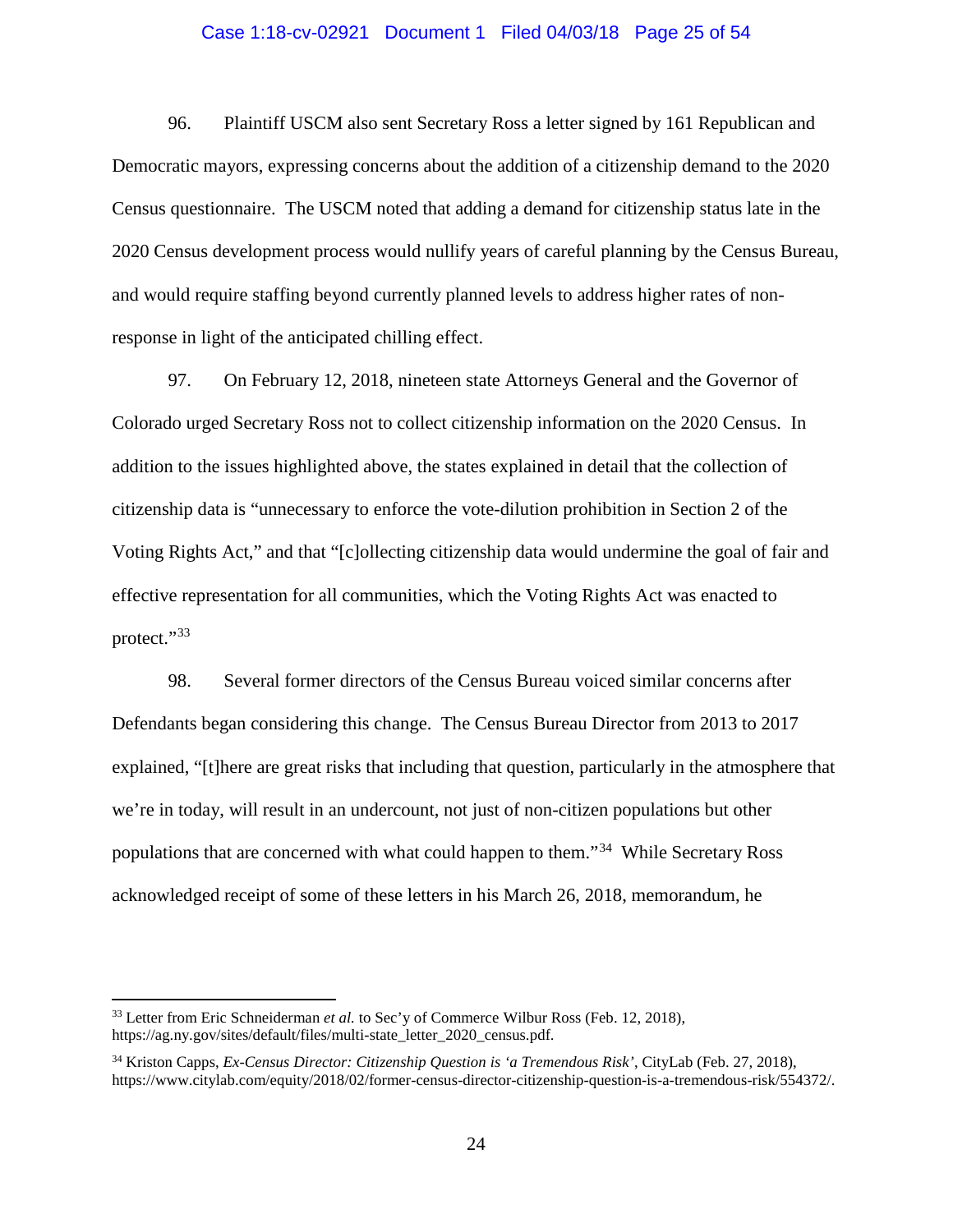## Case 1:18-cv-02921 Document 1 Filed 04/03/18 Page 26 of 54

disregarded the serious concerns raised in these letters and directed the Census Bureau to demand the citizenship status of all respondents to the 2020 Census.

## **(4) The Defendants failed to justify their changes to the subjects to be included on the 2020 Census.**

99. Finally, the Defendants failed to comply with their statutory obligations to advise Congress of the subjects to be included on the decennial census, and of any changes to those subjects. The Census Act required the Commerce Secretary, not later than three years before the decennial census date (that is, before April 1, 2017), to transmit to Congress "a report containing the Secretary's determination of the subjects proposed to be included" in the census. 13 U.S.C.  $§$  141(f)(1). The report of subjects that Defendants submitted in March 2017 included the same subjects as the 2010 Census, and did not indicate any change to include citizenship information.

100. In reversing course just a year later, Defendants failed to identify and explain any "new circumstances" that "necessitated" this modification to the subjects it submitted in 2017, as required by statute. 13 U.S.C.  $\S$  141(f)(3).

# **III. Defendants' decision to include a citizenship demand on the 2020 Census is not supported by the stated justification.**

101. Defendants assert that they included a citizenship demand on the 2020 Census in response to a request from the United States Department of Justice ("DOJ") dated December 12, 2017 (the "DOJ Letter").

102. The DOJ Letter asserted that person-by-person information on the citizenship status of every individual in the country was necessary to enforce Section 2 of the Voting Rights Act. Specifically, DOJ claimed that it needs a "reliable calculation of citizen voting-age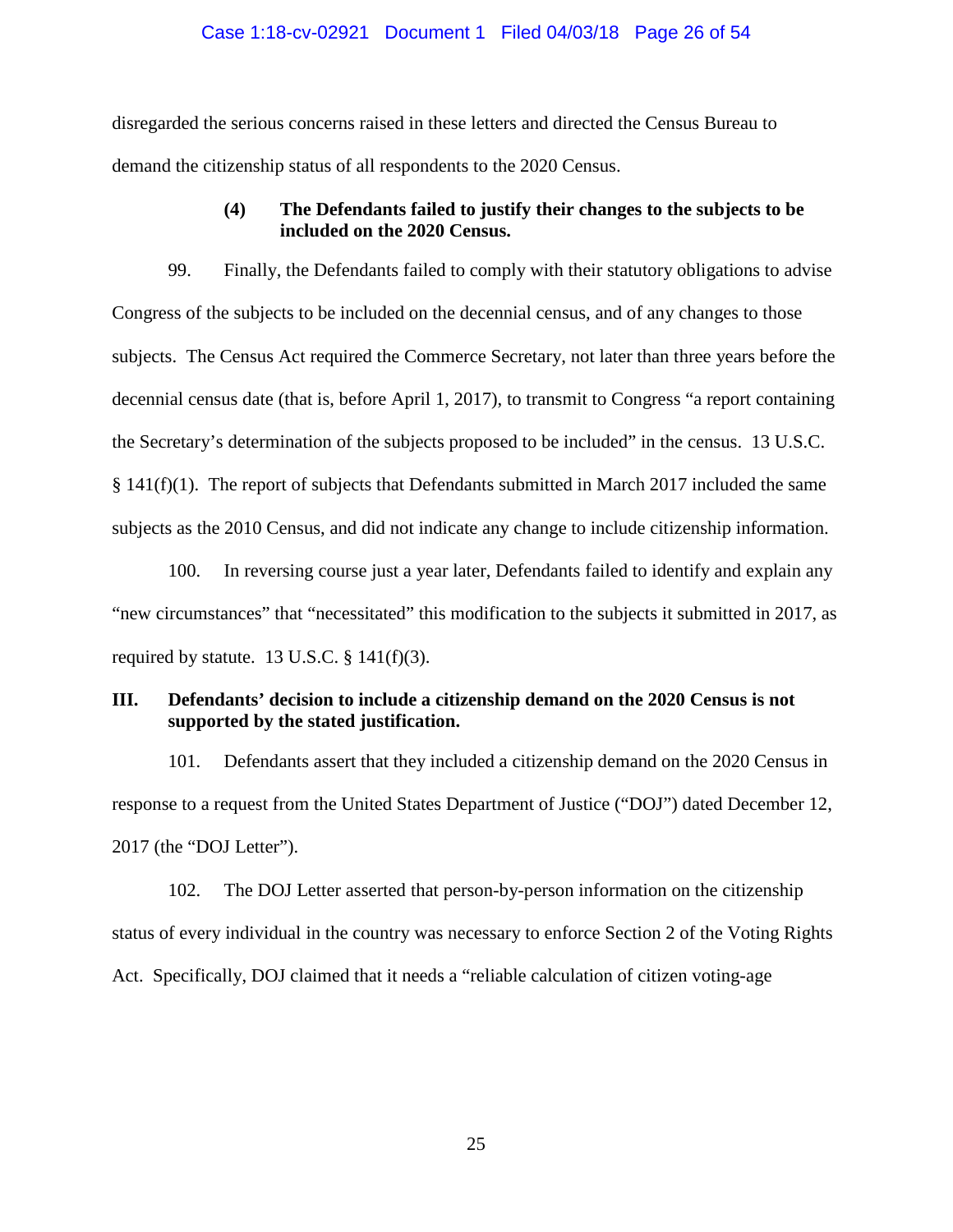#### Case 1:18-cv-02921 Document 1 Filed 04/03/18 Page 27 of 54

population" in order to determine whether a minority group can constitute a majority in a single-member district, the first element in a vote dilution case.<sup>[35](#page-26-0)</sup>

103. Collecting citizenship information from every person in the United States is not necessary to achieve the goal of effective Section 2 enforcement. The Supreme Court has never held that citizen voting-age population ("CVAP") is the proper measure for examining whether a minority group can constitute a majority in a single-member district.

104. Congress could not have intended for effective Section 2 enforcement to depend on the availability of person-by-person citizenship data, because such data has never been available at any point since Section 2 was enacted in 1965. Data collected through the decennial census would not provide a "reliable calculation" of CVAP in any event, because citizenship information collected decennially will quickly become outdated and less reliable over the course of the subsequent decade.

105. Further, the American Community Survey already provides a reliable calculation of annually updated citizenship information that is collected through less invasive methods. In fact, DOJ and voting rights advocates have long used data from the ACS or a functionally equivalent survey to effectively enforce the law, and have never relied on the decennial census for this purpose.<sup>[36](#page-26-1)</sup>

106. Even if demanding citizenship status from every person residing in the United States were necessary to enforce Section 2 of the Voting Rights Act – which it is not –

<span id="page-26-0"></span> <sup>35</sup> Letter from Arthur E. Gary, General Counsel, Justice Management Division, U.S. Dep't of Justice, to Ron Jarmin, Performing the Non-Exclusive Functions and Duties of the Director, U.S. Bureau of the Census, U.S. Dep't of Commerce (Dec. 12, 2017).

<span id="page-26-1"></span><sup>&</sup>lt;sup>36</sup> Section 2 of the VRA was enacted in 1965, and no citizenship question has been included on the decennial census since 1950. From 1970 to 2000, a citizenship question was included only on the "long form" questionnaire, which was distributed to a sample of about one in six households in lieu of the decennial census questionnaire. Following the 2000 Census, the Census Bureau discontinued the "long form" questionnaire and replaced it with the American Community Survey, which is now sent to about one in every 38 households each year.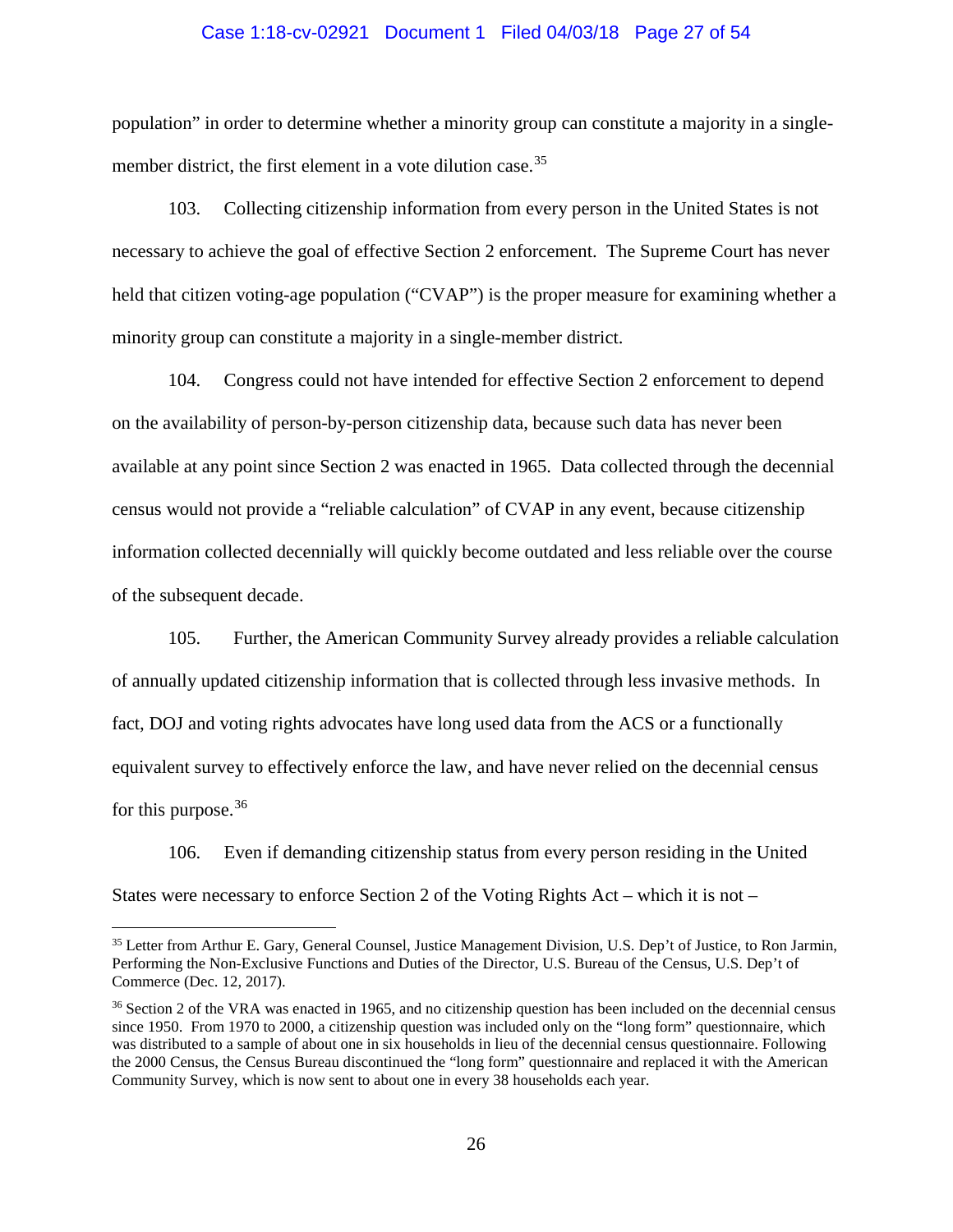#### Case 1:18-cv-02921 Document 1 Filed 04/03/18 Page 28 of 54

Defendants' decision would impermissibly sacrifice the accuracy of the constitutionallymandated census for non-constitutional purposes.

107. Demanding citizenship status on the 2020 Census will undermine, not advance, the goals of the Voting Right Act. A person-by-person citizenship demand that leads to a systematic undercount of minority populations across the United States will impair fair representation of those groups and the states in which they live.

108. It is clear that DOJ's stated rationale for demanding information on the citizenship status of every resident in the country is contrary to the evidence, and was not, in fact, the true reason DOJ sought this change in practice from the Census Bureau. A March 29, 2018, fundraising email from President Trump's reelection campaign indicates that the President "officially mandated" that a citizenship demand be included on the  $2020$  Census,  $37$  with no assertion that the President sought this information to strengthen enforcement of the Voting Rights Act.<sup>[38](#page-27-1)</sup> Further, the assertion that President Trump compelled the addition of a demand for citizenship information undermines Secretary Ross's claims that Defendants made an informed decision to add this question based on a comprehensive review process. Therefore, Defendants' unfounded and conflicting rationales indicate that the stated reason for demanding citizenship information is pretext.

## **IV. Plaintiffs are harmed by Defendants' actions.**

109. Defendants' decision to add a demand for person-by-person citizenship information to the 2020 Census will lead to significant undercount of Plaintiffs' citizen and

<span id="page-27-0"></span> <sup>37</sup> Tal Kopan, *Trump Campaign Rallies Supporters on Census Citizenship Question*, CNN (Mar. 28, 2018), https://www.cnn.com/2018/03/28/politics/trump-census-citizenship/index.html.

<span id="page-27-1"></span><sup>38</sup> Ross Memo at 1, 8.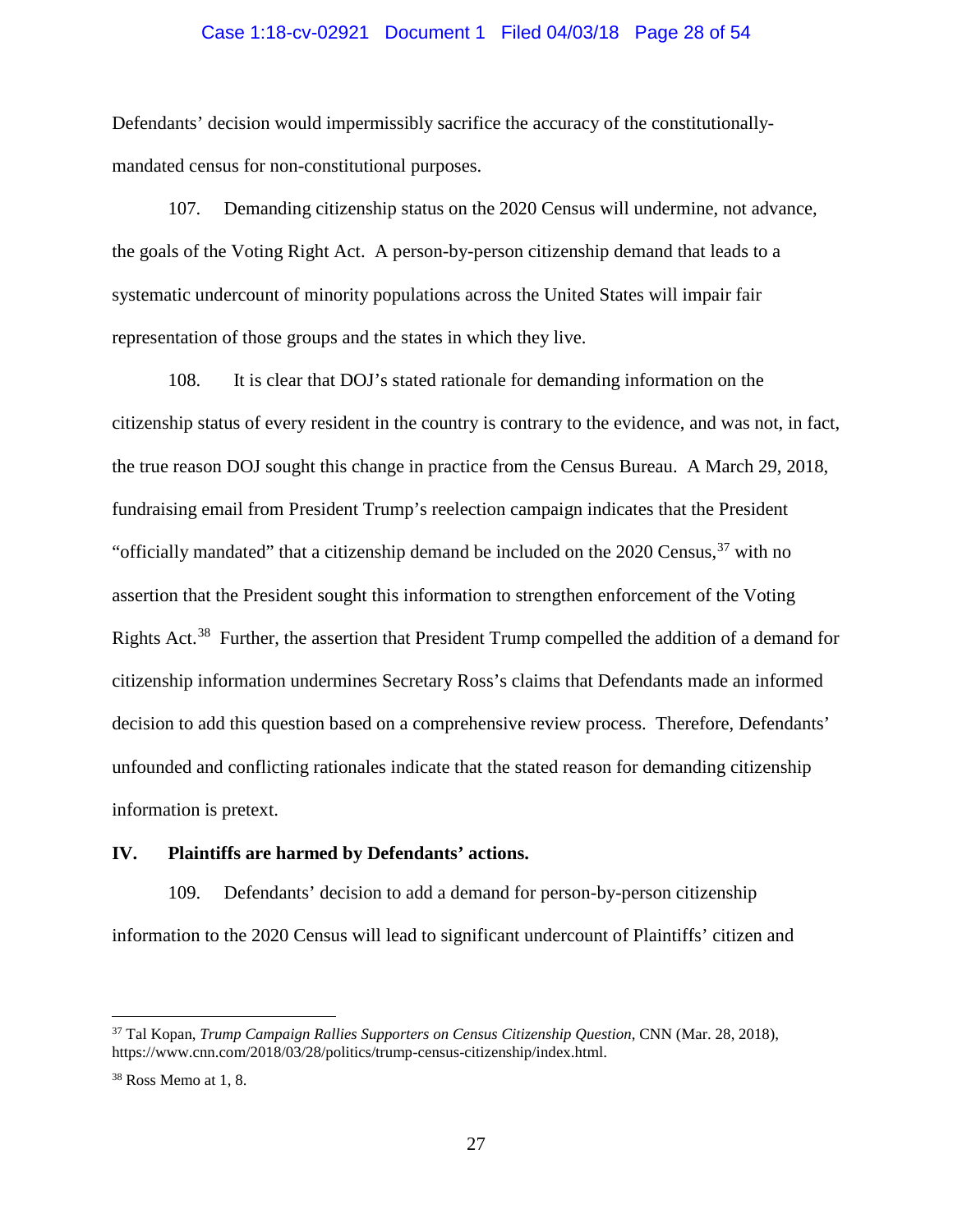## Case 1:18-cv-02921 Document 1 Filed 04/03/18 Page 29 of 54

noncitizen residents. Indeed, Plaintiffs are home to some of the hardest-to-count communities in the nation, including significant authorized and undocumented immigrants.

110. For instance, in New York State, 24.2% of households did not mail back their 2010 Census questionnaire, which required the Census Bureau to conduct in-person follow-up. Approximately 36% of New York State's population lives in hard-to-count neighborhoods. Among those hard-to-count communities is New York State's large population of immigrants. One in five residents of New York State is foreign-born, the second highest proportion of foreign-born residents in the United States. In addition, in 2014, New York State had the fourth largest population of undocumented residents in the nation.

111. In Massachusetts, 21.1% of households did not mail back their 2010 Census questionnaire, which required the Census Bureau to conduct in-person follow-up. Approximately 23% of the population currently lives in hard-to-count neighborhoods. Immigrants account for 16.5% of Massachusetts's total population, and, in 2014, nearly one in five immigrants in Massachusetts was undocumented.

112. In Connecticut, 20.9% of households did not mail back their 2010 Census questionnaire, and therefore required the Census Bureau to conduct in-person follow-up. Approximately 22% of the population currently lives in hard-to-count neighborhoods. Immigrants account for 14.4% of Connecticut's population, and in 2014, nearly one in every four immigrants in Connecticut was undocumented.

113. In Delaware, 20% of households did not mail back their 2010 census questionnaire, and therefore required the Census Bureau to conduct in-person follow-up. Immigrants account for 9.4% of Delaware's population, and in 2014, approximately 31% of Delaware's immigrant population was undocumented.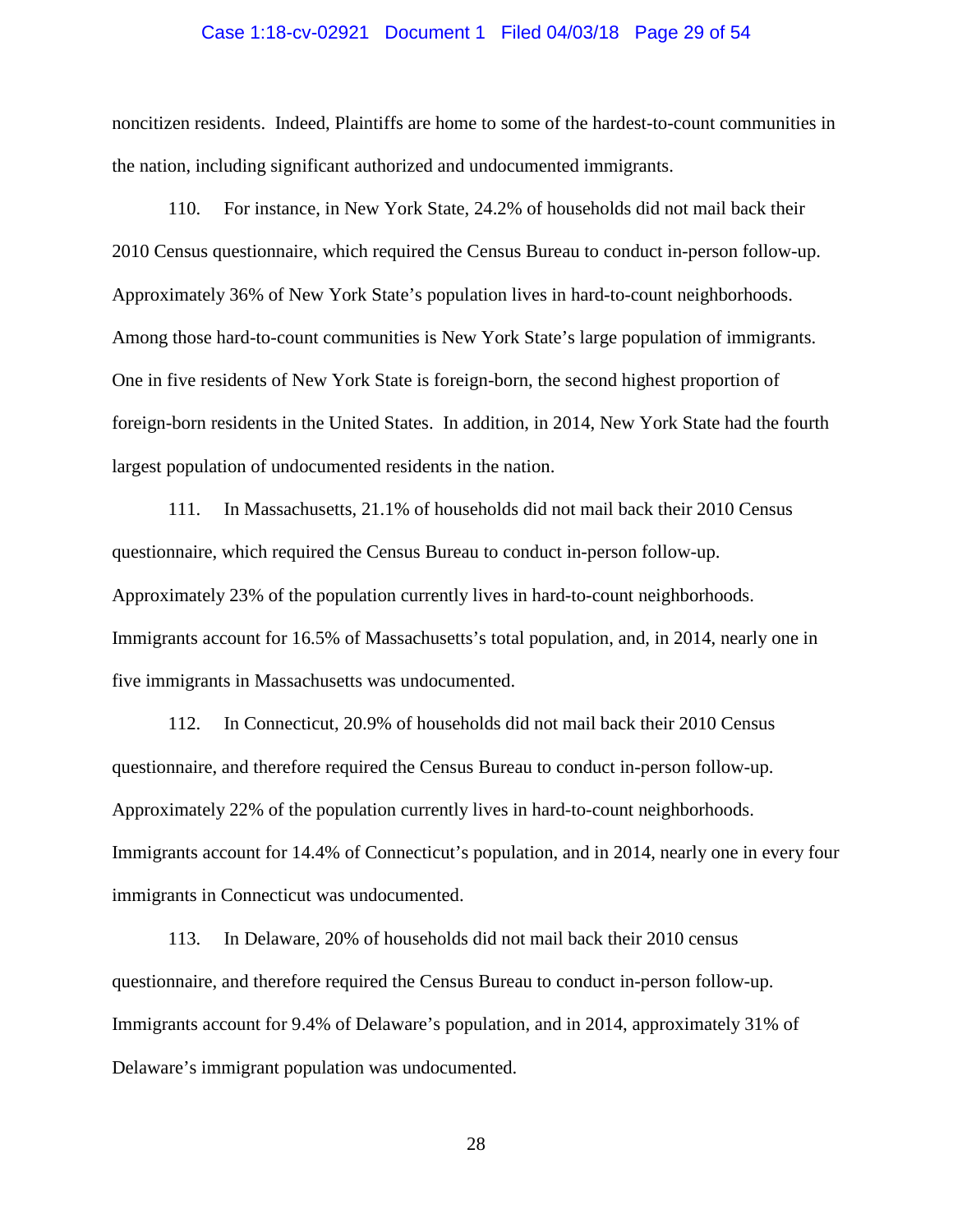## Case 1:18-cv-02921 Document 1 Filed 04/03/18 Page 30 of 54

114. In the District of Columbia, 21.7% of households did not mail back their 2010 Census questionnaire, and therefore required the Census Bureau to conduct in-person follow-up. Immigrants account for 13.3% of D.C.'s population, and in 2014, over one in four immigrants in D.C. was undocumented.

115. In Illinois, 19.3% of households did not mail back their 2010 Census questionnaire, and therefore required the Census Bureau to conduct in-person follow-up. Immigrants account for 13.9% of Illinois's population, and in 2014, nearly one in four immigrants in Illinois was undocumented

116. In Iowa, 16.7% of households did not mail back their 2010 Census questionnaire, and therefore required the Census Bureau to conduct in-person follow-up. Immigrants account for 5.1% of Iowa's population, and in 2014, over one in four immigrants in Iowa was undocumented.

117. In Maryland, 19.7% of households did not mail back their 2010 Census questionnaire, and therefore required the Census Bureau to conduct in-person follow-up. Immigrants account for 15.3% of Maryland's population, and in 2014, over one in four immigrants in Maryland was undocumented.

118. In Minnesota, 14.4% of households did not mail back their 2010 Census questionnaire, and therefore required the Census Bureau to conduct in-person follow-up. Immigrants account for 8.2% of Minnesota's population, and in 2014, nearly one in four immigrants in Minnesota was undocumented.

119. In New Jersey, 21.9% of households did not mail back their 2010 Census questionnaire, and therefore required the Census Bureau to conduct in-person follow-up. Approximately 22% of the population currently lives in hard-to-count neighborhoods.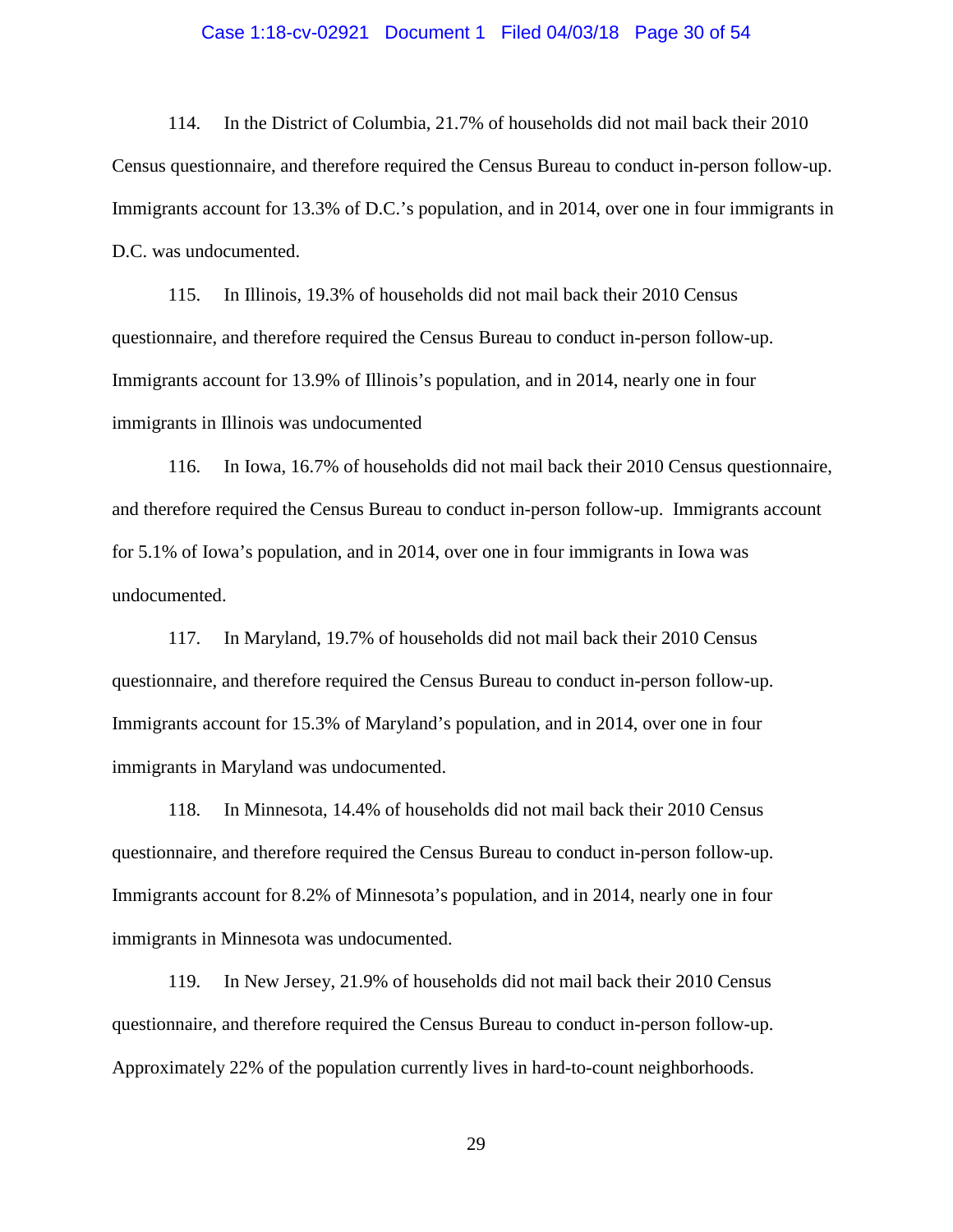## Case 1:18-cv-02921 Document 1 Filed 04/03/18 Page 31 of 54

Immigrants account for 22.5% of New Jersey's population, and in 2014, nearly one in four immigrants in New Jersey was undocumented.

120. In New Mexico, 26.2% of households did not mail back their 2010 Census questionnaire, and therefore required the Census Bureau to conduct in-person follow-up. Approximately 43% of the population currently lives in hard-to-count neighborhoods. During the 2000 Census, New Mexico had the fourth highest undercount of any state. Immigrants account for 9.5% of New Mexico's population, and in 2014, approximately 37% of immigrants in New Mexico were undocumented.

121. In North Carolina, 19.3% of households did not mail back their 2010 Census questionnaire, and therefore required the Census Bureau to conduct in-person follow-up. North Carolina is home to one of the fastest growing immigrant communities in the nation, increasing by over 83% between 2000 and 2016. Immigrants account for 7.8% of North Carolina's population, and in 2014, approximately 43% of immigrants in North Carolina were undocumented.

122. In Oregon, 20.2% of households did not mail back their 2010 Census questionnaire, and therefore required the Census Bureau to conduct in-person follow-up. Immigrants account for 9.6% of Oregon's population, and in 2014, approximately 32% of immigrants in Oregon were undocumented.

123. In Pennsylvania, 17.7% of households did not mail back their 2010 Census questionnaire, and therefore required the Census Bureau to conduct in-person follow-up. Immigrants account for 6.8% of Pennsylvania's population, and in 2014, over one in five immigrants in Pennsylvania was undocumented.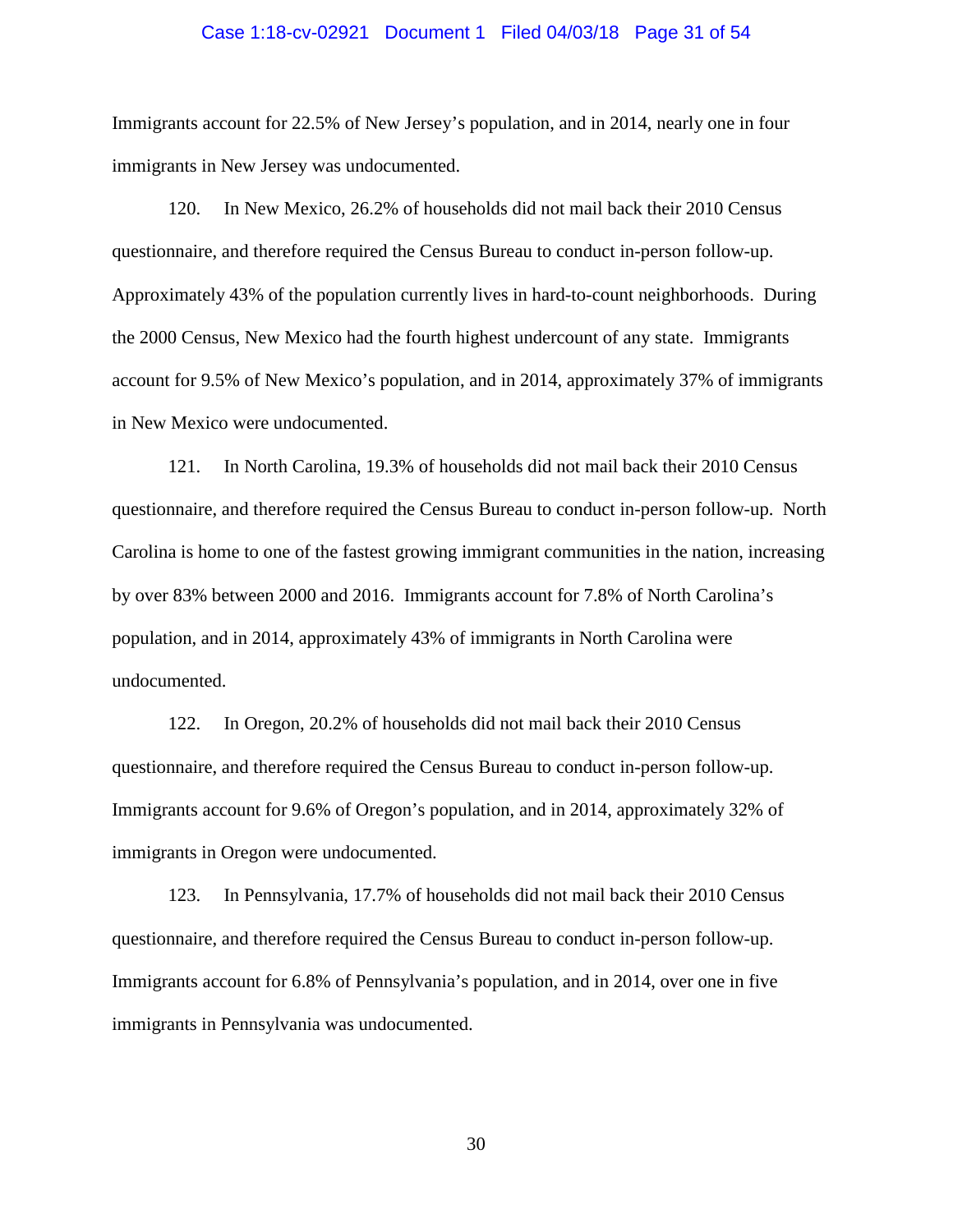## Case 1:18-cv-02921 Document 1 Filed 04/03/18 Page 32 of 54

124. In Rhode Island, 22.3% of households did not mail back their 2010 Census questionnaire, and therefore required the Census Bureau to conduct in-person follow-up. Immigrants account for 13.5% of Rhode Island's population, and in 2014, nearly one in five immigrants in Rhode Island was undocumented.

125. In Vermont, 20.3% of households did not mail back their 2010 Census questionnaire, and therefore required the Census Bureau to conduct in-person follow-up. Immigrants account for 4.5% of Vermont's population, and in 2014, approximately 8% of Vermont's immigrant population was undocumented.

126. In Virginia, 19.2% of households did not mail back their 2010 Census questionnaire, and therefore required the Census Bureau to conduct in-person follow-up. Immigrants account for 12.3% of Virginia's population, and in 2014, approximately 28% of Virginia's immigrant population was undocumented.

127. In Washington, more than 20% of households did not mail back their 2010 Census questionnaire, and therefore required the Census Bureau to conduct in-person follow-up. Roughly one in seven Washington residents is an immigrant, and one in eight native-born U.S. citizens lives with at least one immigrant parent. In 2014, over one in four immigrants in Washington was undocumented, and over 170,000 U.S. citizens lived with an undocumented family member.

128. In Chicago, 34% of households did not mail back their 2010 Census questionnaire, and therefore required the Census Bureau to conduct in-person followup. Approximately 48% of Chicago's population lives in hard-to-count neighborhoods. Immigrants account for 20.8% of Chicago's population, and in 2014, an estimated 425,000 undocumented immigrants lived in the Chicago metro area.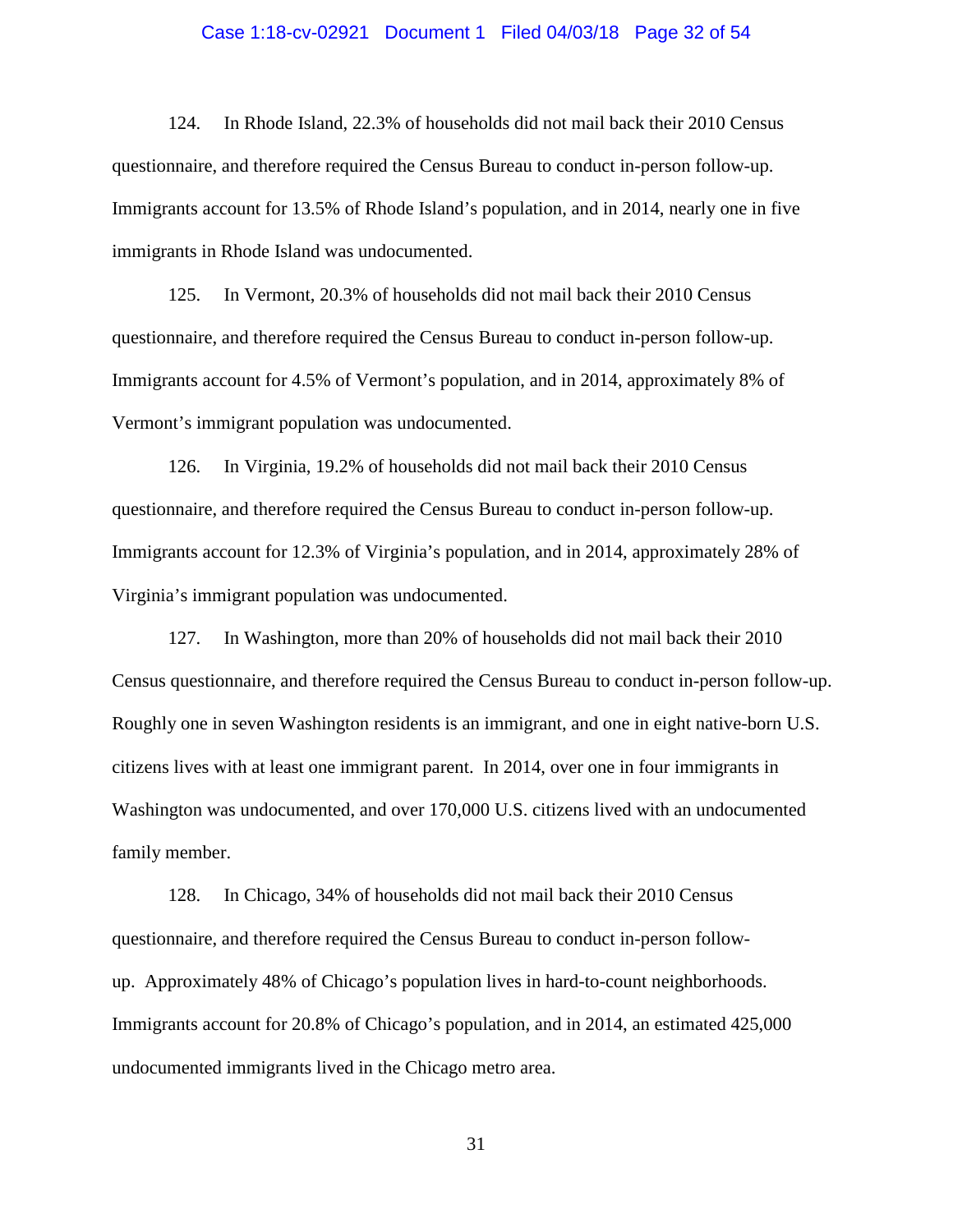## Case 1:18-cv-02921 Document 1 Filed 04/03/18 Page 33 of 54

129. In New York City, 29% of households did not mail back the 2010 Census questionnaire, and therefore required the Census Bureau to conduct in-person follow-up. New York City is home to 3.4 million foreign-born residents, and approximately 46% of foreign-born residents are non-citizens. Immigrants and the children of immigrants account for 60% of New York City's population. The New York metropolitan area is also home to an estimated 1.15 million undocumented immigrants.

130. In Philadelphia, 26.9% of households did not mail back the 2010 Census questionnaire, and therefore required the Census Bureau to conduct in-person follow-up. Immigrants account for 13.1% of Philadelphia's population, and in 2014, an estimated 50,000 undocumented immigrants lived in the City of Philadelphia.

131. In Providence County, Rhode Island, where Providence is located, 24.8% of households did not mail back the 2010 Census questionnaire, and therefore required the Census Bureau to conduct in-person follow-up. Immigrants account for nearly 30% of Providence's population.

132. In the City and County of San Francisco, 22.3% of households did not mail back the 2010 Census questionnaire, and therefore required the Census Bureau to conduct in-person follow-up. Immigrants account for 35% of San Francisco's population, and the San Francisco metro area is home to an estimated 240,000 undocumented immigrants.

133. In King County, Washington, where Seattle is located, 20.7% of households did not mail back the 2010 Census questionnaire, and therefore required the Census Bureau to conduct in-person follow-up. Immigrants account for 18% of Seattle's population, and the immigrant population in Seattle grew by 20% from 2000 through 2014. Over one in five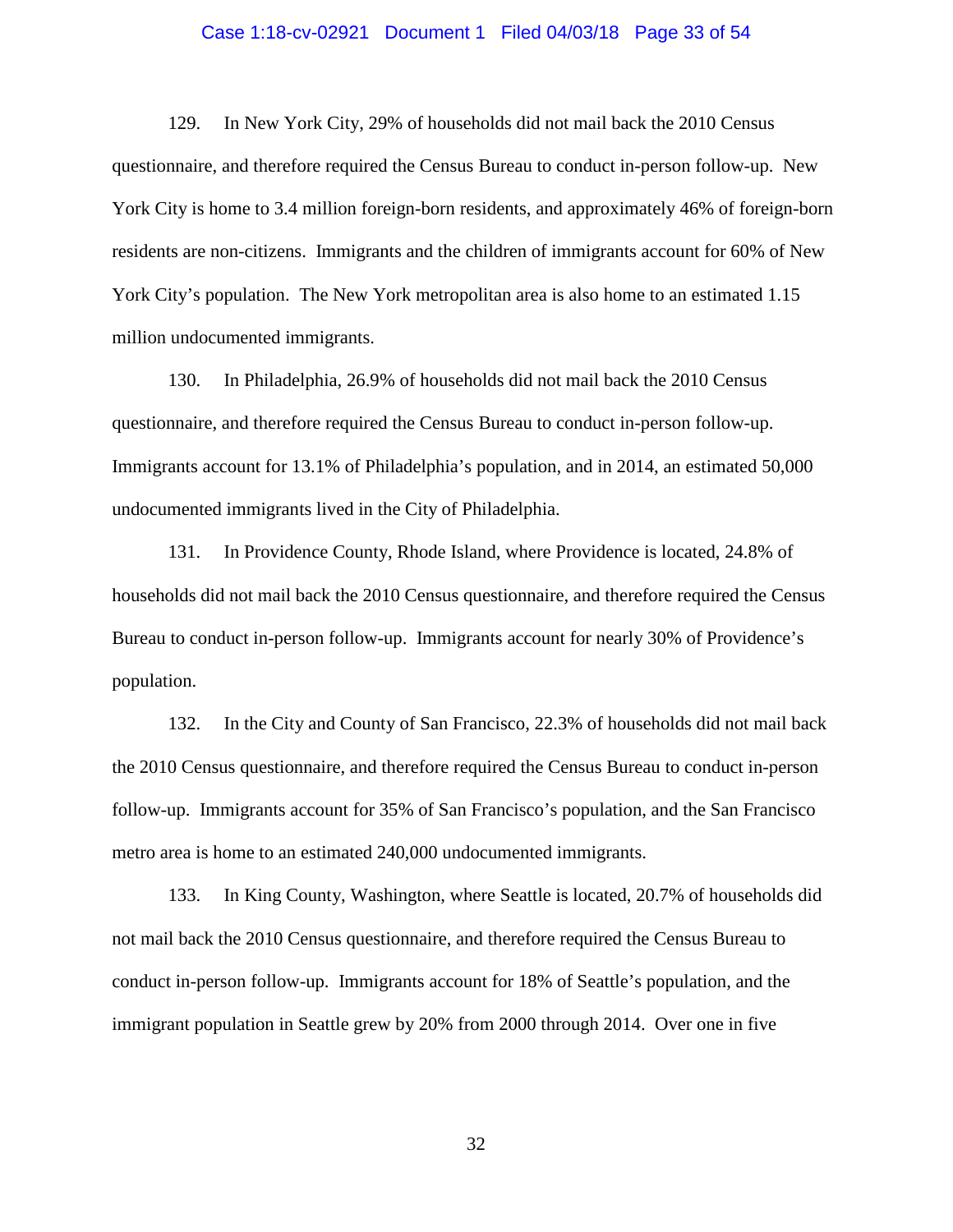## Case 1:18-cv-02921 Document 1 Filed 04/03/18 Page 34 of 54

residents in Seattle speak a language other than English at home. In 2014, approximately 150,000 undocumented immigrants lived in the Seattle metro area.

134. The members of the USCM are home to the majority of immigrants in the United States. In 2014, 104 metro areas, including many USCM members, accounted for over 86% of the immigrant population of the United States. Moreover, 61% of the nation's undocumented population live in the 20 largest metro areas in the United States, all of which contain cities that are USCM members.

135. Given the prevalence of Plaintiffs' hard-to-count populations, Plaintiffs are particularly susceptible to an undercount. The Defendants' decision to add a person-by-person citizenship demand to the 2020 Census questionnaire will disproportionately impact Plaintiffs' hard-to-count immigrant populations. The resulting undercounts in these communities will harm Plaintiffs' interests in full federal funding, accurate redistricting, and fair representation.

# **A. Defendants' conduct harms Plaintiffs' funding interests.**

136. Many federal programs rely on the population figures collected in the decennial census to allocate federal funds among states and local governments. A total of approximately \$700 billion is distributed annually to nearly 300 different census-guided federal grant and funding programs. Inaccurate population counts as a result of Defendants' decision to add a citizenship demand to the 2020 Census will harm Plaintiffs by depriving them of their statutory fair share of federal funding.

137. For instance, the Highway Trust Fund provides grants to states and municipalities for road construction and other surface transportation programs, which are allocated on the basis of local population estimates collected through the decennial census. 23 U.S.C. § 104(d)(3). In fiscal year 2015:

a. New York received \$1.66 billion in Highway Trust Fund grants.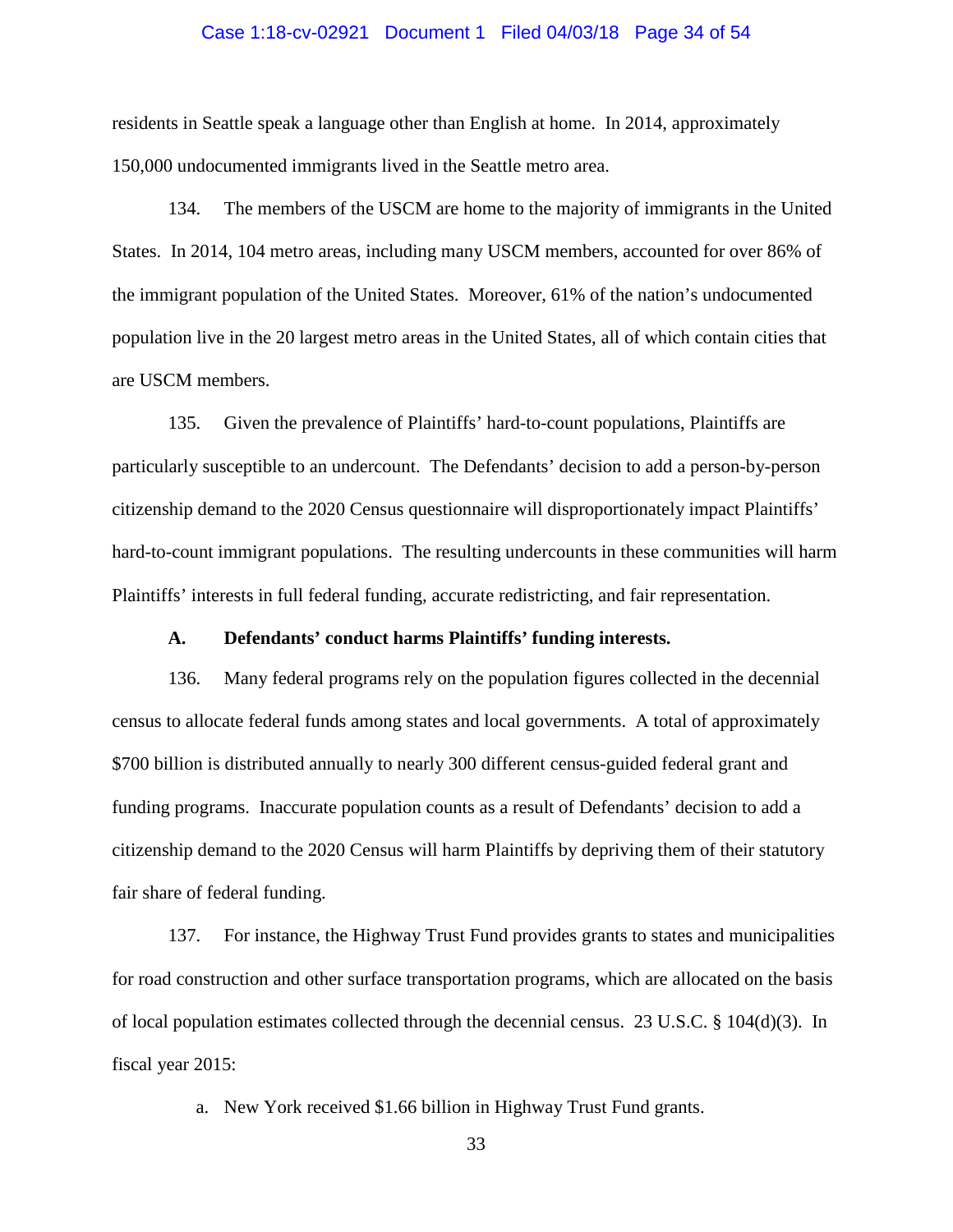#### Case 1:18-cv-02921 Document 1 Filed 04/03/18 Page 35 of 54

- b. Massachusetts received nearly \$614 million in Highway Trust Fund grants.
- c. Connecticut received over \$470 million in Highway Trust Fund grants.
- d. Delaware received nearly \$182 million in Highway Trust Fund grants.
- e. The District of Columbia received over \$185 million in Highway Trust Fund grants.
- f. Illinois received over \$1.44 billion in Highway Trust Fund grants.
- g. Iowa received over \$506 million in Highway Trust Fund grants.
- h. Maryland received about \$597 million in Highway Trust Fund grants.
- i. Minnesota received over \$673 million in Highway Trust Fund grants.
- j. New Jersey received over \$839 million in Highway Trust Fund grants.
- k. New Mexico received nearly \$361 million in Highway Trust Fund grants.
- l. North Carolina received over \$237 million in Highway Trust Fund grants.
- m. Oregon received nearly \$431 million in Highway Trust Fund grants.
- n. Pennsylvania received over \$1.67 billion in Highway Trust Fund grants.
- o. Rhode Island received nearly \$217 million in Highway Trust Fund grants.
- p. Vermont received over \$206 million in Highway Trust Fund grants.
- q. Virginia received over \$953 million in Highway Trust Fund grants.
- r. Washington received over \$663 million in Highway Trust Fund grants.
- 138. Under the Urbanized Area Formula Funding program, the Department of

Transportation utilizes population figures from the most recent decennial census to calculate the federal resources allocated to cities and states for planning, operating, and improving transportation. 49 U.S.C. §§ 5307, 5340. In fiscal year 2017:

a. New York received nearly \$657 million in Urbanized Area Formula grants.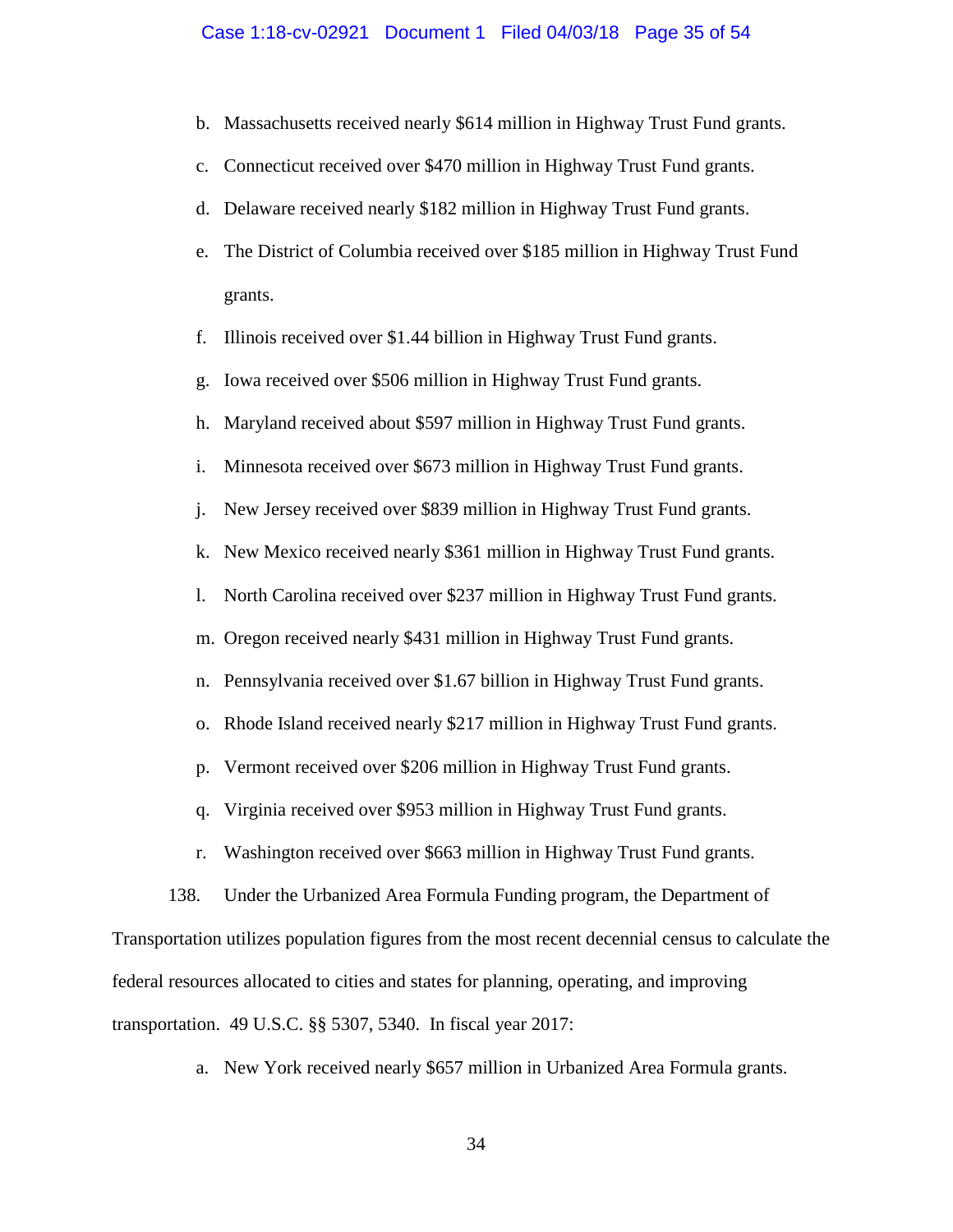#### Case 1:18-cv-02921 Document 1 Filed 04/03/18 Page 36 of 54

- b. Massachusetts received over \$205 million in Urbanized Area Formula grants.
- c. Connecticut received nearly \$98 million in Urbanized Area Formula grants.
- d. Delaware received over \$20 million in Urbanized Area Formula grants.
- e. The District of Columbia received over \$22 million in Urbanized Area Formula grants.
- f. Illinois received over \$273 million in Urbanized Area Formula grants.
- g. Iowa received over \$21 million in Urbanized Area Formula grants.
- h. Maryland received over \$165 million in Urbanized Area Formula grants.
- i. Minnesota received over \$63 million in Urbanized Area Formula grants.
- j. New Jersey received over \$401 million in Urbanized Area Formula grants.
- k. New Mexico received over \$24 million in Urbanized Area Formula grants.
- l. North Carolina received nearly \$71 million in Urbanized Area Formula grants.
- m. Oregon received nearly \$57 million in Urbanized Area Formula grants.
- n. Pennsylvania received nearly \$183 million in Urbanized Area Formula grants.
- o. Rhode Island received over \$28 million in Urbanized Area Formula grants.
- p. Vermont received nearly 2.5 million in Urbanized Area Formula grants.
- q. Virginia received over 131 million in Urbanized Area Formula grants.
- r. Washington received over \$145 million in Urbanized Area Formula grants.

139. The Child Care and Development Fund allocates funding based on census information of the number of children below the age of thirteen. 45 C.F.R. § 98.63. In Fiscal Year 2015:

- a. New York received over \$198 million in Child Care Development grants.
- b. Massachusetts received over \$76 million in Child Care Development grants.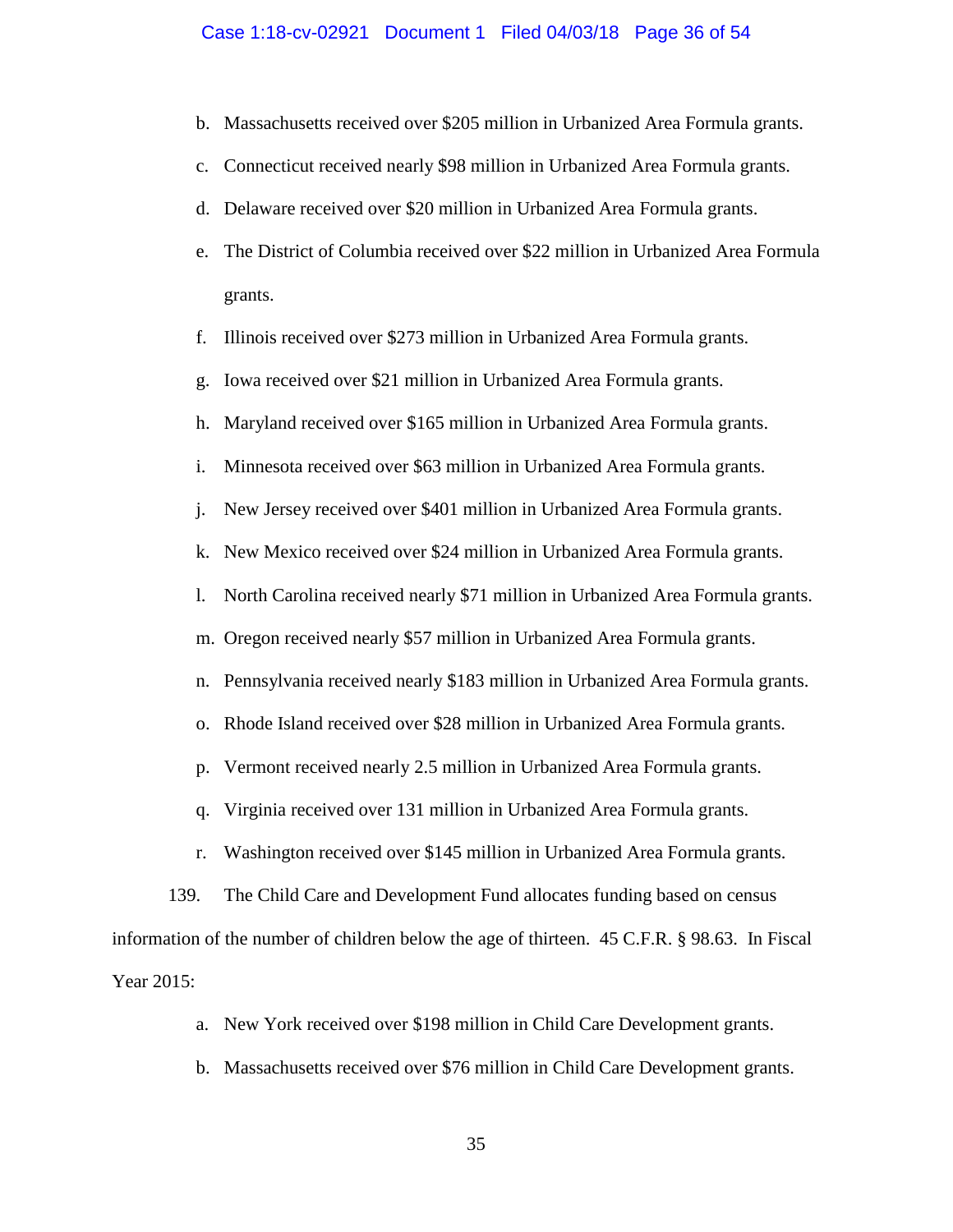#### Case 1:18-cv-02921 Document 1 Filed 04/03/18 Page 37 of 54

- c. Connecticut received over \$36 million in Child Care Development grants.
- d. Delaware received nearly \$9.9 million in Child Care Development grants.
- e. The District of Columbia received over \$7.2 million in Child Care Development grants.
- f. Illinois received over \$126 million in Child Care Development grants.
- g. Iowa received over \$25 million in Child Care Development grants.
- h. Maryland received nearly \$54 million in Child Care Development grants.
- i. Minnesota received over \$52 million in Child Care Development grants.
- j. New Jersey received nearly \$72 million in Child Care Development grants.
- k. New Mexico received over \$20 million in Child Care Development grants.
- l. North Carolina received over \$122 million in Child Care Development grants.
- m. Oregon received nearly \$39 million in Child Care Development grants.
- n. Pennsylvania received over \$116 million in Child Care Development grants.
- o. Rhode Island received over \$11 million in Child Care Development grants.
- p. Vermont received nearly \$6.7 million in Child Care Development grants.
- q. Virginia received nearly \$64 million in Child Care Development grants.
- r. Washington received nearly \$78 million in Child Care Development grants.

140. The Medicaid Program relies on "per-capita income" information calculated with decennial census data to determine the amount to reimburse each state for medical assistance payments on behalf of low-income individuals. 42 U.S.C. §§ 1301, 1396d. Several Plaintiff States will lose millions of dollars in reimbursement as a result of even a 1% undercount. In fiscal year 2015: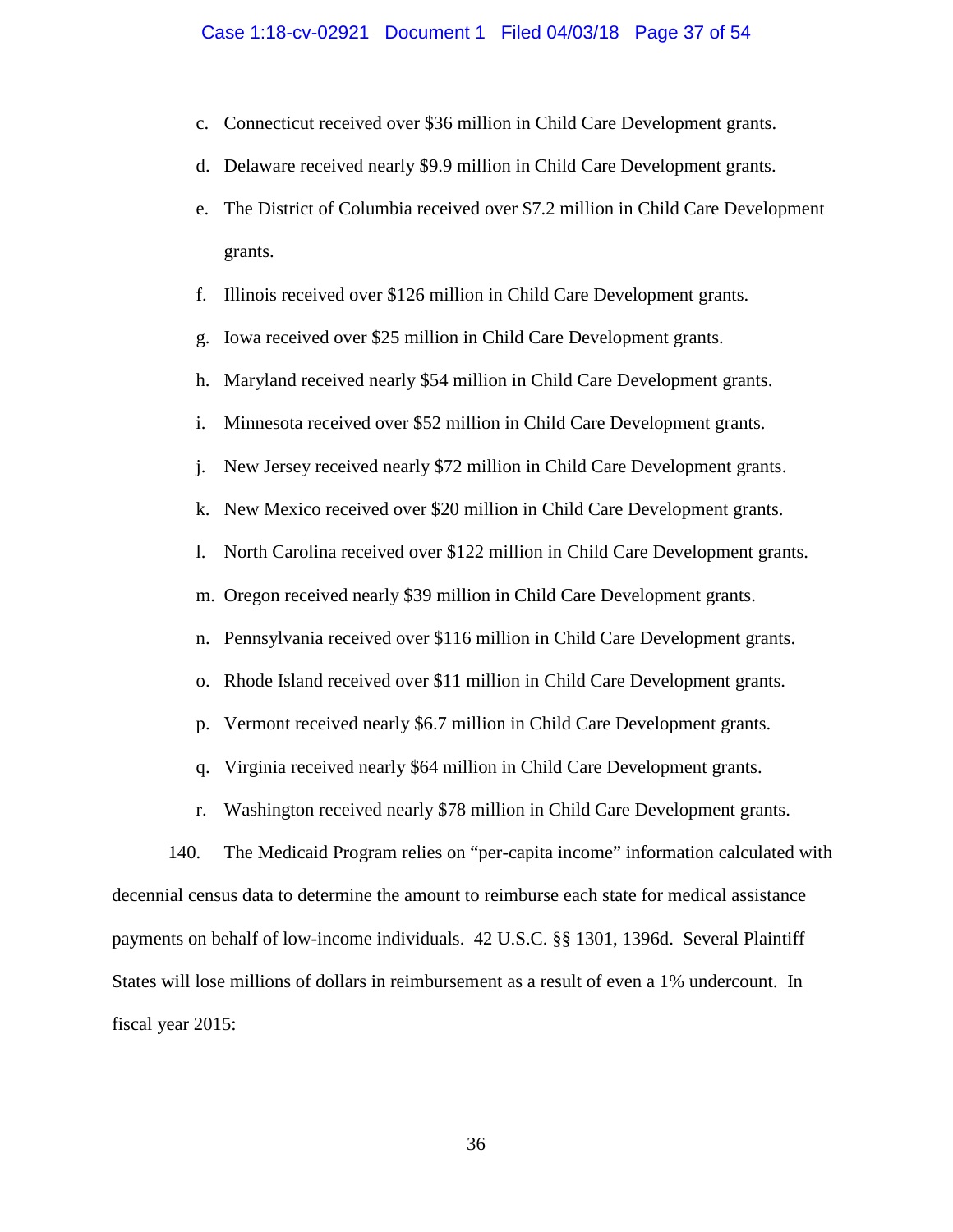- a. Delaware received \$771 million under the Medicaid program, and an additional 1% undercount on the 2010 Census would have resulted in losses of over \$14 million in federal funding.
- b. Illinois received \$7.19 billion in reimbursement under the Medicaid program, and an additional 1% undercount on the 2010 Census would have resulted in losses of over \$122 million in federal funding.
- c. Iowa received \$2.14 billion in reimbursement under the Medicaid program, and an additional 1% undercount on the 2010 Census would have resulted in losses of over \$38 million in federal funding.
- d. New Mexico received \$2.49 billion in reimbursement under the Medicaid program, and an additional 1% undercount on the 2010 Census would have resulted in losses of over \$23 million in federal funding.
- e. North Carolina received \$8.43 billion in reimbursement under the Medicaid program, and an additional 1% undercount on the 2010 Census would have resulted in losses of over \$94 million in federal funding.
- f. Oregon received \$3.64 billion in reimbursement under the Medicaid program, and an additional 1% undercount on the 2010 Census would have resulted in losses of over \$44 million in federal funding.
- g. Pennsylvania received \$11.2 billion in reimbursement under the Medicaid program, and an additional 1% undercount on the 2010 Census would have resulted in losses of nearly \$222 million in federal funding.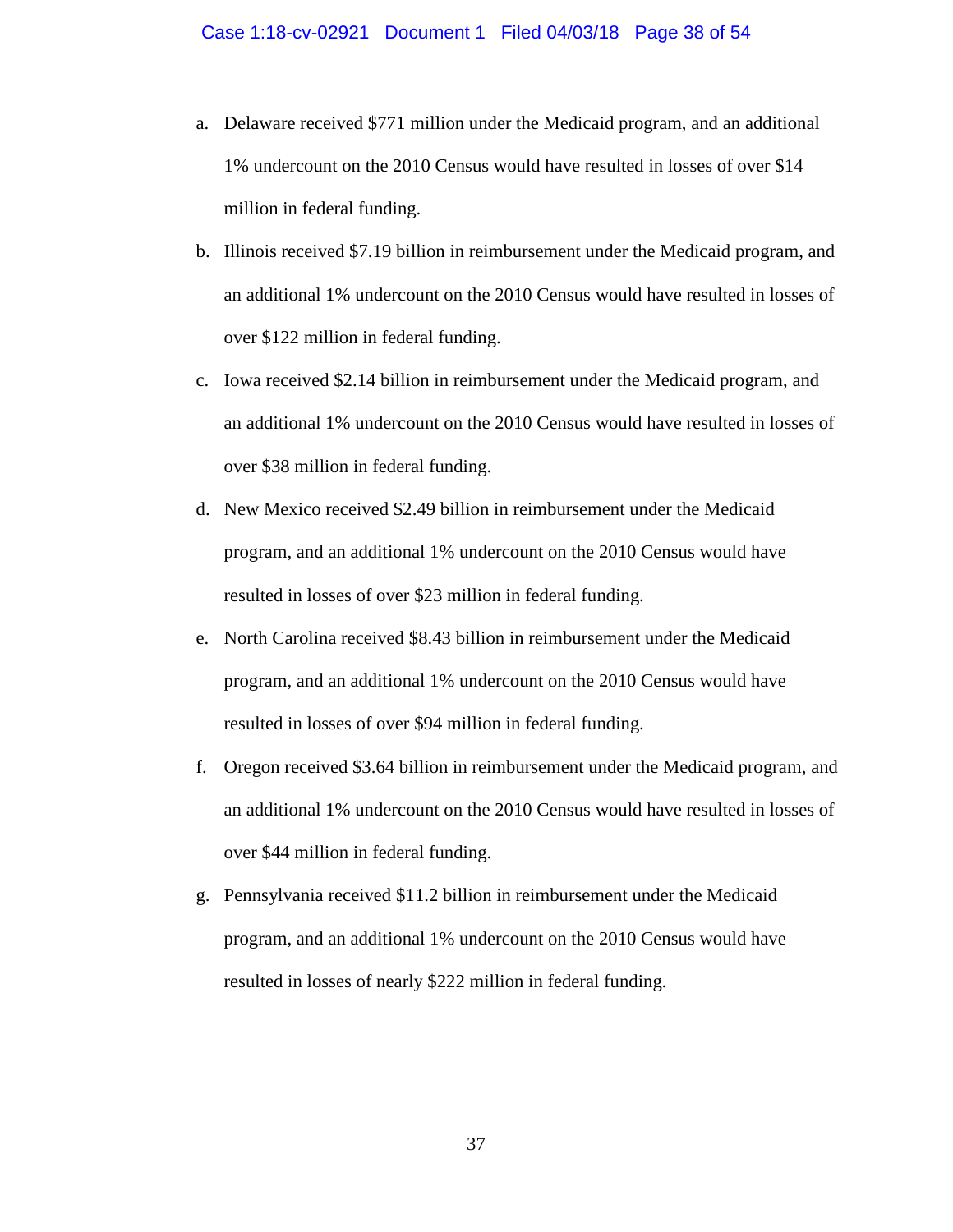- h. Vermont received \$774 million under the Medicaid program, and an additional 1% undercount on the 2010 Census would have resulted in losses of over \$14 million in federal funding.
- i. Washington received 3.92 billion under the Medicaid program, and an additional 1% undercount on the 2010 Census would have resulted in losses of over \$2 million in federal funding.

141. In addition, Plaintiff Cities of Chicago, New York, Philadelphia, Providence, and Seattle, the City and County of San Francisco, and the members of the USCM also receive funding through these and other programs that determine allocations on the basis of population data collected during the decennial census.

142. An undercount of Plaintiffs' populations as a result of the demand for person-byperson citizenship status of every resident in the country will lead to losses of funding for Plaintiffs in each of these programs, as well as losses in other federally-funded programs that tie allocations to data collected during the decennial census. Losses of funding for these programs will significantly harm Plaintiffs, who will either need to procure additional resources to meet these shortfalls in funding, or their resource needs will be unmet.

## **B. Defendants' conduct harms Plaintiffs' interests in accurate redistricting and compliance with the Constitution's one-person, one-vote mandate.**

143. Defendants' decision to demand person-by-person citizenship information on the 2020 Census questionnaire also harms Plaintiffs' interests in obtaining accurate population figures for redistricting purposes.

144. Each Plaintiff State relies on tabulations of the population produced by the Census Bureau from the decennial census to draw statewide redistricting plans for their Congressional and state legislative districts. When drawing these districts, Plaintiff States must adhere to the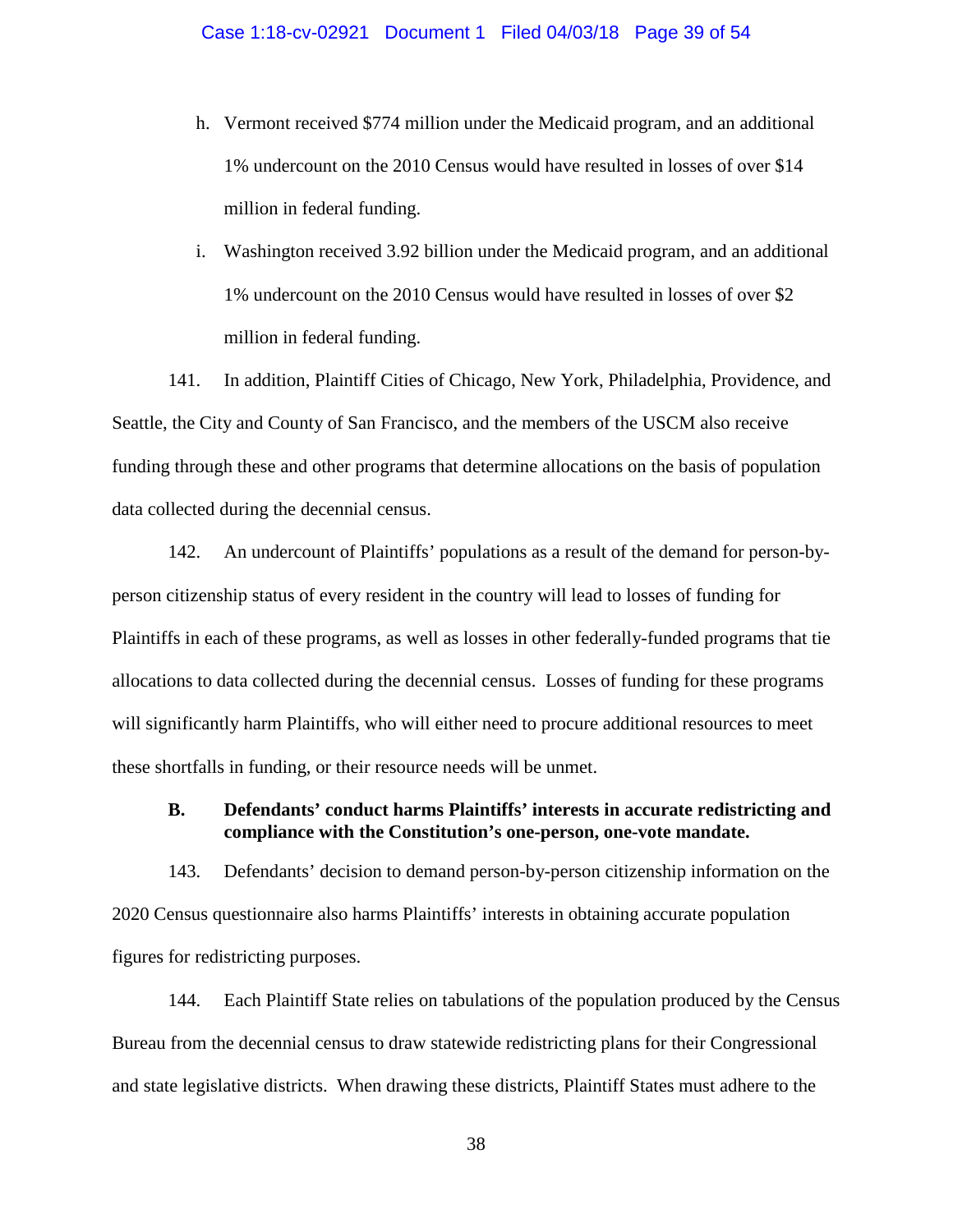#### Case 1:18-cv-02921 Document 1 Filed 04/03/18 Page 40 of 54

U.S. Constitution's one-person, one-vote requirement, which requires that legislative districts must be "as nearly of equal population as is practicable." *Reynolds v. Sims*, 377 U.S. 533, 559, 577 (1964); *see Brown v. Thomson*, 462 U.S. 835, 842-43 (1983). Moreover, at least for congressional districts, the Constitution requires apportionment "based on total population," not citizen voting age population. *Evenwel v. Abbott*, 136 S. Ct. 1120, 1128-29 (2015).

145. Plaintiff the District of Columbia relies on tabulations of the population produced by the Census Bureau to redistrict for local elections within the District, setting boundaries for wards that elect members to the local legislative body, the Council of the District of Columbia, as well as boundaries for Advisory Neighborhood Commissions, Single Member Districts, and voting precincts. Similarly, Plaintiff Cities, including the Cities of Chicago, New York, and San Francisco, also rely on population tabulations produced by the Census Bureau in order to reapportion their legislative districts. 65 ILCS 20/21-36; N.Y.C. Charter § 51; S.F. Charter art. XIII, § 13.110(d). Like all U.S. States, the District of Columbia, and the Cities of Chicago, New York, Philadelphia, Providence, and Seattle, the City and County of San Francisco, and the members of the USCM are also bound by the U.S. Constitution's one-person, one-vote requirement.

146. By causing disproportionate undercounts of citizens and noncitizens in communities with immigrant populations, the addition of a citizenship demand to the 2020 Census will jeopardize the ability of Plaintiffs to comply with the one-person, one-vote requirement. Undercounts of citizens and noncitizens in these communities will create distributional inaccuracies in the data Plaintiffs rely on to draw district lines. Districts drawn on the basis of inaccurate data may systemically dilute the voting power of persons living in communities with immigrant populations.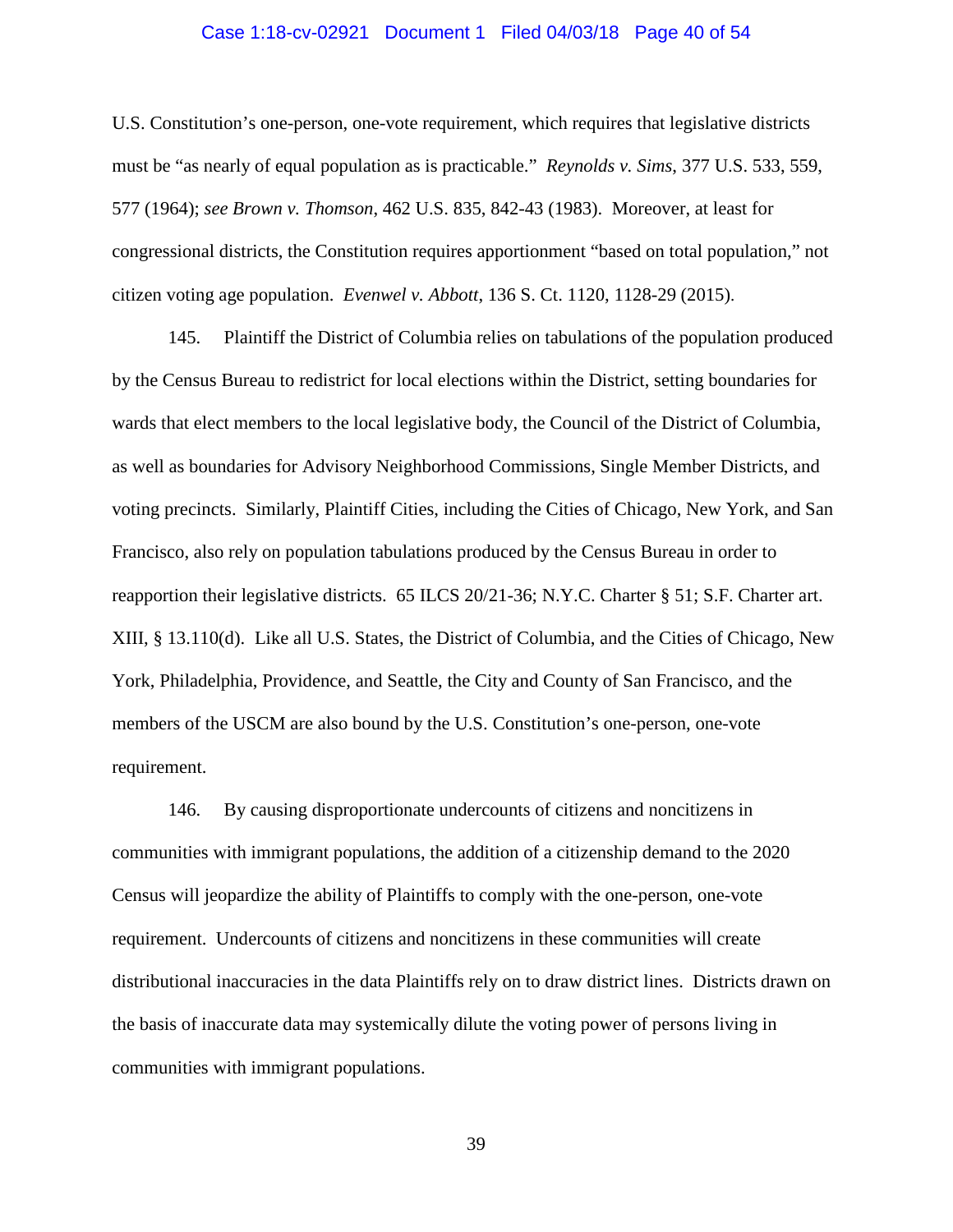## Case 1:18-cv-02921 Document 1 Filed 04/03/18 Page 41 of 54

147. As a result, Defendants' decision will harm Plaintiffs' interest in complying with the constitutional equal population principle in redistricting.

## **C. Defendants' conduct harms Plaintiffs' representational interests.**

148. Defendants' decision to demand person-by-person citizenship information on the 2020 Census questionnaire will harm Plaintiffs' interest in fair representation in Congress by depressing participation in the decennial census within Plaintiffs' diverse immigrant and undocumented populations, leading to inaccurate responses and a significant undercount of Plaintiffs' residents.

149. For instance, an undercount resulting from Defendants' decision to add a citizenship demand will lead to loss of representation in Rhode Island. As a result of the 2010 Census, Rhode Island was allocated two seats to the United States House of Representatives in accordance with U.S. Const. art. I, § 2. Rhode Island has maintained two seats to the United States House of Representatives for over 200 years. According to the Census Bureau estimates for 2017, the population of Rhode Island is 1,059,639. Based on these 2017 estimates of its population, if 157 persons that reside in Rhode Island are not counted in the 2020 Census, Rhode Island will lose one of its two seats in the United States House of Representatives.

150. In addition, the undercount resulting from Defendants' decision will threaten additional Plaintiffs with losses in representation.

151. For example, New York is projected to lose one representative as a result of the 2020 Census, and is on the cusp of losing a second. Illinois also risks losing additional representation in Congress. An undercount of immigrant communities in these states will result in losses of these seats, and harm these states' interest in fair representation in Congress, and in the Electoral College.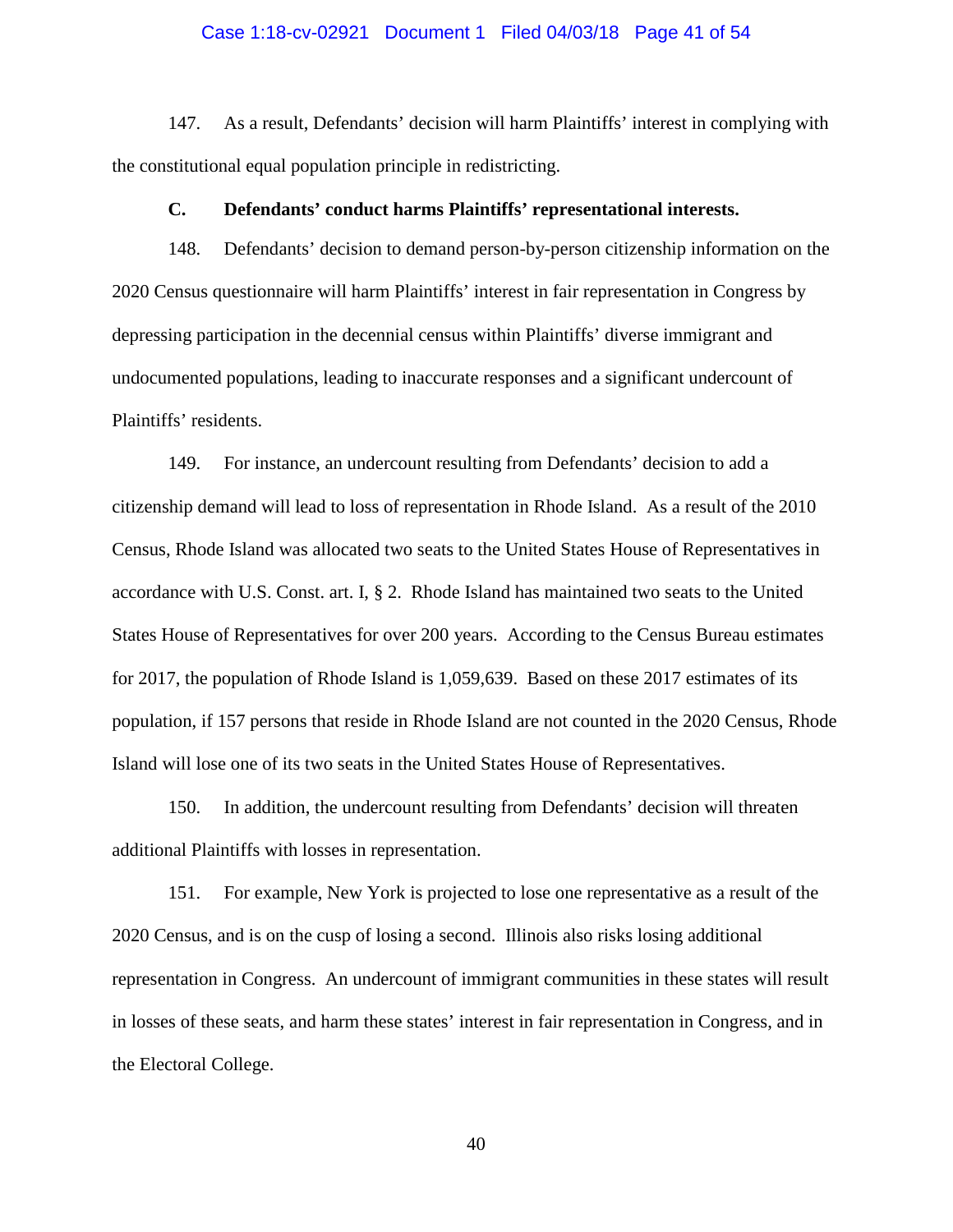## Case 1:18-cv-02921 Document 1 Filed 04/03/18 Page 42 of 54

152. Moreover, Defendants' decision will also harm the interest of Plaintiff Cities and the members of Plaintiff USCM in fair electoral representation within their states. Plaintiff Cities and the members of Plaintiff USCM are home to larger immigrant populations than other jurisdictions within their states. For instance, the foreign-born population of Chicago is approximately 20.8% of the total population, compared to 13.9% for the State of Illinois. Similarly, approximately 34.9% of San Francisco's population is foreign-born, while only 27% of the State of California's population is foreign-born, and approximately 13.1% of Philadelphia's population is foreign-born, while 6.5% of Pennsylvania's population is foreignborn.

153. Defendants' decision to include a citizenship demand on the 2020 Census questionnaire will lead to undercounts in immigrant communities, and, as a result, will disproportionately affect jurisdictions within states with larger immigrant communities. Redistricting on the basis of these inaccurate numbers will harm Plaintiff Cities and the members of Plaintiff USCM, including Chicago and San Francisco, vis-a-vis other jurisdictions within their states with smaller immigrant communities.

## **D. Plaintiffs will expend significant resources to mitigate the harm from Defendants' decision.**

154. Plaintiffs already devote considerable resources every ten years to ensuring that they receive an accurate count of their populations on the census. Plaintiffs will have to expend additional funding to combat the undercount that the addition of a citizenship demand will cause, such as expending resources on greater public outreach to encourage residents, particularly in immigrant communities, to respond to the 2020 Census. For example, New York City implemented an early outreach initiative, which consists of deploying employees to canvass in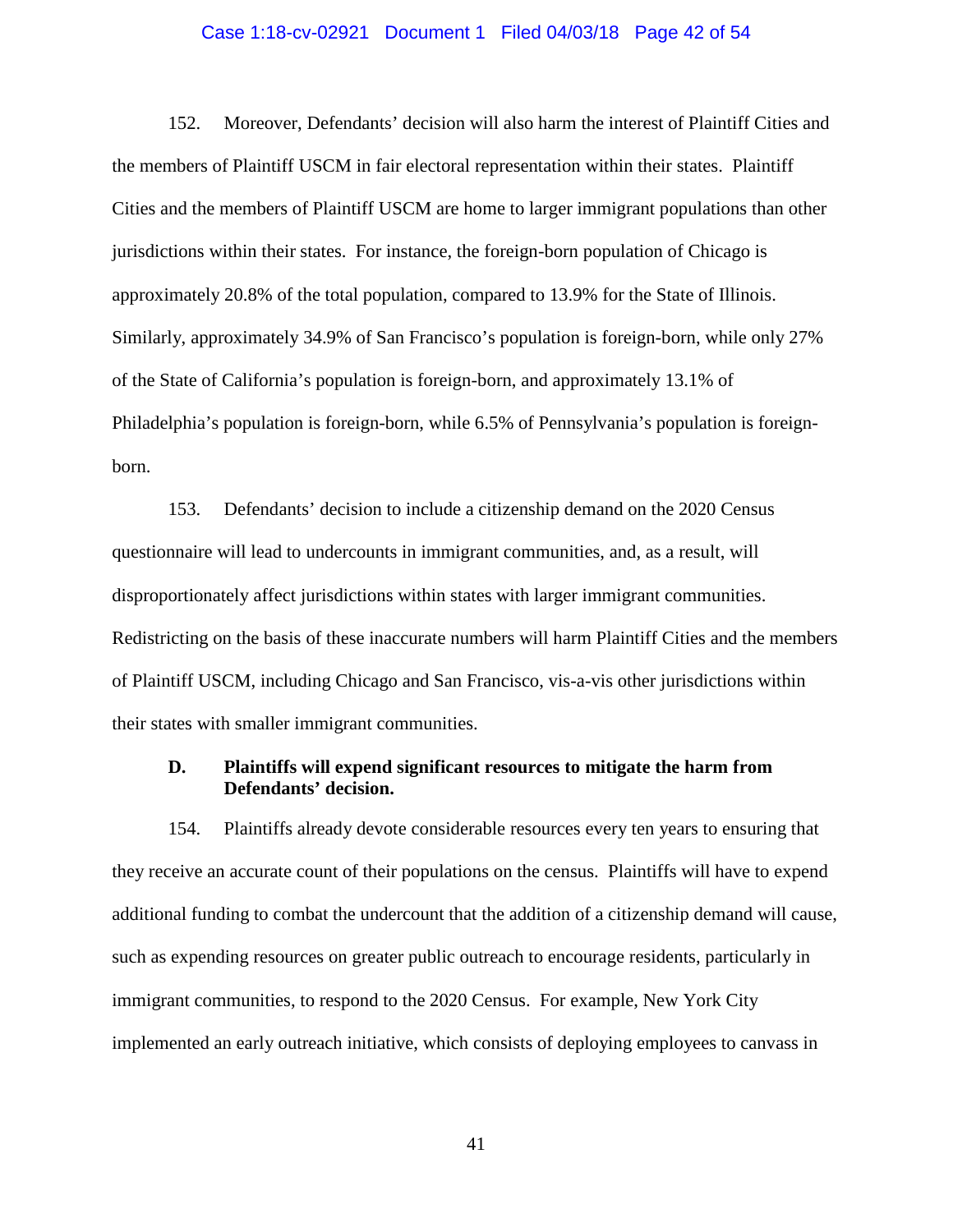## Case 1:18-cv-02921 Document 1 Filed 04/03/18 Page 43 of 54

hard-to-count neighborhoods and identifying potentially problematic blocks, among other measures, to ensure these residents are counted.

## **E. Defendants' conduct harms the health of Plaintiffs' residents.**

155. Many federal health agencies and public health organizations rely on the decennial census for accurate demographic statistics of the population of the United States.

156. These statistics help healthcare providers and policymakers contain and prevent the spread of disease by efficiently allocating funding and limited resources for targeted interventions. For example, census statistics help reduce the incidence of asthma and other preventative diseases by using demographic data to model neighborhoods before initiating preventative programs.

157. An inaccurate census would not just result in worse health outcomes for undercounted communities, but for the nation as a whole. An undercount in the 2020 Census would undermine efforts to prevent disease and cost millions of dollars in long-term treatment.

# **F. Defendants' conduct harms Plaintiffs' economies and residents who are beneficiaries of private funding.**

158. An accurate census is essential for both public and private actors to identify and help meet community and business needs.

159. The Department of Commerce estimates that census data guide trillions of dollars in private sector investment and create \$221 billion in private sector revenue.

160. Non-profit organizations use census data to decide where to provide critical aid such as health care and natural disaster relief and where to conduct fundraising and advocacy drives.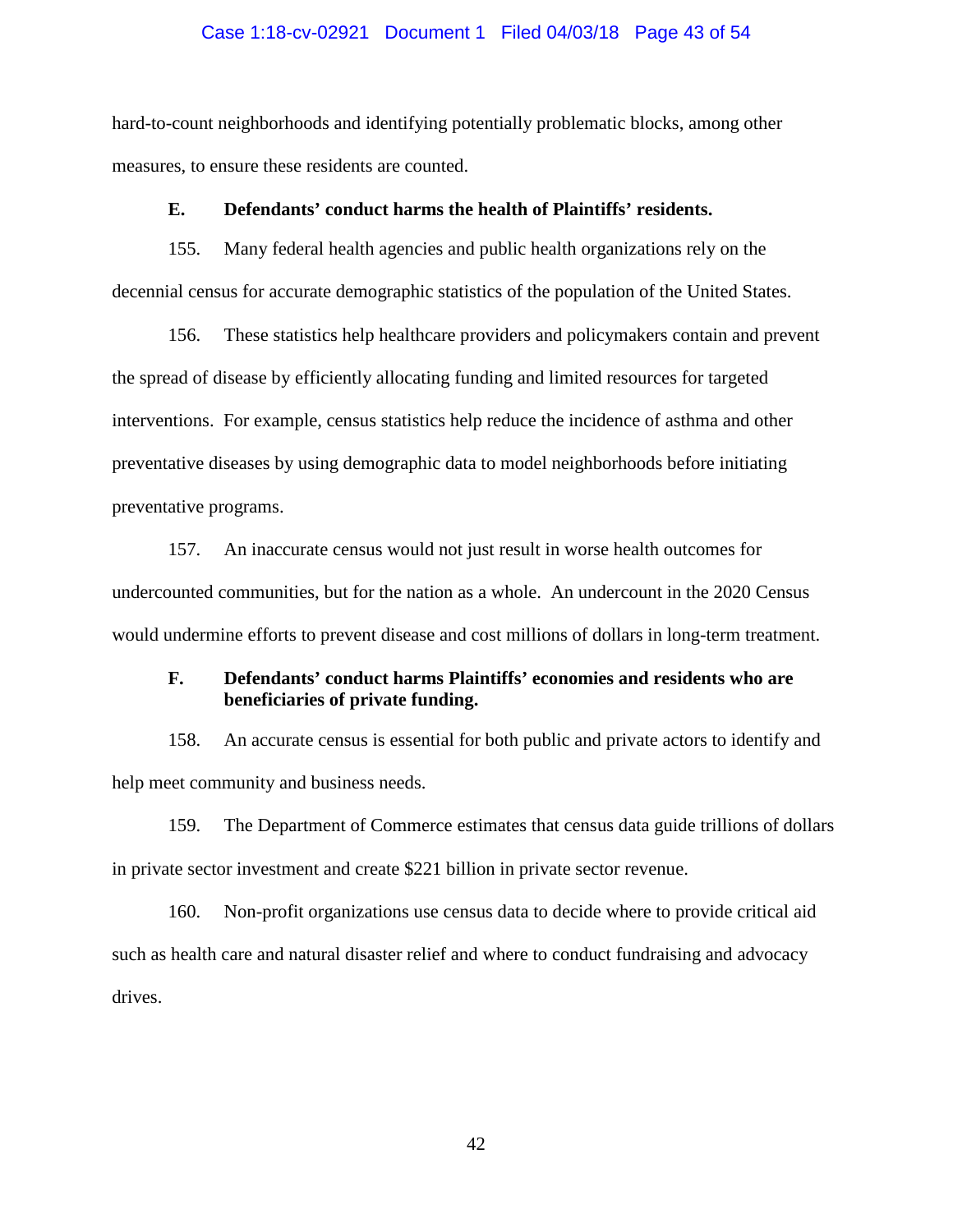## Case 1:18-cv-02921 Document 1 Filed 04/03/18 Page 44 of 54

161. Academics and researchers from Plaintiffs' universities rely on census data to conduct research on a wide variety of issues relating to race and ethnicity, population mobility, and other areas.

162. An undercount on the 2020 Census, caused by Defendants' demand for citizenship information from every respondent, will ultimately deprive historically marginalized communities of vital private resources over the next decade.

163. Plaintiffs will need to expend additional funds to compensate for the loss of vital aid from private actors to their residents.

# **FIRST CLAIM FOR RELIEF (U.S. Constitution article I, section 2, clause 3; U.S. Constitution amend. XIV, sec. 2)**

164. Plaintiffs reallege and incorporate by reference the allegations set forth in each of the preceding paragraphs of this Complaint.

165. The Constitution requires that Defendants conduct an "actual Enumeration" of the "whole number of persons" in the United States, so that Members of the U.S. House of Representatives may be "apportioned among the several States . . . according to their respective Numbers." U.S. Const. art. I, § 2, cl. 3; *id.* amend. XIV, § 2; *see* 13 U.S.C. §§ 4, 141.

166. Defendants' decision to add a citizenship demand to the 2020 Census questionnaire will deter participation in the decennial census and cause an undercount that impedes the "actual Enumeration" required by the Constitution.

167. Defendants' conduct poses a significant risk that Plaintiffs' number of U.S. Representatives and representation in the Electoral College will not reflect their actual population.

168. Defendants' violation causes ongoing harm to Plaintiffs and their residents.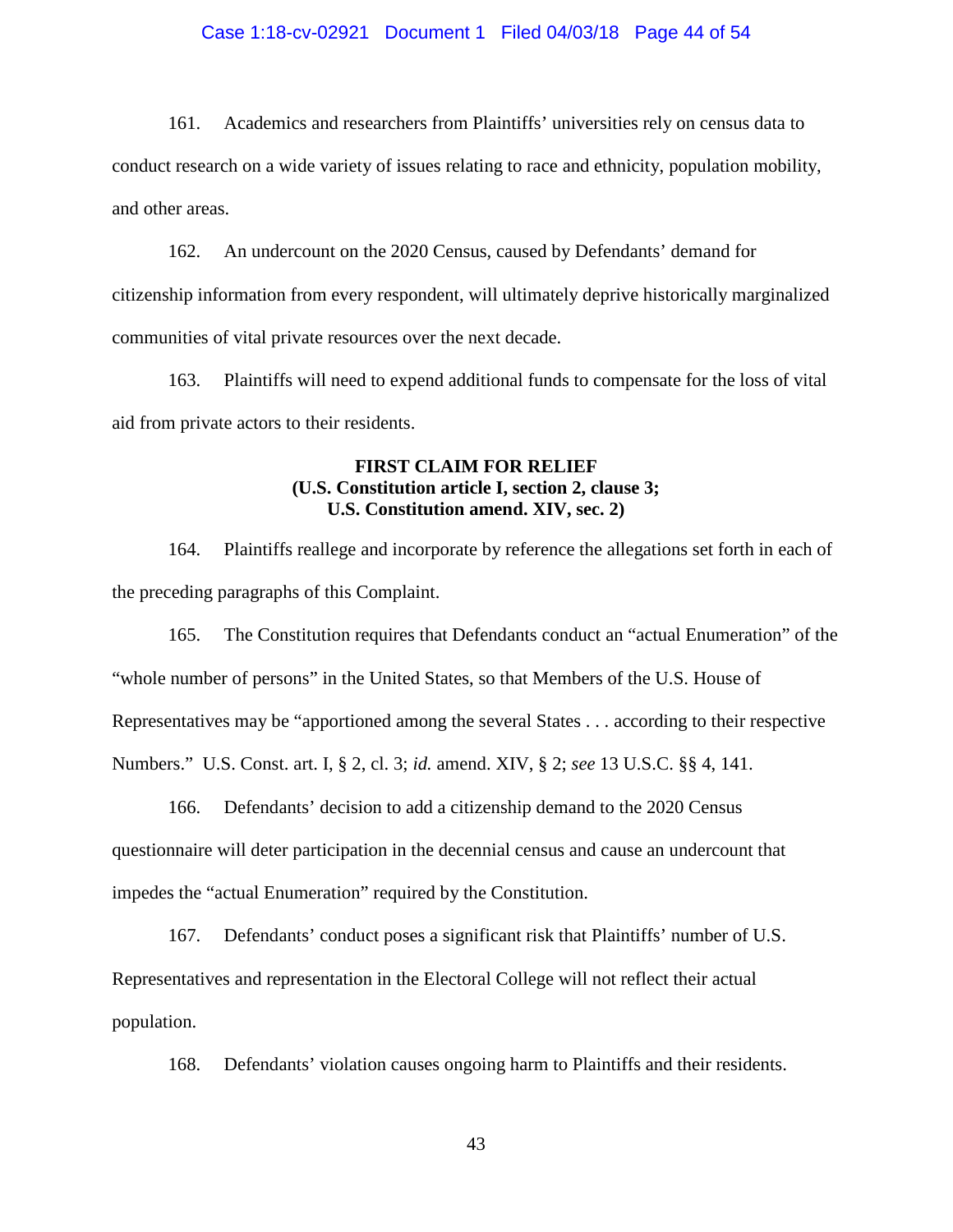## **SECOND CLAIM FOR RELIEF (Administrative Procedure Act – not in accordance with law, contrary to constitutional right, and beyond statutory authority)**

169. Plaintiffs reallege and incorporate by reference the allegations set forth in each of the preceding paragraphs of this Complaint.

170. Under the Administrative Procedure Act, courts must "hold unlawful and set aside" agency action that is "not in accordance with law," "contrary to constitutional right," or that is "in excess of statutory jurisdiction, authority, or limitations, or short of statutory right." 5 U.S.C. § 706(2).

171. Defendants' decision to add a citizenship demand to the 2020 Census questionnaire is inconsistent with and contrary to the constitutional mandate to conduct an "actual Enumeration" of "the whole number of persons" in the United States. U.S. Const. art. I, § 2, cl. 3; *id.* amend. XIV, § 2.

172. Defendants' decision is also inconsistent with the data quality requirements of the Information Quality Act and the guidelines implementing the IQA adopted by the Census Bureau. Pub. L. No. 106-554, § 515. The data quality requirements and testing standards developed pursuant to law and practice are designed to ensure accuracy, reliability, and objectivity in the final data, to minimize respondent burden and maximize data quality, and to achieve the highest rates of response. Defendants have failed to act in a manner consistent with these requirements and standards by failing to adequately test the citizenship demand, minimize the burden that that demand imposes on respondents, maximize data quality, or ensure the highest rates of response.

173. Defendants' decision to add a citizenship demand to the 2020 Census is therefore not in accordance with law and beyond statutory authority, in violation of the APA. 5 U.S.C.  $§ 706(2).$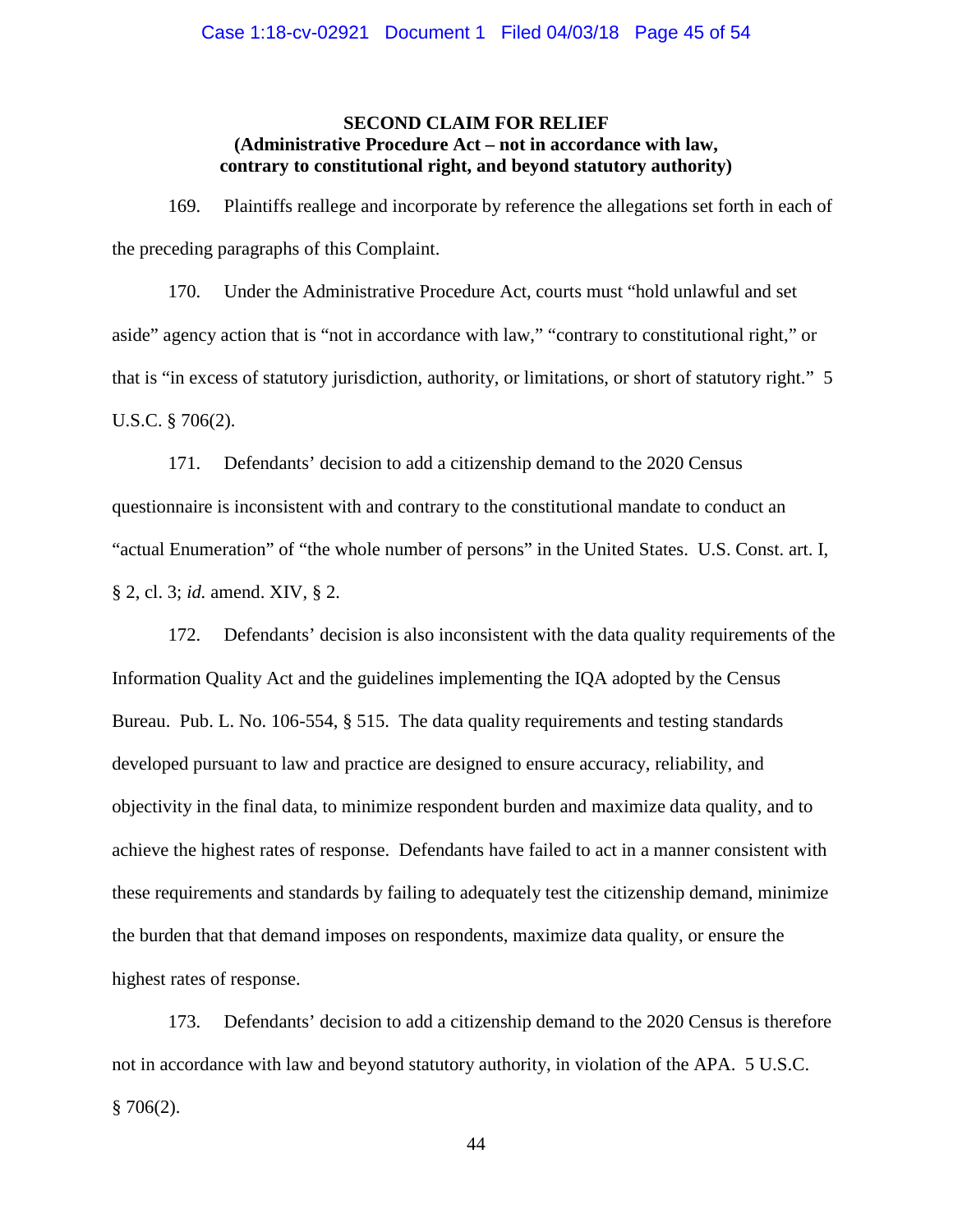## Case 1:18-cv-02921 Document 1 Filed 04/03/18 Page 46 of 54

174. Defendants' violation causes ongoing harm to Plaintiffs and their residents.

# **THIRD CLAIM FOR RELIEF (Administrative Procedure Act – arbitrary and capricious)**

175. Plaintiffs reallege and incorporate by reference the allegations set forth in each of the preceding paragraphs of this Complaint.

176. The Administrative Procedure Act provides that courts must "hold unlawful and set aside" agency action that is "arbitrary, capricious, [or] an abuse of discretion." 5 U.S.C.  $$706(2)(A).$ 

177. Defendants' decision to add a citizenship demand to the 2020 Census is arbitrary and capricious and an abuse of discretion for multiple reasons. First, there is no support for the Department of Justice's claim that effective enforcement of Section 2 of the Voting Rights Act requires person-by-person citizenship data; to the contrary, requesting citizenship data would undermine the purposes of the Voting Rights Act and weaken voting rights enforcement; and sufficient data for Voting Rights Act purposes is already available to the Department of Justice.

178. Second, Defendants' decision to add a citizenship demand is arbitrary and capricious because it reverses nearly seven decades of settled and well-considered practice without reasoned explanation, in contradiction to factual findings that underlay the Census Bureau's previous practice.

179. Third, Defendants' decision is arbitrary and capricious because Defendants entirely failed to consider important aspects of the problem, including the risk of inaccurate results and the availability of alternative data that serves the federal government's needs no less well.

180. Fourth, Defendants' decision is arbitrary and capricious because it was reached without complying with Defendants' own data quality requirements and testing standards.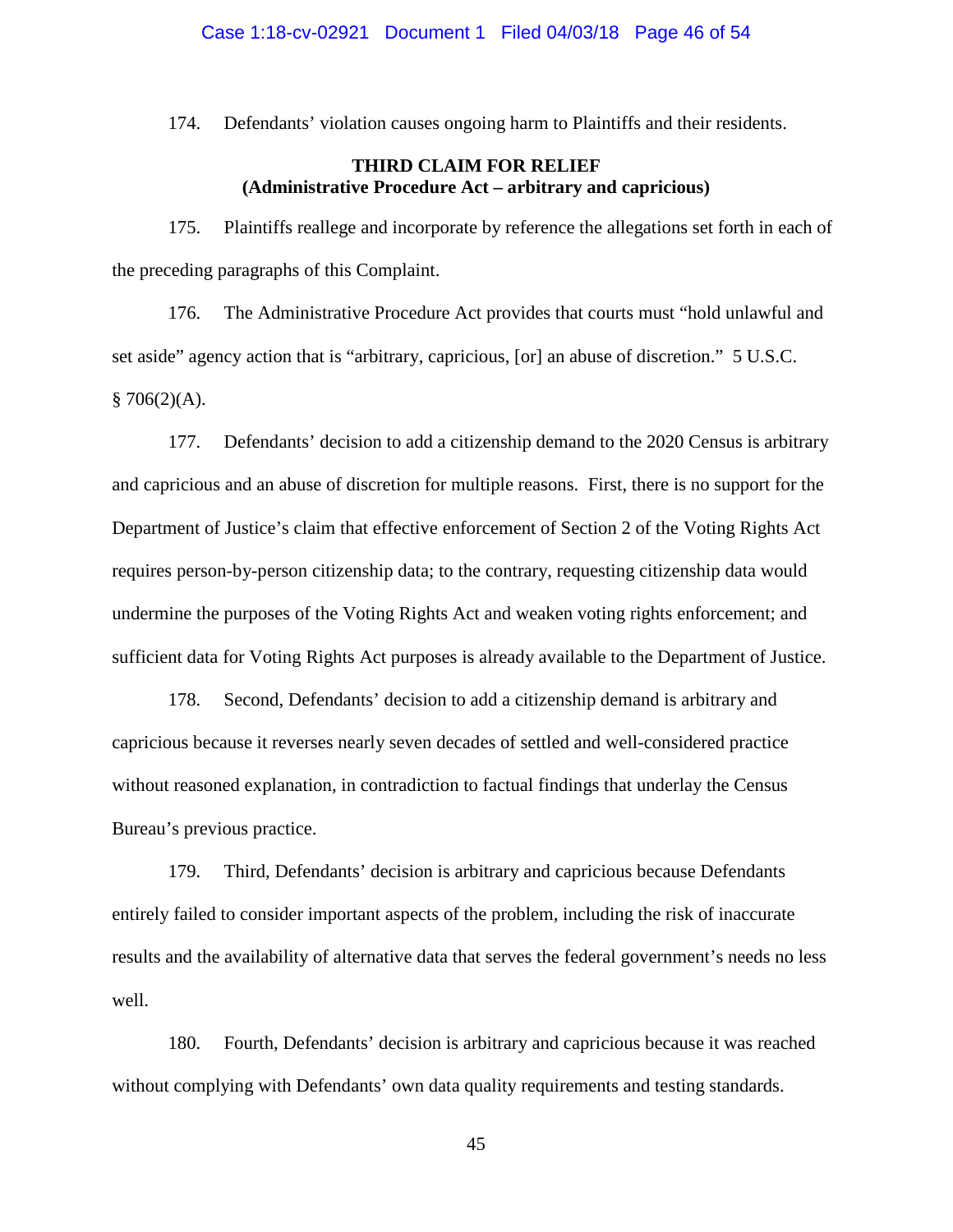## Case 1:18-cv-02921 Document 1 Filed 04/03/18 Page 47 of 54

181. Fifth, Defendants' unfounded and conflicting rationales indicate that the stated reason for adding the question is pretext. Defendants' decision to add a citizenship demand to the 2020 Census is therefore "arbitrary, capricious, [or] an abuse of discretion" in violation of the APA. 5 U.S.C. § 706(2)(A).

182. Defendants' violation causes ongoing harm to Plaintiffs and their residents.

## **PRAYER FOR RELIEF**

Wherefore, Plaintiffs respectfully request that this Court:

1. Declare that the Defendants' decision to add a citizenship demand to the questionnaire for the 2020 Census is unauthorized by and contrary to the Constitution and laws of the United States;

2. Declare that the Defendants' decision to add a citizenship demand to the 2020 Census is not in accordance with law, is beyond statutory authority, and is arbitrary and capricious, in violation of the Administrative Procedure Act, 5 U.S.C. § 706;

3. Enjoin Defendants and all those acting on their behalf from adding a citizenship demand to the 2020 Census;

4. Award Plaintiffs their reasonable fees, costs, and expenses, including attorneys' fees, pursuant to 28 U.S.C. § 2412; and

5. Award such additional relief as the interests of justice may require.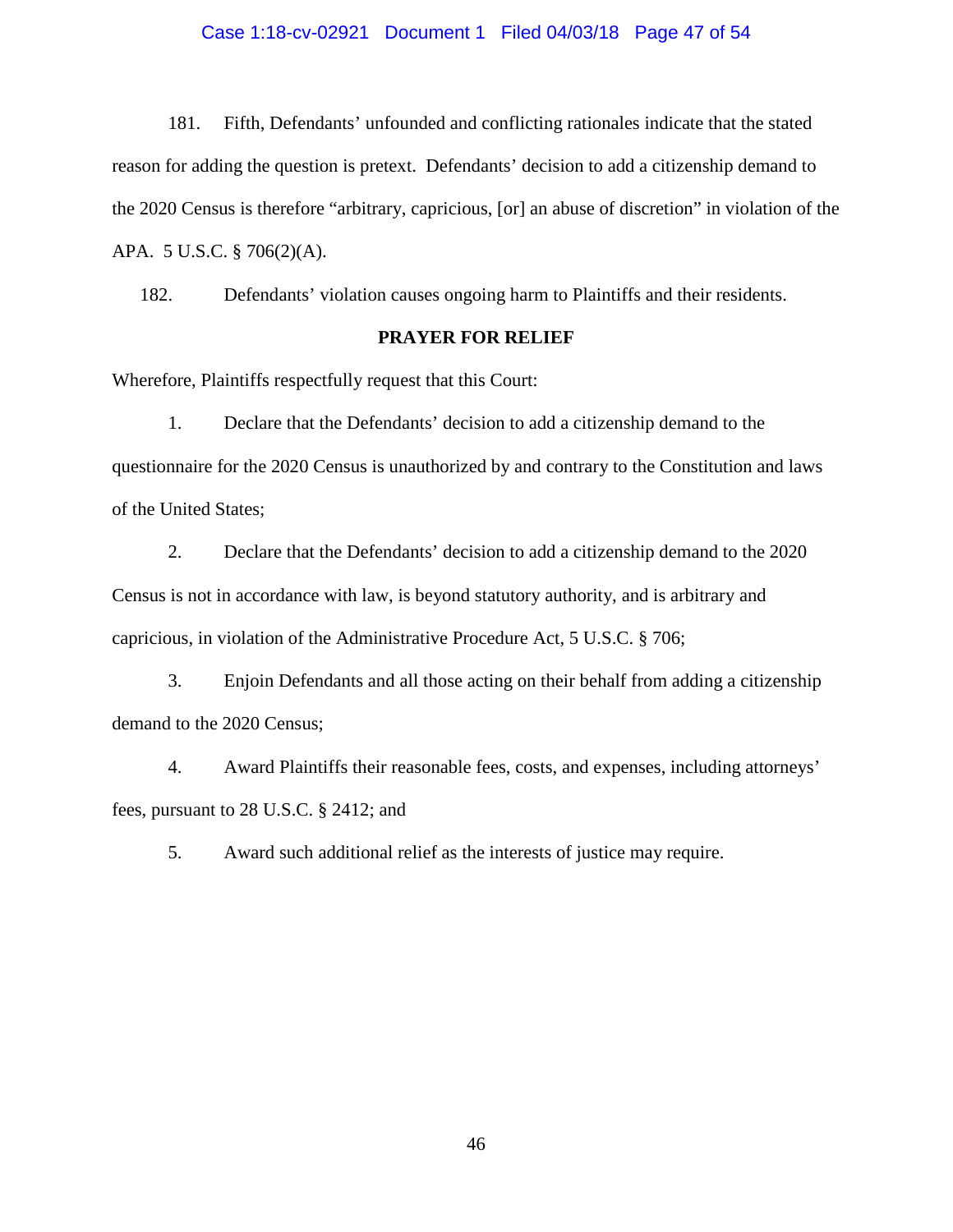DATED: April 3, 2018

# **ERIC T. SCHNEIDERMAN**

Attorney General of the State of New York

By: */s Lourdes M. Rosado*  Lourdes M. Rosado,† Bureau Chief Matthew Colangelo,† Executive Deputy Attorney General Laura Wood,† Special Counsel Ajay Saini,\*\* Assistant Attorney General Diane Lucas,† Assistant Attorney General Alex Finkelstein,\*\*\* Volunteer Assistant Attorney General Civil Rights Bureau Office of the New York State Attorney General 28 Liberty, 20th Floor New York, NY 10005 [Lourdes.Rosado@ag.ny.gov](mailto:Lourdes.Rosado@ag.ny.gov) [Diane.Lucas@ag.ny.gov](mailto:Diane.Lucas@ag.ny.gov) [Ajay.Saini@ag.ny.gov](mailto:Ajay.Saini@ag.ny.gov) Tel. (212) 416-6348 Fax (212) 416-8074

> † Admitted in the S.D.N.Y. \*\*Admission pending \*\*\*NYS bar admission application pending

# **GEORGE JEPSEN**

Attorney General of the State of Connecticut

**MATTHEW DENN**

Attorney General of the State of Delaware

By: */s Mark F. Kohler*

Mark F. Kohler,*\** Assistant Attorney General Connecticut Office of the Attorney **General** 55 Elm Street, P.O. Box 120 Hartford, CT 06106 [Mark.Kohler@ct.gov](mailto:Mark.Kohler@ct.gov) Tel. (860) 808-5020

By: /*s Ilona Kirshon* Ilona Kirshon,† Deputy State Solicitor David Lyons, Deputy Attorney General Department of Justice Carvel State Building, 6th Floor 820 North French Street Wilmington, Delaware 19801 Ilona.Kirshon@state.de.us Tel. (302) 577-8372 Fax (302) 577-6630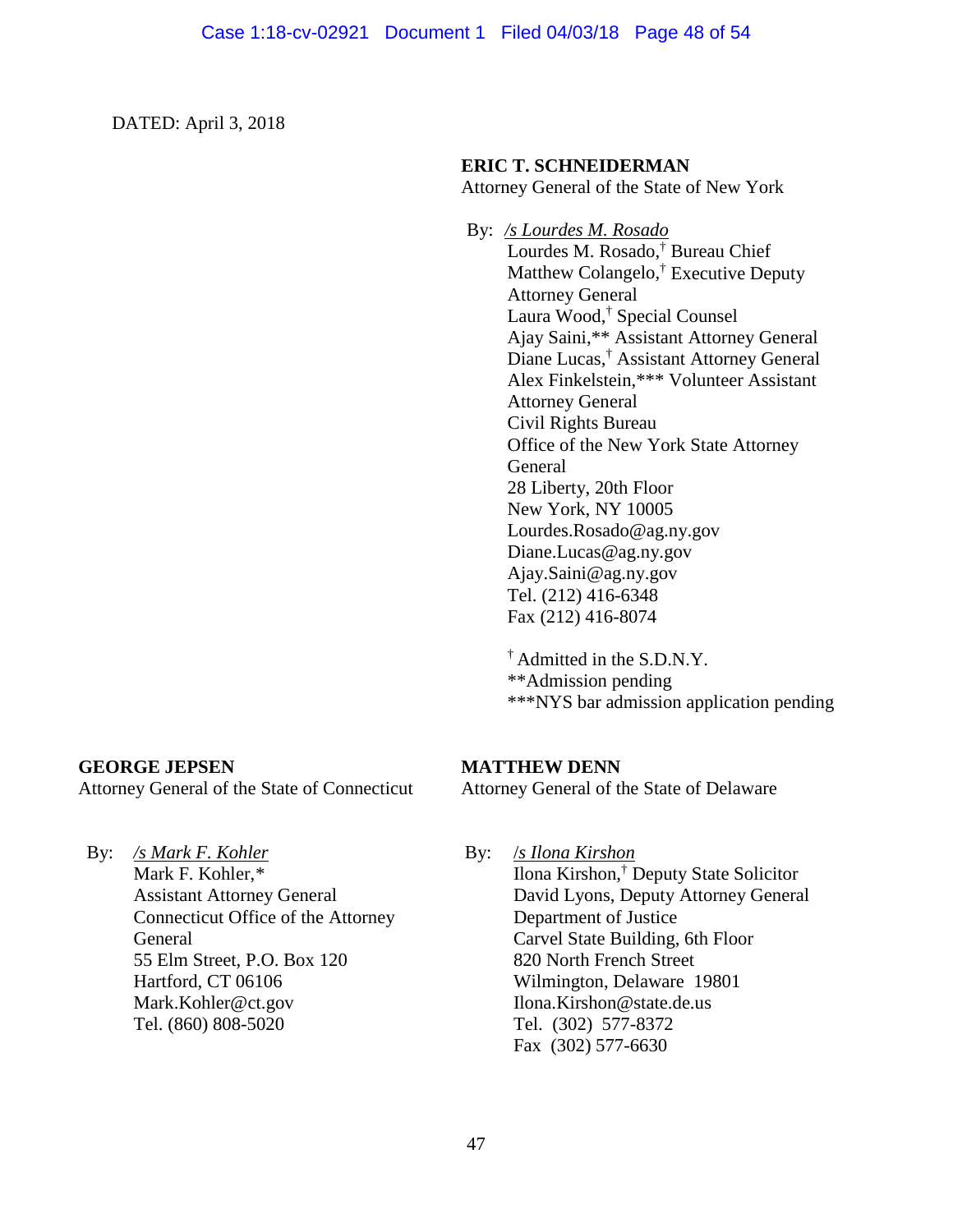# **KARL A. RACINE**

Attorney General for the District of Columbia

By: */s Robyn R. Bender* Robyn R. Bender, \* Deputy Attorney General Valerie M. Nannery,\* Assistant Attorney General Public Advocacy Division 441 4th Street, NW Suite 650 North Washington, DC 20001 Robyn.Bender@dc.gov Tel. (202) 724-6610 Fax (202) 730-0650

# **THOMAS J. MILLER**

Attorney General of the State of Iowa

By: */s Nathan Blake*  Nathan Blake,\* Deputy Attorney General Office of the Iowa Attorney General 1305 E. Walnut St. Des Moines, IA 50319 nathan.blake@ag.iowa.gov Tel. (515) 281-4325

# **LISA MADIGAN**

Attorney General of the State of Illinois

By: */s Cara A. Hendrickson* Cara A. Hendrickson,\* Chief, Public Interest Division Karyn L. Bass Ehler,\* Chief, Civil Rights Bureau Jeffrey VanDam,\* Assistant Attorney General Matthew J. Martin,\* Assistant Attorney General Civil Rights Bureau Office of the Illinois Attorney General 100 W. Randolph Street Chicago, IL 60601 JVanDam@atg.state.il.us Tel. (312) 814-3400 Fax (312) 814-3212

# **BRIAN E. FROSH**

Attorney General of the State of Maryland

By: /s *John R. Grimm* John R. Grimm,\* Assistant Attorney General Civil Litigation Division Maryland Office of the Attorney General 200 St. Paul Place, 20th Floor Baltimore, Maryland 21202 jgrimm@oag.state.md.us Tel. (410) 576-76339 Fax (410) 576-6955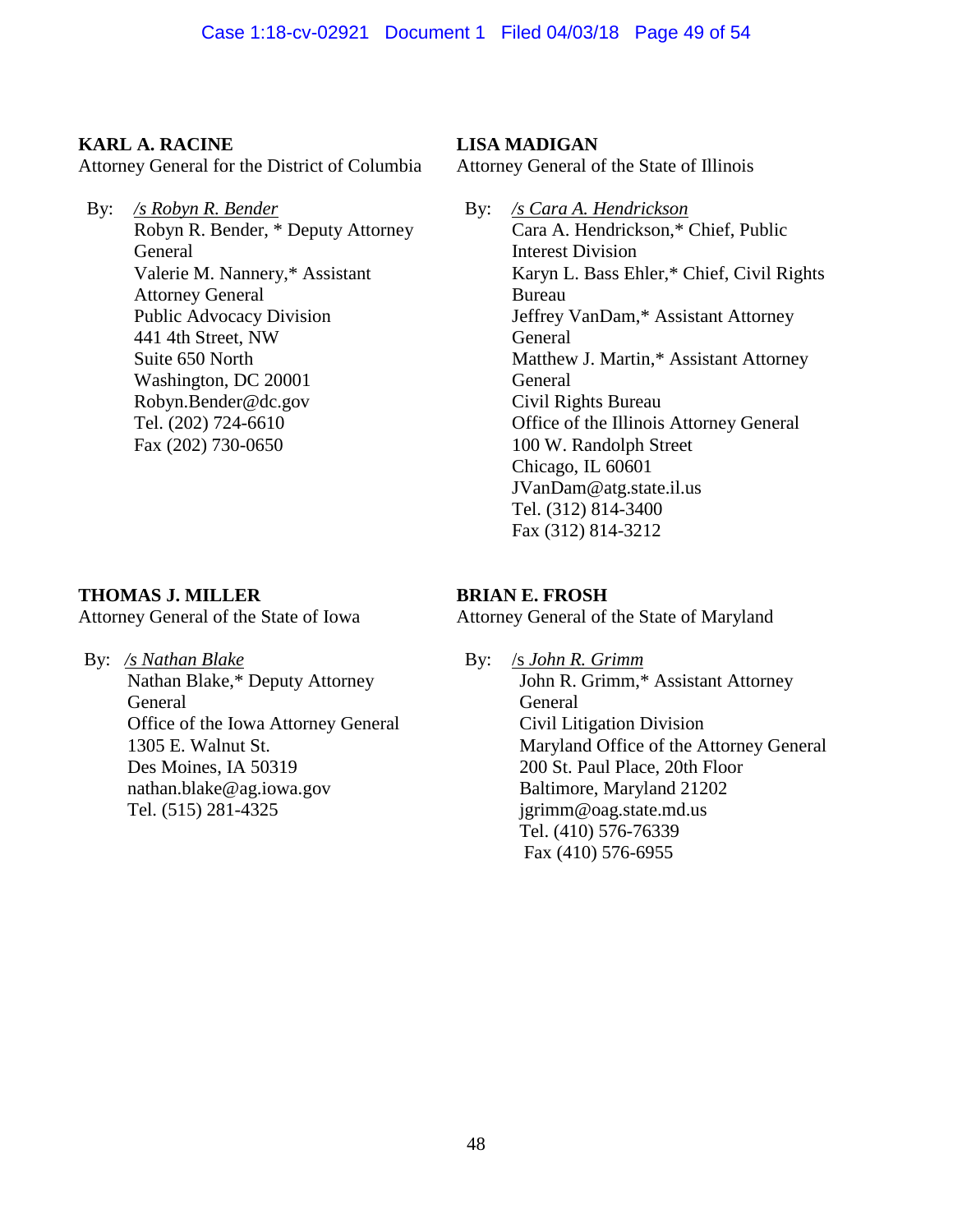# **MAURA HEALEY**

Attorney General for the Commonwealth of **Massachusetts** 

By: */s Jonathan Miller*  Jonathan Miller,† Assistant Attorney General Miranda Cover,\* Assistant Attorney General Ann E. Lynch,\* Assistant Attorney General Public Protection & Advocacy Bureau Massachusetts Attorney General's Office One Ashburton Place Boston, MA 02108 Jonathan.Miller@state.ma.us Mercy.Cover@state.ma.us Ann.Lynch@state.ma.us Tel. (617) 727-2200 Fax (617) 727-5762

# **LORI SWANSON**

Attorney General of the State of Minnesota

By: *s/ Jacob Campion* Jacob Campion,\* Assistant Attorney General Office of the Minnesota Attorney General 445 Minnesota Street, Suite 1100 St. Paul, Minnesota 55101-2128 jacob.campion@ag.state.mn.us (651) 757-1459 (Voice) (651) 282-5832 (Fax)

## **GURBIR S. GREWAL**

Attorney General of the State of New Jersey

By: */s Rachel Wainer Apter* Rachel Wainer Apter\* Assistant Attorney General Office of the Attorney General Richard J. Hughes Justice Complex 25 Market Street, 8th Floor, West Wing Trenton, New Jersey 08625-0080 Rachel.Apter@njoag.gov Tel: (609) 376-2702

## **HECTOR H. BALDERAS**

Attorney General of the State of New Mexico

By: */s Tania Maestas*

Tania Maestas,\* Deputy Attorney General New Mexico Office of the Attorney General 408 Galisteo St. Santa Fe, NM 87501 tmaestas@nmag.gov Tel. (505) 490-4060 Fax (505) 490-4883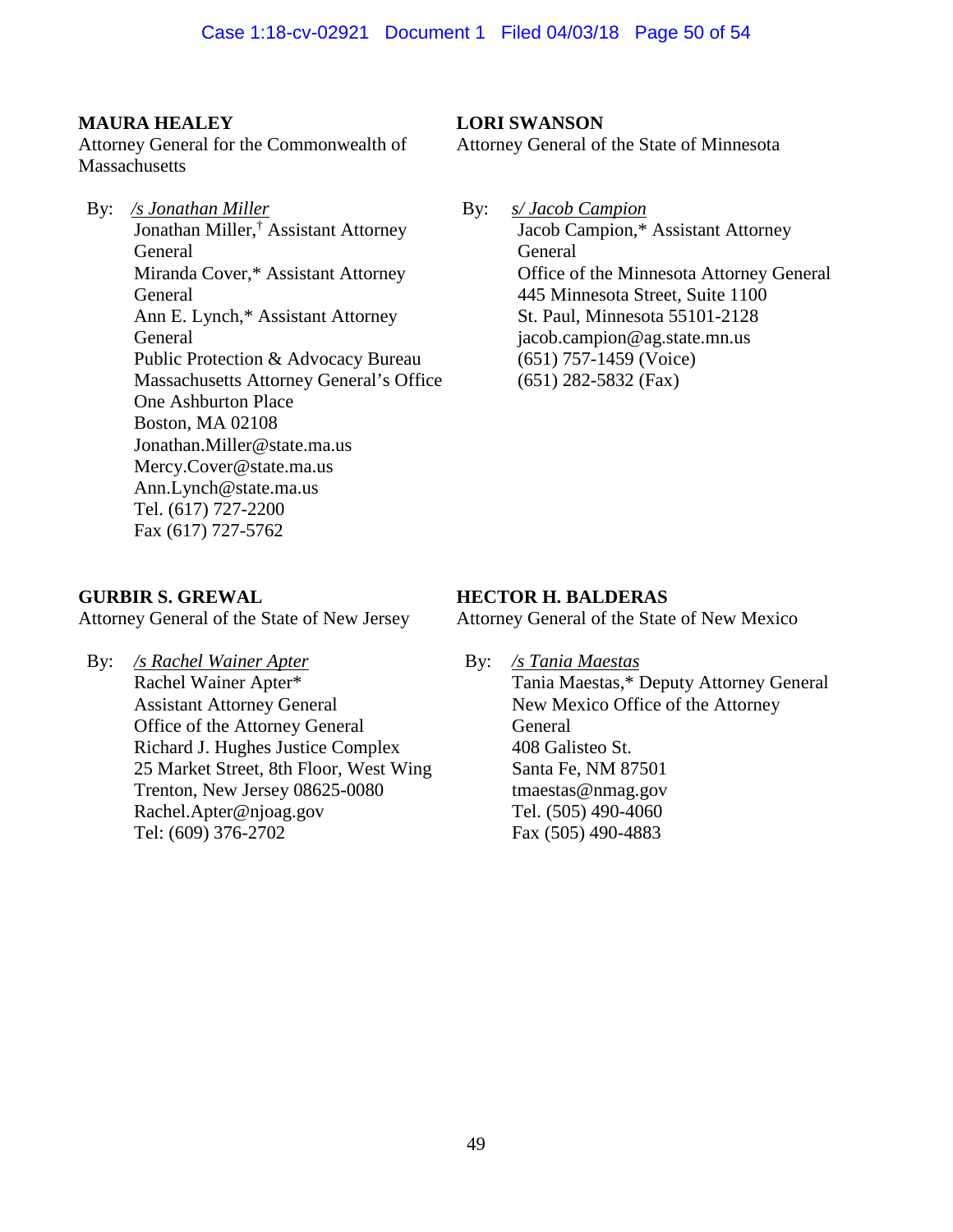# **JOSHUA H. STEIN**

Attorney General of the State of North Carolina

By: */s Ryan Y. Park* Ryan Y. Park,\* Deputy Solicitor General North Carolina Department of Justice 114 W. Edenton Street Raleigh, NC 27603 RPark@ncdoj.gov Tel. (919) 716-6400

# **JOSH SHAPIRO**

Attorney General of the Commonwealth of Pennsylvania

By: */s Jonathan Scott Goldman* Jonathan Scott Goldman,\* Executive Deputy Attorney General, Civil Law Division Michael J. Fischer,\* Chief Deputy Attorney General, Impact Litigation Section Office of Attorney General 16th Floor, Strawberry Square Harrisburg, PA 17120 MFischer@attorneygeneral.gov Tel. (215) 560-2171

# **MARK R. HERRING**

Attorney General of the Commonwealth of Virginia

By: */s Matthew R. McGuire*  Matthew R. McGuire,\* Deputy Solicitor General 202 North Ninth Street Richmond, VA 23219 MMcguire@oag.state.va.us Tel. (804) 786-7240 Fax (804) 371-0200

# **ELLEN F. ROSENBLUM**

Attorney General of the State of Oregon

By: */s Brian De Haan* Brian De Haan,† Assistant Attorney General Trial Attorney Brian.A.DeHaan@doj.state.or.us Tel. (971) 673-1880 Fax (971) 673-5000

# **PETER KILMARTIN**

Attorney General of the State of Rhode Island

By: */s* Adam D. Roach Adam D. Roach,\* Special Assistant Attorney General RI Office of the Attorney General 150 South Main Street Providence, RI 02903 aroach@riag.ri.gov Tel: (401) 274-4400 ext. 2490 Fax: (401) 222-2995

# **THOMAS J. DONOVAN, JR.**

Attorney General of the State of Vermont

By: */s Benjamin D. Battles* Benjamin D. Battles,\* Solicitor General Julio A. Thompson,\* Assistant Attorney General, Civil Rights Unit Office of the Vermont Attorney General 109 State Street Montpelier, VT 05609 [Benjamin.Battles@vermont.gov](mailto:Benjamin.Battles@vermont.gov) Tel. (802) 828-5500 Fax (802) 828-3187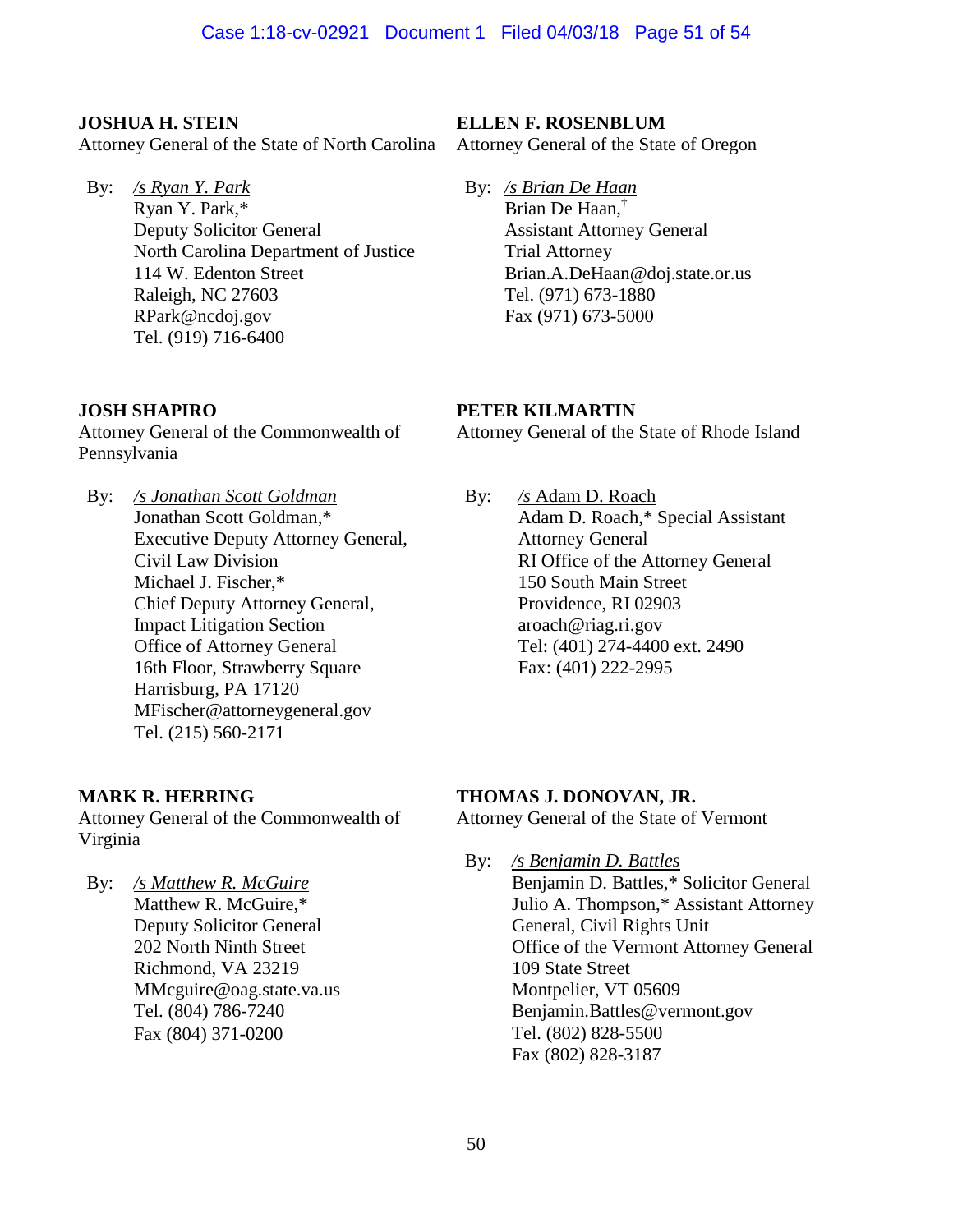## **ROBERT W. FERGUSON**

Attorney General of the State of Washington

By: /s/ *Laura K. Clinton* Laura K. Clinton,\* Assistant Attorney General Complex Litigation Division 800 Fifth Avenue, Suite 2000 Seattle, WA 98104 LauraC5@atg.wa.gov (206) 233-3383 Peter Gonick, Deputy Solicitor General Office of the Attorney General PO Box 40100 Olympia, WA 98504-0100 peterg@atg.wa.gov Tel. (360) 753-6245

## **EDWARD N. SISKEL**

Corporation Counsel of the City of Chicago

By: */s John Hendricks*  John Hendricks,\* Deputy Corporation Counsel Andrew W. Worseck,\* Chief Assistant Corporation Counsel Andrew S. Mine, Senior Counsel Maggie Sobota,\* Assistant Corporation Counsel Christie Starzec, Assistant Corporation Counsel City of Chicago Law Department 30 N. LaSalle Street, Suite 1230 Chicago, IL 60602 John.Hendricks@cityofchicago.org Andrew.Worseck@cityofchicago.org Andrew.Mine@cityofchicago.org Maggie.Sobota@cityofchicago.org Christie.Starzec@cityofchicago.org Tel. (312) 744-6975 Fax (312) 742-3925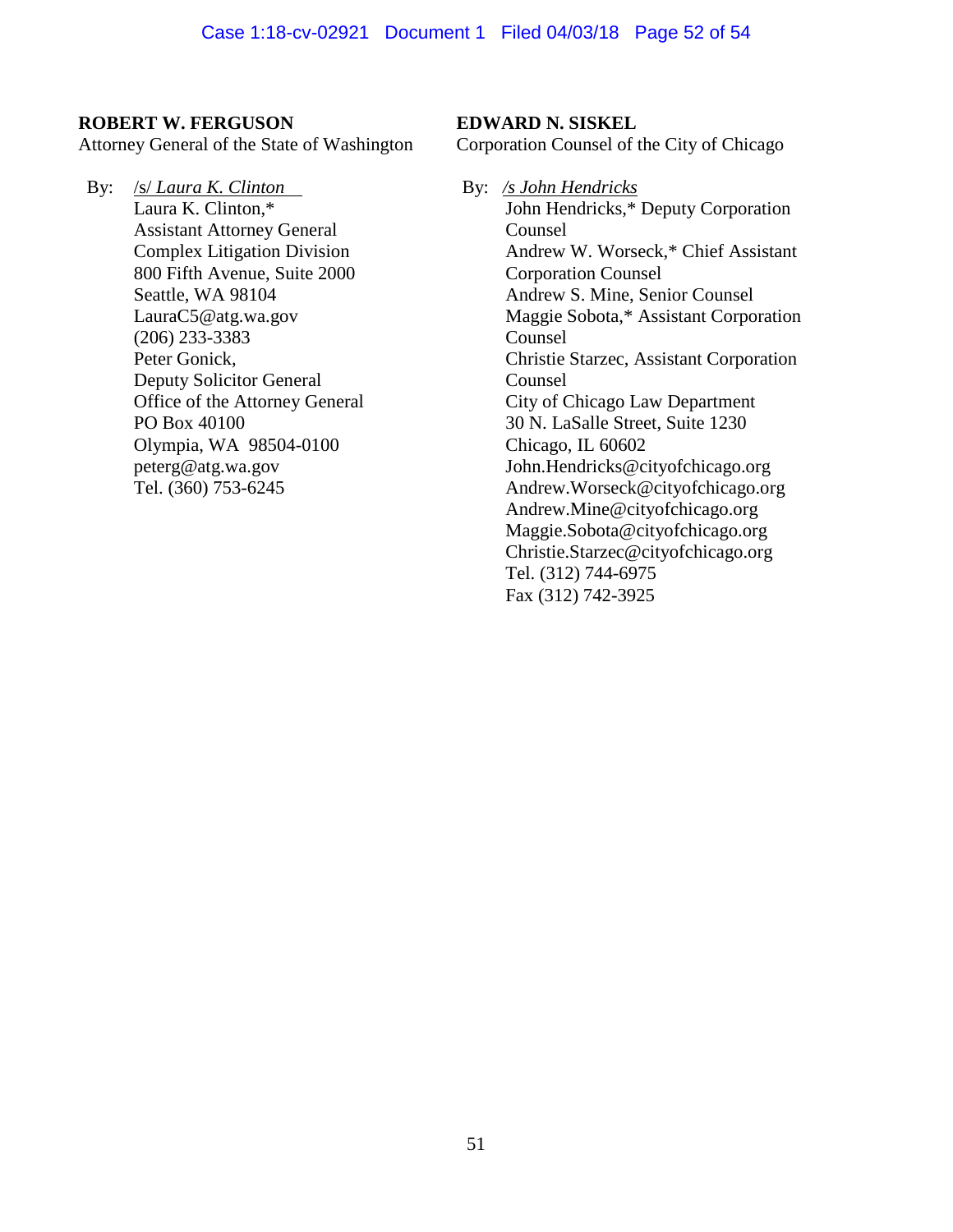# **ZACHARY W. CARTER**

Corporation Counsel of the City of New York

By: */s Sabita Krishnan*  Gail Rubin† Sabita Krishnan† 100 Church Street New York, NY 10007 grubin@law.nyc.gov skrishna@law.nyc.gov Tel. (212) 356-2030 Fax (212) 356-2038

# **JEFFREY DANA**

City Solicitor for the City of Providence

By: /s Jeffrey Dana Jeffrey Dana,\* City Solicitor City of Providence 444 Westminster Street Providence, RI 02903 JDana@providenceri.gov 401-680-5333

# **MARCEL S. PRATT**

Acting Solicitor of the City Of Philadelphia

By: */s Marcel S. Pratt*  Marcel S. Pratt,\* Acting City Solicitor Eleanor N. Ewing,\* Chief Deputy Solicitor Benjamin H. Field,\* Deputy City Solicitor Michael W. Pfautz, Assistant City Solicitor City of Philadelphia Law Department 1515 Arch Street,  $17<sup>th</sup>$  Floor Philadelphia, PA 19102 marcel.pratt@phila.gov eleanor.ewing@phila.gov benjamin.field@phila.gov Tel. (215)683-5000 Fax (215)683-5299

# **DENNIS J. HERRERA**

City Attorney for the City and County of San Francisco

By: */s Dennis J. Herrera*  Dennis J. Herrera,\* City Attorney Jesse C. Smith, Chief Assistant City Attorney Ronald P. Flynn, Chief Deputy City Attorney Yvonne R. Meré, Chief of Complex and Affirmative Litigation Mollie Lee,\* Deputy City Attorney Erin Kuka, Deputy City Attorney Neha Gupta, Deputy City Attorney San Francisco City Attorney's Office City Hall, Room 234 1 Dr. Carlton B. Goodlett Place San Francisco, CA 94102 Mollie.Lee@sfcityatty.org Tel. (415) 554-4748 Fax (415) 554-4715